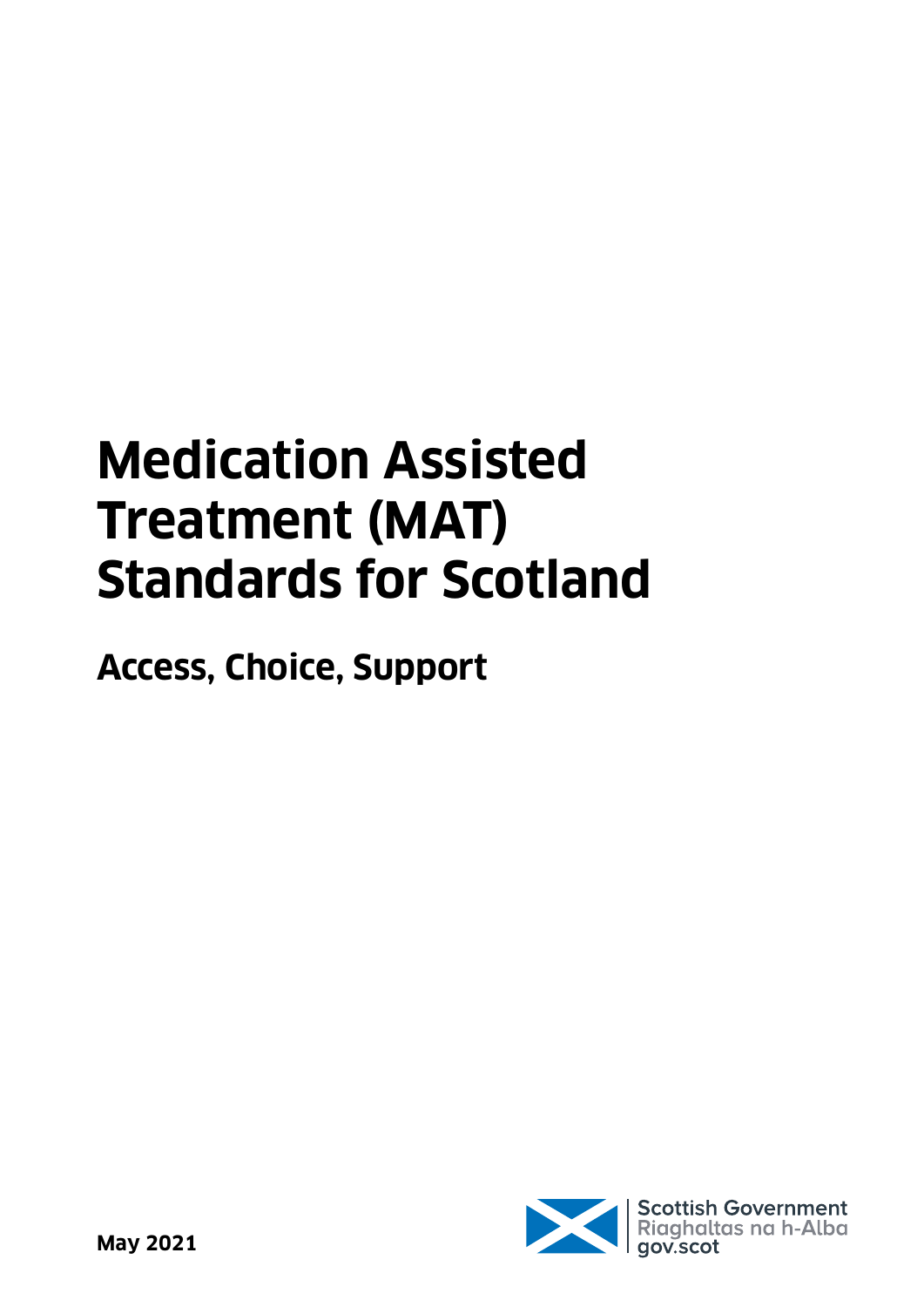



## **Medication Assisted Treatment (MAT) Standards for Scotland**

## **Access, Choice, Support**

**The term Medication Assisted Treatment (MAT) is used in this document to refer to the use of medication such as opioids, together with any psychological and social support, in the treatment and care of people who experience problems with their drug use.**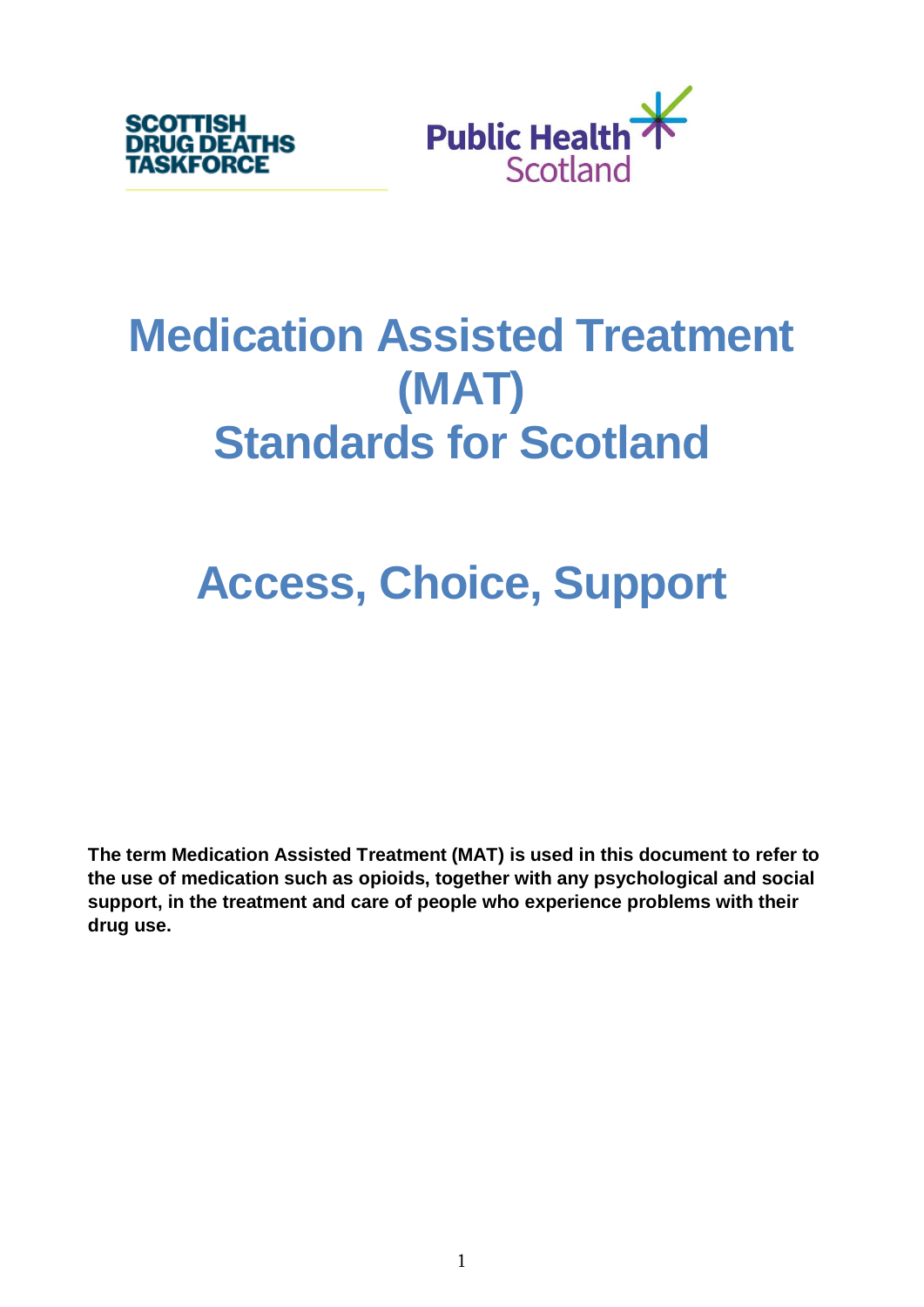## **Foreword from people with lived and living experience of substance use**

The road to reducing drug related deaths is rocky and twisting but is one we must persevere on if we are to go any way towards making Scotland a safe and happy place to live for everybody. All lives are precious, all children should expect to be nurtured and feel safe. All parents should expect their children to live long productive lives. As members of the Scottish Drug Death Taskforce with lived experience we have a responsibility to ensure that every avenue is explored, that the range of options is wide and daring and that people have options available at the right time, whatever the circumstances.

We have all seen drug deaths continue to rise within our communities. We believe it is vital we adapt and evolve our current systems using compassion, kindness, respect and dignity. For families, with years of experience of supporting their loved ones, removing barriers and ensuring equality of access, choice and support across all treatment and care in all areas of Scotland is essential.

By using our collective past experiences of what we know isn't working we can become thought leaders and identify new methods and systems in order to better, not only support people with drug and alcohol issues and their families, but also work with communities to become more open and inclusive to supporting vulnerable people experiencing these issues.

Our priority is to place vulnerable people at the centre of our services and the importance of treating individuals with dignity and respect, being non-judgemental in all of our approaches, and the majority of the time we are successful. However, we must continue to encourage and motivate people when they are ready to access the help and support they need.

It is vital to move towards a national approach, to ensure a consistent service will be offered and available to access around Scotland. These standards have a significant part to play in helping vulnerable people affected by substance use. It is worth considering, if you or a loved one had to engage with any service in desperate need of help and support, how would you wish, indeed expect, yourself or that person to be treated?

Optimising the use of Medication Assisted Treatment (MAT) will ensure that people have immediate access to the treatment they need with a range of options and the right to make informed choices. If an individual chooses this option within a robust Recovery Oriented System of Care (ROSC) they should expect to receive good quality, person centred care, immediately (if required) with supports into other services and opportunities for challenge and growth.

We support the implementation of the MAT Standards across our nation as an integral part in challenging all services to strive for excellence and provide high quality care no matter where you are in the country. It is vital that feedback from people in services and their loved ones contributes to learning. We recognise the ongoing investment and look forwards to supporting implementation and improvement plans.

#### **Becky Wood**, **Allan Houston**, **Colin Hutcheon**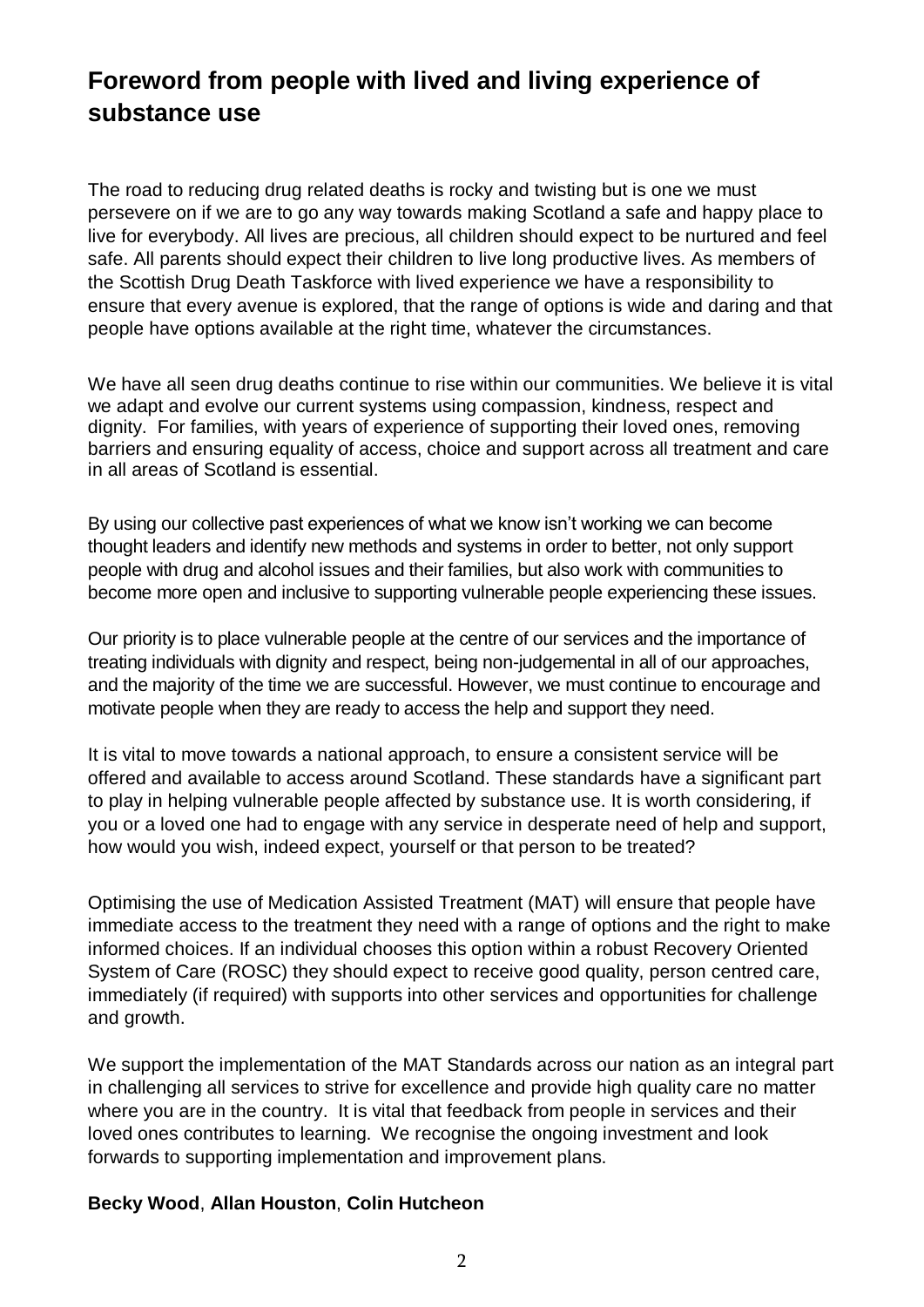## **Foreword from the Drugs Deaths Taskforce**

This report recognises that we have reached a moment in time, where meaningful reform can no longer simply be talked about, but must be delivered at pace. In that knowledge, we believe that these Standards represent the most significant intervention in our battle against rising drug related harms and deaths.

They have been developed by a diverse group, including those who will deliver care and those who will benefit from that care. The intense period of consultation, was strengthened by the active contributions of individuals and families with experience of problematic drug use. We would like to thank everyone who contributed, for helping to make these Standards a reality.

The Standards are challenging, ambitious and need bold leadership to implement. The MAT Programme Team will continue to work with all partners to scale up implementation across Scotland.

Leadership and participation from people with experience of problematic drug use will be central to this phase and a key way to measure success will be the experiences of people and families that use services.

Effective implementation of the Standards will help to reduce drug related harm, including premature death, but this needs to be supported by sustained funding, workforce development, system change and culture change.

Demonstrable commitment from senior leaders in NHS boards, Local Authorities and Health and Social Care Partnerships will be critical and we welcome the Scottish Government leadership in this respect.

We are excited about working with all partners in this critical journey to improve and save lives through safe, effective, accessible and person centred care.

#### **Professor Catriona Matheson**

Chair of the Drug Deaths Taskforce

#### **Dr Duncan McCormick**

Chair of the MAT Standards Subgroup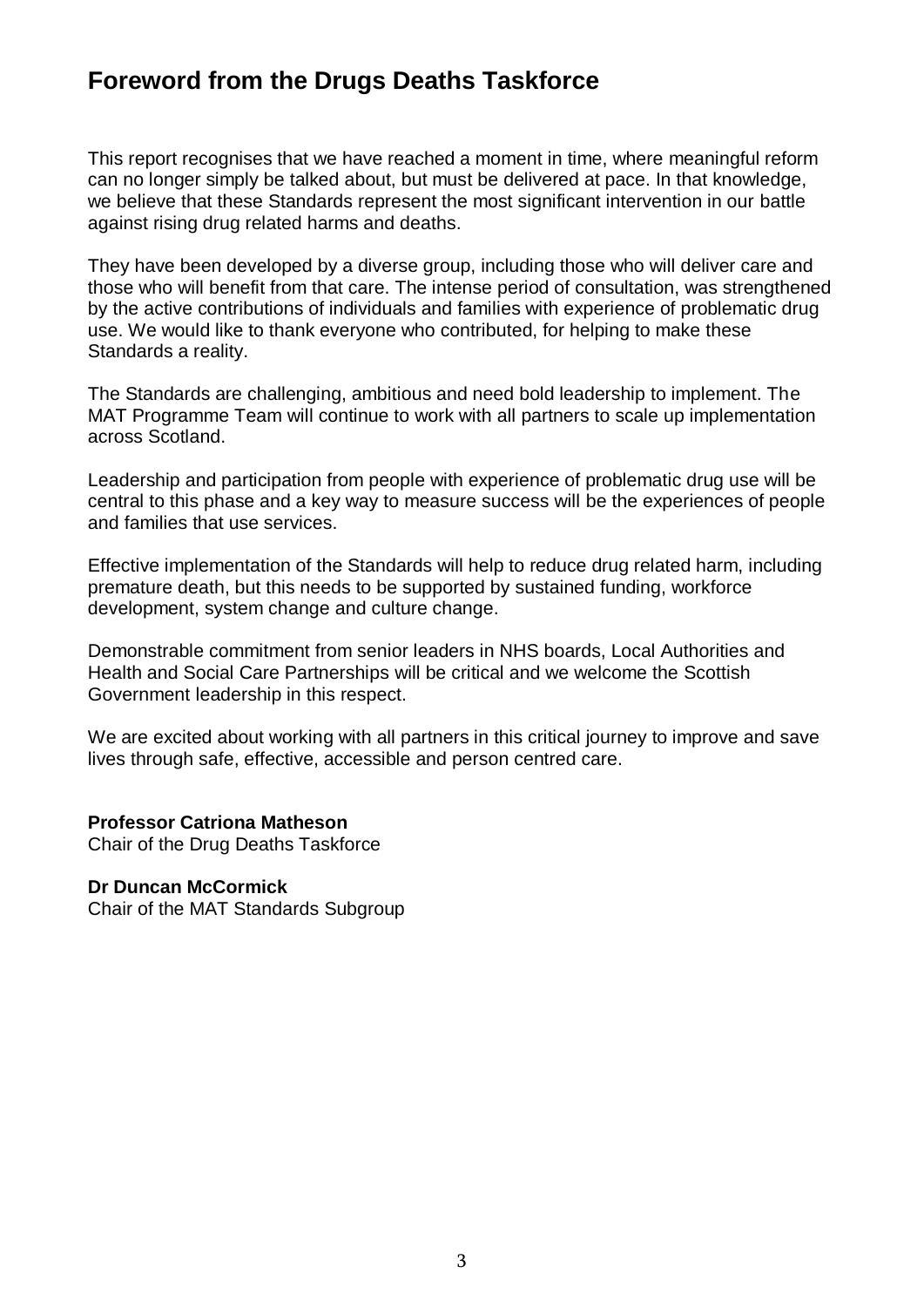## **Foreword from the Chief Medical, Pharmaceutical Nursing and Social Work Officers of Scotland**

Supporting individuals, families and communities to reduce drug harm and drug deaths and ensuring people receive high quality treatment and care is a key priority.

The First Minister, in a statement to Parliament in January 2021, announced a National Mission to reduce drug deaths and harms, with a Minister for Drugs Policy appointed to lead this work of national importance.

We fully support the priorities of the National Mission and recognise that problem drug use is often multi-faceted and a symptom of a more intricate set of issues. The complex problems that people and their families face, must be recognised and tackled.

The Drugs Death Taskforce has been instrumental in driving several projects to reduce drugs based harm, one of which has been the development of Medication Assisted Treatment (MAT) Standards.

The Standards focus on how treatment is offered. They will reinforce a rights-based approach by ensuring individuals have choice in their treatment and are empowered to access the right support for where they are in their recovery journey.

We very much welcome the publication of the Standards and fully endorse the Minister's expectation of ensuring the Standards are fully embedded across the country by April 2022. Local ownership to embed these standards into everyday practise is essential. Health and Social Care Partnerships, Alcohol and Drug Partnerships and Community Planning Forums will be instrumental in their delivery and drive for improvement in the quality of support and care to meet each person's individualised needs.

The publication of the Standards is an important milestone in tackling the reduction of drugs death and harm to embed standards and treatment which are inclusive for all.

**Dr Gregor Smith** – Chief Medical Officer

**Amanda Croft** – Chief Nursing Officer

- **Alison Strath** Interim Chief Pharmaceutical Officer
- **Iona Colvin** Chief Social Work Officer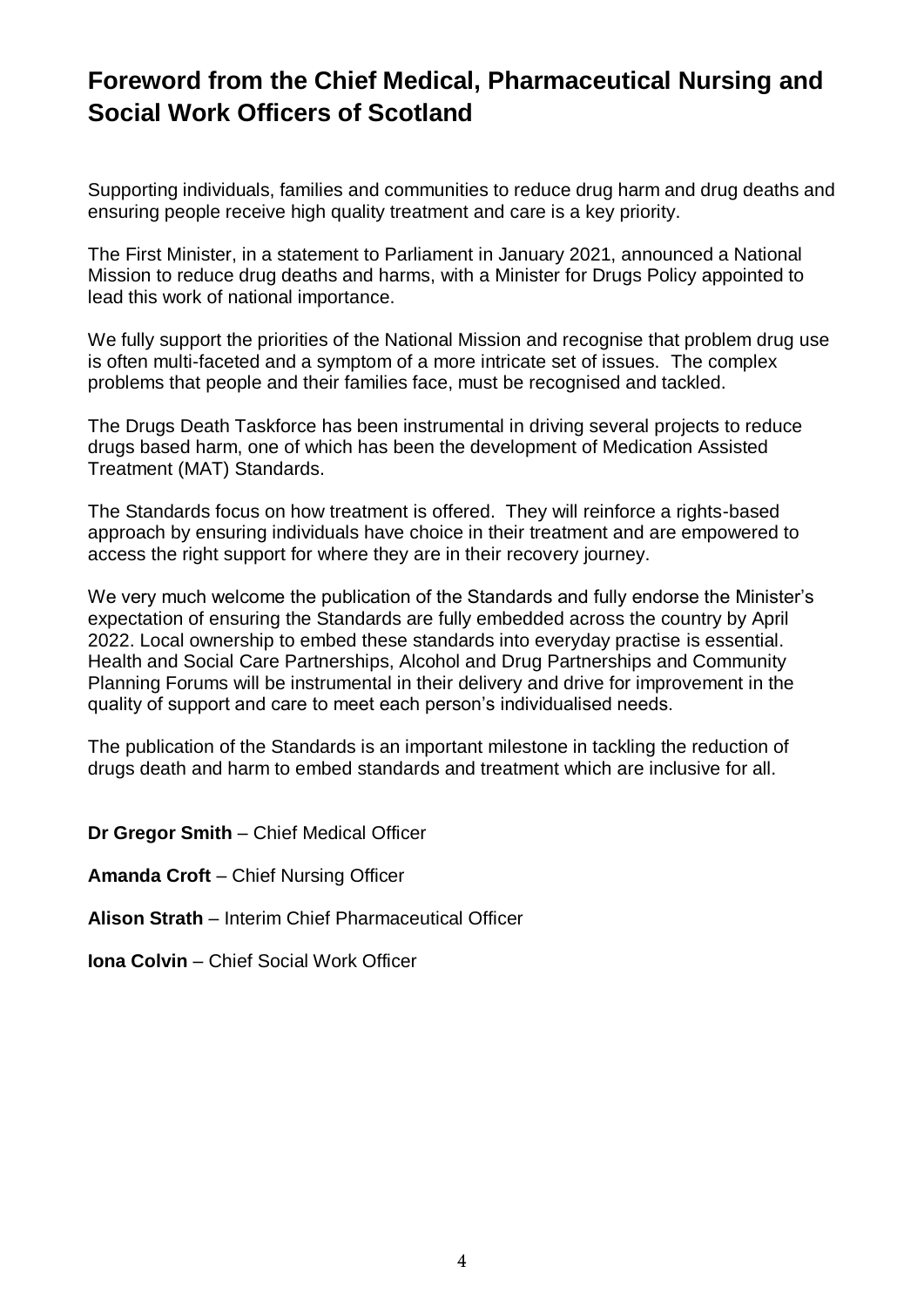## **Contents**

**Acronyms**

**[Introduction](#page-6-0)**

**[Summary of standards](#page-7-0)**

**[What do the standards mean for people who use and provide services](#page-7-1)  [and support?](#page-7-1)**

#### **[Evidence that standards have been successfully implemented](#page-11-0)**

- **Standard 1:** All people accessing services have the option to start MAT from the same [day of presentation.](#page-14-0)
- **Standard 2:** All people are supported to make an informed choice on what medication [to use for MAT, and the appropriate dose.](#page-16-0)
- **Standard 3:** All people at high risk of drug-related harm are proactively identified and [offered support to commence or continue MAT.](#page-18-0)
- **Standard 4:** All people are offered evidence based harm reduction at the point of [MAT delivery](#page-20-0)
- **Standard 5:** All people will receive support to remain in treatment for as long as [requested.](#page-22-0)
- **Standard 6:** The system that provides MAT is psychologically informed (tier 1); [routinely delivers evidence-based low intensity psychosocial](#page-24-0)  [interventions \(tier 2\); and supports individuals to grow social networks.](#page-24-0)
- **Standard 7:** [All people have the option of MAT shared with Primary Care.](#page-26-0)
- **Standard 8:** All people have access to advocacy and support for housing, welfare and [income needs.](#page-27-0)
- **Standard 9:** All people with co-occurring drug use and mental health difficulties can [receive mental health care at the point of MAT delivery](#page-29-0)
- **Standard 10:** [All people receive trauma informed care.](#page-31-0)

**[Appendix 1](#page-33-0)**

**[Appendix 2](#page-36-0)**

**[Acknowledgements](#page-45-0)**

**[Bibliography](#page-47-0)**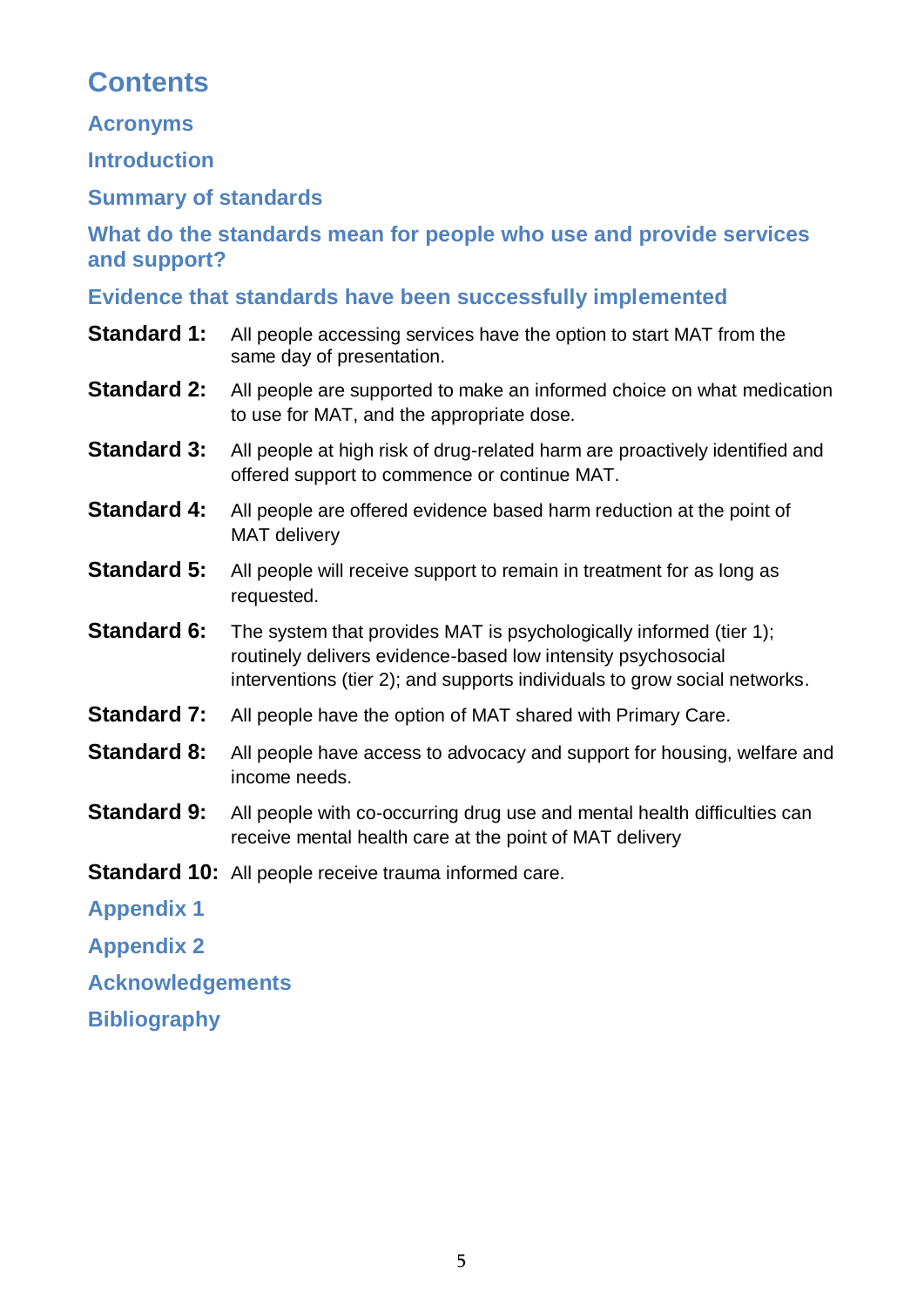## <span id="page-6-0"></span>**Introduction**

Scotland has a high level of drug-related deaths. The annual figure for 2019 increased from the previous year by 6 % to 1,264 and this is the highest number recorded for the sixth year in a row. The Drug Deaths Taskforce was set up in September 2019 and prioritised the introduction of standards for medication assisted treatment (MAT) to help reduce deaths, and other harms, and to promote recovery. The standards provide a framework to ensure that MAT is sufficiently safe, effective, acceptable, accessible and person centered to enable people to benefit from treatment for as long as they need.

There is good evidence that the health of individuals with opioid dependence is safeguarded while in substitution treatment. Evidence also indicates that it is important to consider medication choice and that optimum dose for an individual is critical to achieving positive outcomes. Evidence shows elevated mortality risks during the first four weeks of starting treatment and the first four weeks after leaving treatment. This demonstrates that these are critical intervention points to support people in MAT and to prevent drug-related deaths. A holistic approach, designed and tailored to the health and social needs of individuals, will improve the effectiveness of interventions, help increase motivation, prevent drop-out and improve the experience of people using services.

The most recent analysis of the circumstances of people who had a drug-related death in Scotland uses data from 2015/2016 and this shows that over half (52%) of the individuals who died lived in the 20% most deprived neighbourhoods in Scotland. These deaths are symptomatic of marginalisation and inequitable social conditions. This highlights the need to prioritise people most at risk and to offer intensive treatment and support to tackle this inequality. In 2018 NHS Information Services Scotland (now Public Health Scotland) estimated that in 2012/13, only 35% of people with problematic opioid or benzodiazepine use were in a structured treatment service.

The Scottish Government's drug and alcohol treatment strategy Rights, Respect & Recovery was published in 2018 and sets out a clear policy to deliver evidence based interventions through a public health approach. In March 2021, the Minister for Drugs Policy made a commitment to the Scottish Parliament to ensure that the evidence-based MAT standards recommended by the Drug Deaths Task Force are *'fully embedded across the country by April 2022'*. At the request of Ministers, a MAT programme of work has been set out to ensure the sustained scale up of implementation.

The standards are in line with the vision for NHS Scotland that by 2025 anyone providing health and social care will take a realistic medicine approach. This approach puts people at the center of decisions made about their care and how it is delivered. Implementation of the MAT standards is a rights-based approach and follows the principles of the *[Scottish](https://www.gov.scot/publications/health-social-care-standards-support-life/)  [Government Health & Social Care Standards](https://www.gov.scot/publications/health-social-care-standards-support-life/)*: my support, my life, dignity and respect, compassion, inclusion [and support to wellbeing.](https://www.gov.scot/publications/health-social-care-standards-support-life/) 

The standards are evidence based. They were developed through extensive consultation with multiagency partners that deliver care, and, with the individuals, families and communities with experience of problematic drug use. Please see the [interim report](https://drugdeathstaskforce.scot/media/1207/mat-subgroup-interim-report-on-programme-to-date_mar21.pdf) published March 2021 for full details.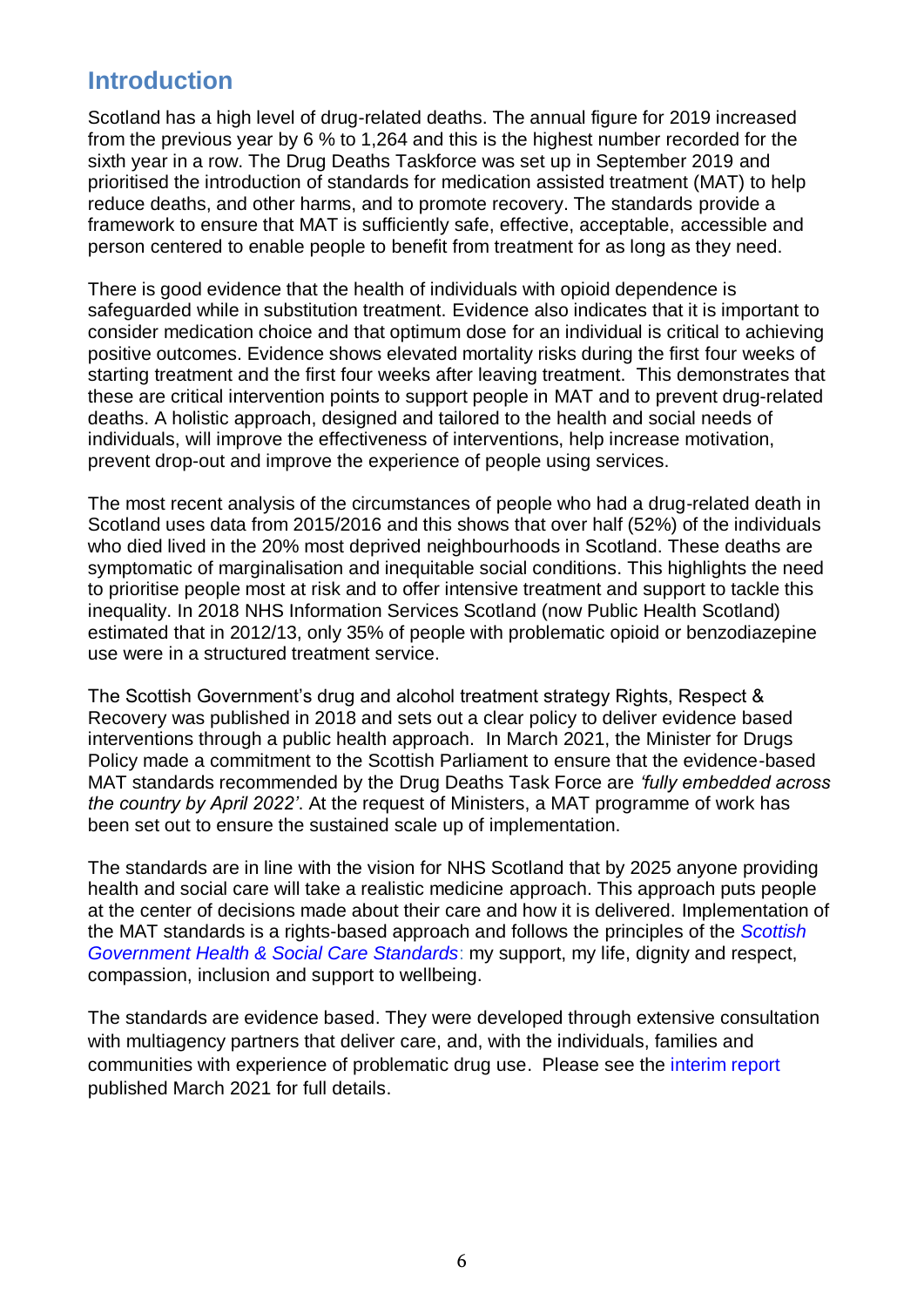#### <span id="page-7-1"></span>**The aim and scope of the standards**

The MAT standards define what is needed for the consistent delivery of safe and accessible drug treatment and support in Scotland.

The standards apply to all services and organisations responsible for the delivery of care in a recovery orientated system.

The purpose of the standards is to improve access and retention in MAT, enable people to make an informed choice about care, include family members or nominated persons wherever appropriate, and to strengthen accountability and leadership so that the necessary governance and resource is in place to implement them effectively.

#### **Format of the standards**

Each standard comprises

- A statement with a plain English explanation of what this means.
- A rationale explaining why the standard is important.
- A list of criteria describing what needs to be in place to implement the standard.

## **Terminology**

Wherever possible, we have incorporated generic terminology which can be applied across all settings. The term 'person' or 'people' is used to refer to the person experiencing MAT treatment and support. We have used the term 'provider' to refer to the relevant organisation, team or practitioner that is offering components of MAT. Where necessary, we refer to specific providers such as General Practitioners (GPs). The word 'service' refers to a particular team that is delivering MAT e.g. a city centre harm reduction team or a locality team within a Local Authority area.

## <span id="page-7-0"></span>**Summary of the standards**

- 1. [All people accessing services have the option to start MAT from the same day of](#page-14-0)  [presentation.](#page-14-0)
- 2. [All people are supported to make an informed choice on what medication to use for](#page-16-0)  MAT, [and the appropriate dose.](#page-16-0)
- 3. All people at [high risk of drug-related harm are proactively identified and](#page-18-0) offered [support to commence or continue MAT.](#page-18-0)
- 4. All people are offered evidence [based harm reduction at the point of MAT delivery.](#page-20-0)
- 5. [All people will receive support to remain in treatment for as long as requested.](#page-22-0)
- 6. [The system that provides MAT is psychologically informed \(tier 1\); routinely delivers](#page-24-0)  [evidence-based low intensity psychosocial interventions \(tier 2\); and supports](#page-24-0)  [individuals to grow social networks.](#page-24-0)
- 7. [All people have the option of MAT shared with Primary Care.](#page-26-0)
- 8. All [people have access to advocacy and support for housing, welfare and income](#page-27-0)  [needs.](#page-27-0)
- 9. [All people with co-occurring drug use and mental health difficulties can receive mental](#page-29-0)  [health care at the point of MAT delivery.](#page-29-0)
- 10[.All people receive trauma](#page-31-0) informed care.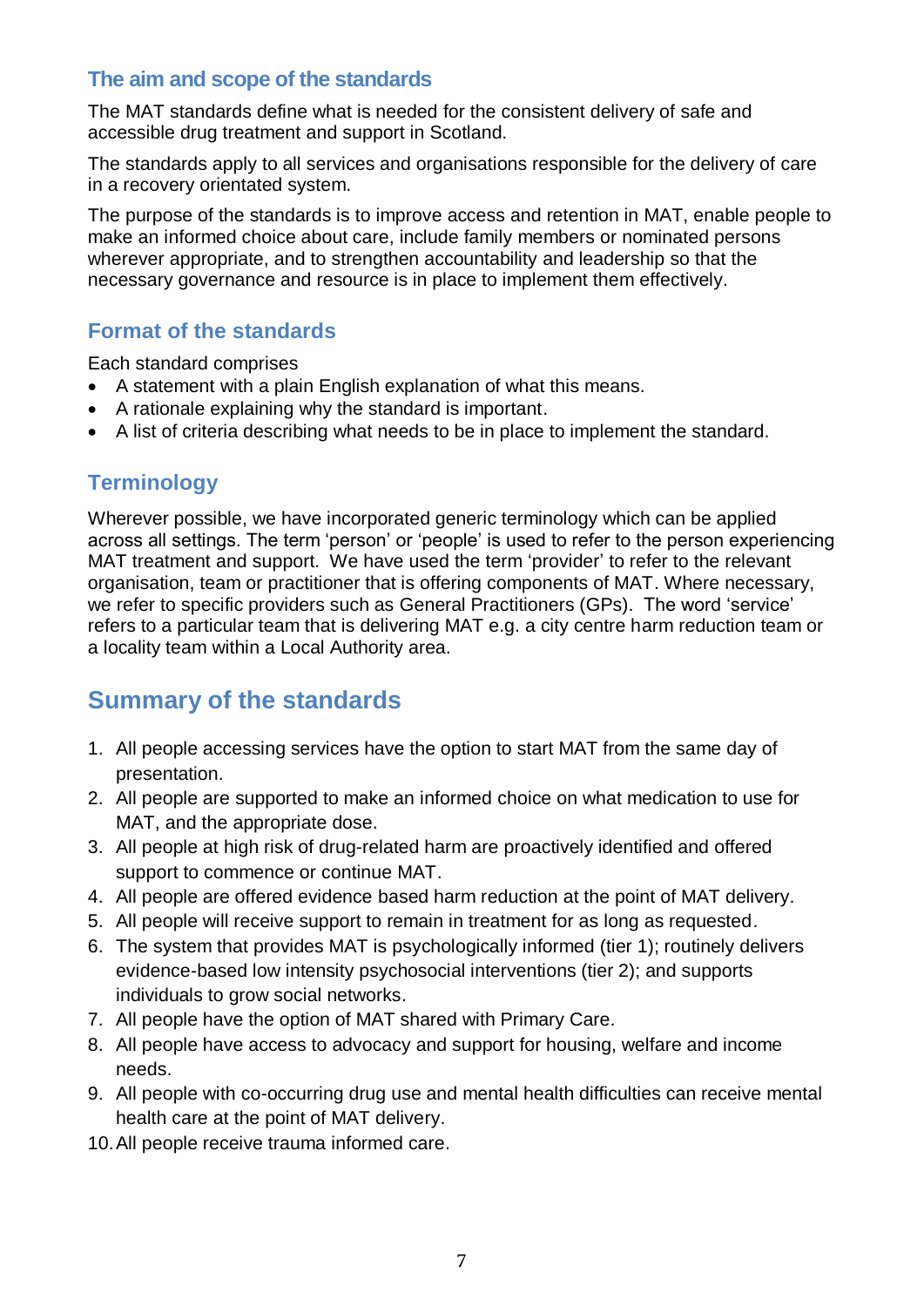## **What do the standards mean for people who use and provide services and support?**

#### **What do the standards mean for people who are using services?**

- People can get a prescription or other treatment support they request on the day they present to any part of the service. People have the right to involve others, such as a family member or nominated person to support them in their journey through care. Staff will help people to do this if they choose this form of support.
- People are informed of independent advocacy services that are available and feel able to use them to discuss the issues that matter to them.
- People are aware that treatment is not conditional on abstinence from substances or uptake of other interventions.
- People who have stopped accessing MAT or who have undergone detox are supported to easily come back into services for the care they need.
- If people miss appointments, services do not discharge them and actively get in touch to find out what people need to continue in treatment.
- People are made aware that abstinence is offered as a choice along with other treatment options.
- People will be given information and advice on recovery opportunities within their community.
- People can expect support from community pharmacists, dentists and GPs as part of their care plan, including being able to ask to move their drug treatment to their GP when appropriate.
- People are clear about what choices are available to them throughout their journey through services and are aware of their right to make their own decisions about their care plan.
- People feel listened to and involved in all decisions. They understand the different medication options available, including appropriate dose options.
- People feel able to talk about and review the choices they have made with their worker at any time. They have support if they choose from advocacy or a family member or nominated person and are encouraged to do so.
- People feel able to provide feedback, including complaints, to the service on the way they have been treated, through formal or informal channels.
- People can expect a service that is welcoming and treats them with dignity and respect, working with them to improve their health and wellbeing.
- People can get treatment and care for as long as they want to.
- People can expect that different organisations will work together to meet their needs and that information about them will be shared and stored appropriately.
- People feel involved in the design, delivery and evaluation of MAT services.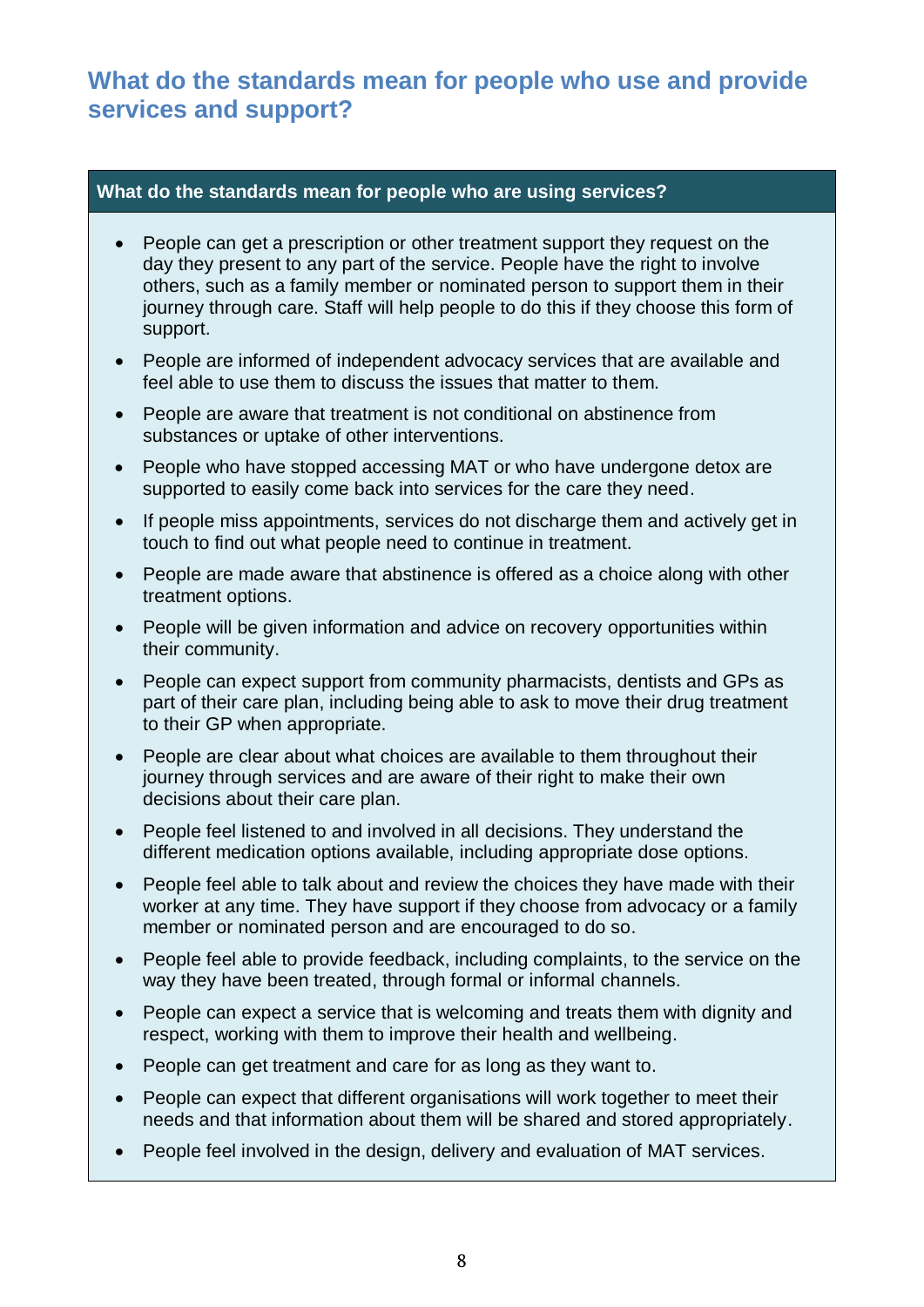#### **What do the standards mean for families or nominated persons?**

- The service will ensure people are aware of their right to have someone, such as a family member or nominated person, to support them while they are in MAT and staff will actively assist and support people who choose this option.
- Family members or nominated persons are welcomed at visits and treated with dignity and respect. Their own experiences and points of view are acknowledged and valued when people request that they attend.
- Family members or nominated persons feel involved in choices about care plans and are encouraged to support the person in following their treatment plan.
- Family member or nominated persons are confident that if they contact a service with immediate concerns for the safety of their loved ones, of themselves, or of those around them, including children, they will receive appropriate and timely support.
- There are clear pathways that enable family members or nominated persons to use independent advocacy to raise concerns if, for example, they feel they have not been fully informed in decisions about the persons care.
- Family members or nominated persons have a named worker as a main point of contact with services and are confident that services are working together and sharing information appropriately.
- Family members or nominated persons feel involved in the design, delivery and evaluation of MAT services.
- Family members or nominated persons feel able to provide feedback, including complaints, to the service on care planning and treatment, through informal or formal channels.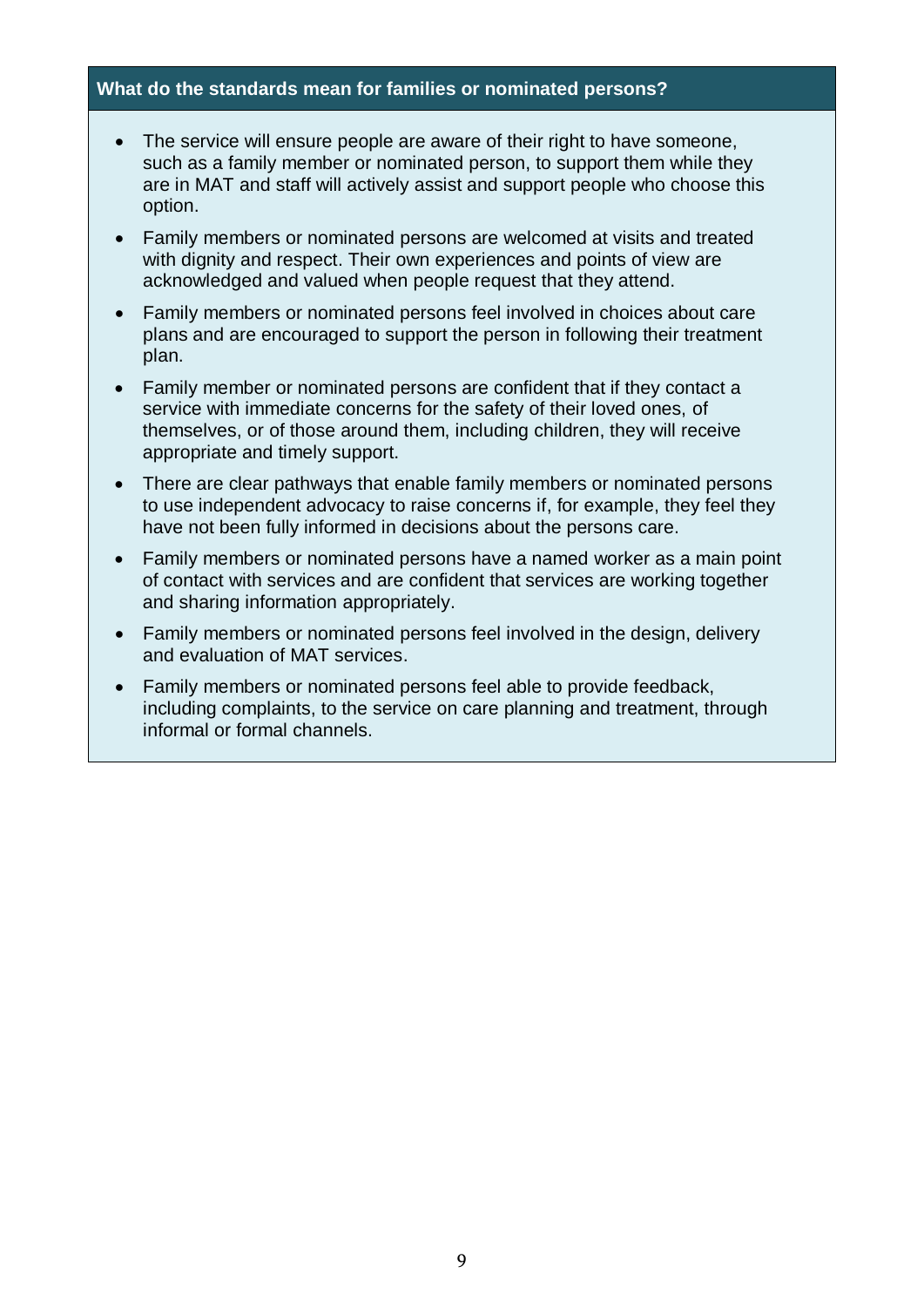#### **What do the standards mean for staff across all services?**

- Staff can feel confident and supported to discuss and offer all treatment and care options for MAT on the first day a person presents. Where the staff member is not trained to do this they should be able to use a clear pathway to refer a person on the same day to colleagues who can.
- Staff can feel confident that there are governance structures and guidance in place to enable prescribing as part of MAT, from the first day a person presents to the service.
- Staff members who are prescribing medication as part of MAT, receive regular supervision and training to remain updated on prescribing guidelines and are confident their competencies and development needs are addressed through training and support.
- Staff are clear on their responsibility to provide accessible, accurate information on medication choice and dose, conduct care plan reviews and proactively promote independent advocacy.
- Staff are clear on their responsibility to proactively identify risk and initiate appropriate action in individuals, especially those who have recently left or stopped attending the service or who are at risk of overdose due to reduced tolerance.
- Staff have clear guidance on multi-agency and multi-professional working, including clear pathways of referral and communication between partners such as community pharmacy, GPs, third sector agencies and social care.
- Staff feel confident that mechanisms are in place to maximise their wellbeing to reduce the risk of secondary traumatisation, burnout and compassion fatigue.
- Staff actively (routinely and repeatedly) encourage and help people using services to consider nominating a named person or family member to support their treatment and wider recovery.
- Staff should be aware of the needs of peoples family or others they live with and, if needed seek support for them.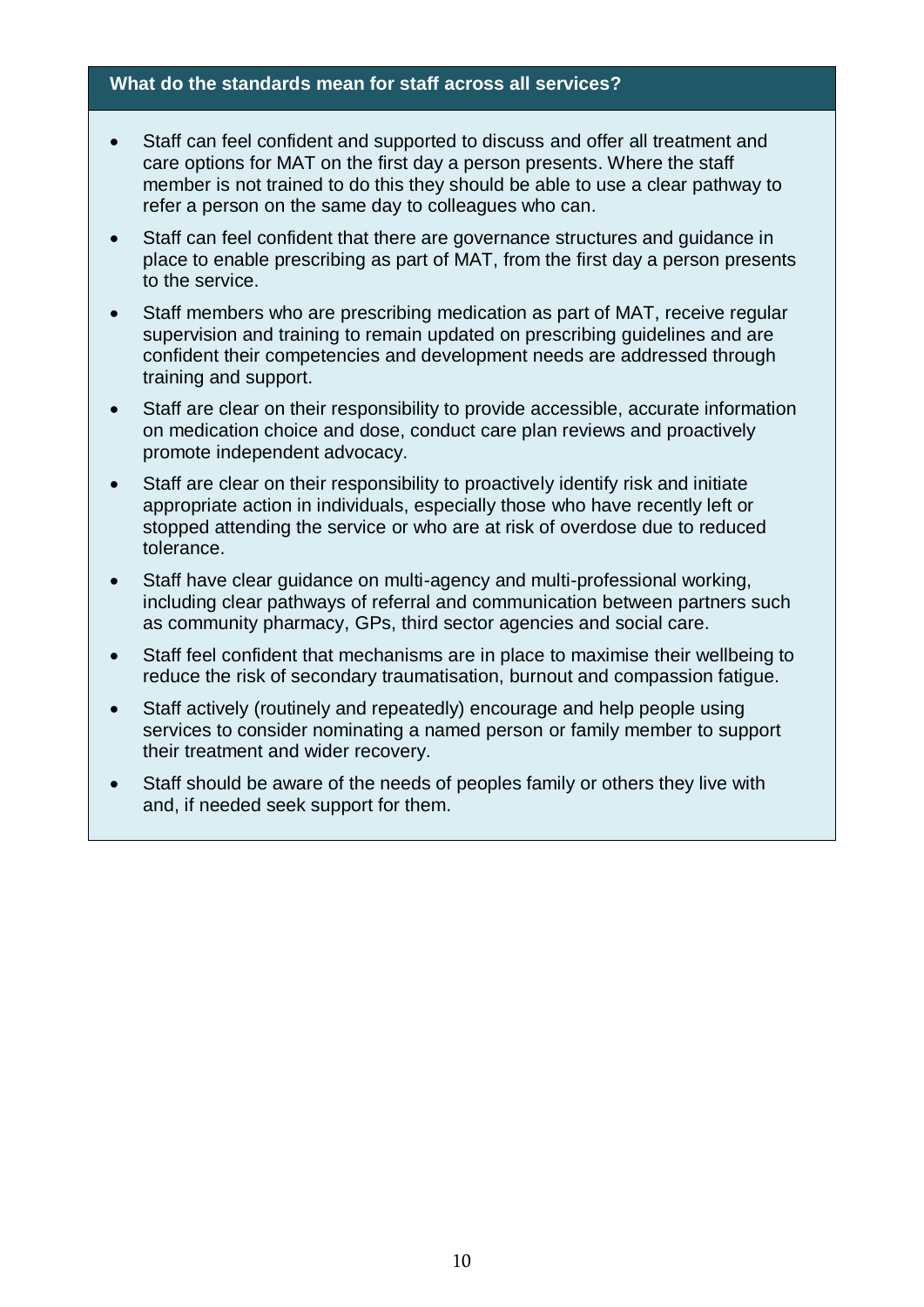## <span id="page-11-0"></span>**Leadership and governance**

Effective leadership and governance are critical to ensuring safe, person-centred and equitable services. Individuals accessing drug treatment and support should have confidence that the care they receive is of the highest quality. The table below outlines requirements for governance and leadership to implement the standards.

#### **What do the standards mean for organisations?**

- Organisations have governance, policies, resources and staff in place to establish the roles, responsibilities and lines of accountability required to deliver the standards safely. Arrangements should ensure that people accessing services benefit from partnership working at local, regional and national level.
- Multi-agency partnerships support effective information sharing in line with Caldicott principles. In particular the duty to share information can be as important as the duty to protect confidentiality.
- Clinical governance groups and multiagency partnerships support effective planning and continuous quality improvement through collation, analysis and review of data. This should include local and national epidemiological and improvement data.
- Organisations demonstrate a commitment to effective planning and continuous quality assurance through:
	- − effective data collection and analysis including data on quality improvement and inequalities:
	- − local and national benchmarking against agreed outcomes and standards;
	- − clear alignment of strategic policy objectives and support for implementation.
- Below is a list (not exhaustive) of key policies and processes that should be in place for **all** the MAT standards of care:
	- − co-ordinated, person centred pathways of care with input from third sector, health and social care partnerships (HSCP), those with living/lived experience and family members;
	- − information sharing agreements that enable multiagency partnerships to deliver timely, high-quality and equitable care. These should allow for shared record keeping between the multiagency team providing care including social care, housing, community pharmacy, GPs, Police Scotland, Scottish Ambulance Service (SAS), primary and secondary care and third sector providers;
	- systems that record feedback from the person and family member or nominated person and inform quality improvement work;
	- mechanisms that enable people with lived and living experience of drug use and treatment, family members or nominated persons and staff to provide feedback, including complaints, to the service on care planning and treatment. And that can demonstrate where this feedback has resulted in change;
	- − policies and procedures that demonstrate a commitment to family inclusive practice, and ensure that staff are supported to encourage and help people using services to consider nominating a family member or nominated person to support their recovery;
	- − policies and procedures to ensure people are informed of independent advocacy services that empower them to access their rights and enable informed decision making;
	- systems and resource to provide evidence to demonstrate success in implementation of the standards.

The criteria set out against each standard provide further specific organisational requirements.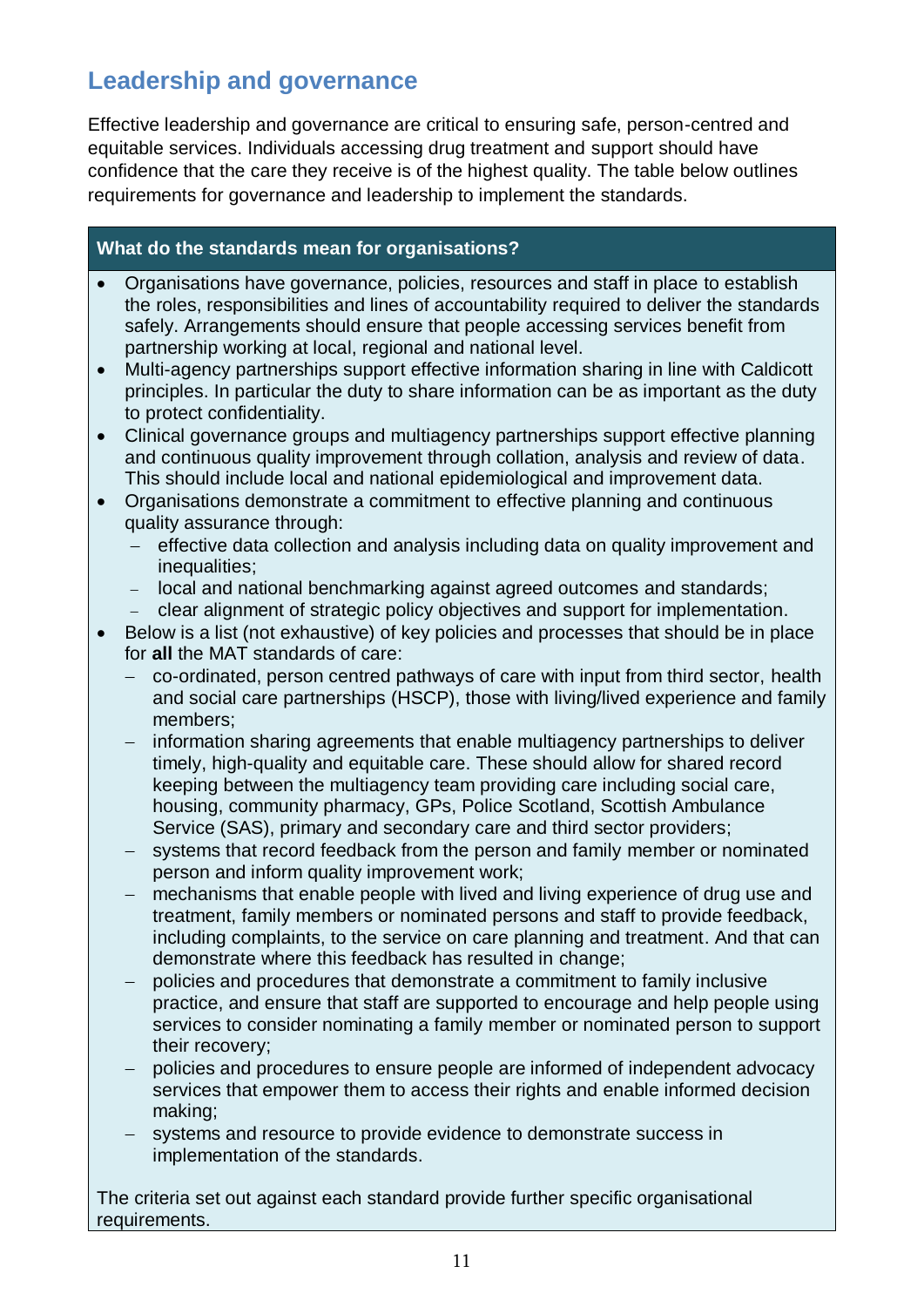## **Evidence that standards have been successfully implemented**

Meeting the standards depends on a culture of improvement and raising expectations, as much as establishing the right procedures and protocols. Process, experiential and numerical measures are all necessary to get an idea of progress and success. No single piece of evidence is sufficient on its own.

#### **The measures**

- are a quide for service improvement
- should be overseen by the local quality improvement teams
- are NOT intended for local or national performance management

#### **The aims are to**

- assess progress towards implementation
- promote quality improvement locally and nationally
- inform the development of national indicators and quality assurance

#### **Three types of measures are presented**

- 1. Process. The criteria defined against each standard include the governance, guidance, pathways and standard operating procedures necessary to meet the standard safely and efficiently. Documentation is required as evidence that these are in place.
- 2. Experiential. The qualitative measures are designed to explore the experiences of people who use services, their family members or nominated persons and people who provide services. The aim is to measure how well the standards are being met on the ground, and whether the processes in place are translated into an experience that:
	- − treats people with dignity and respect;
	- − demonstrates that services strive to promote access to treatment and support;
	- − promotes choice and offers people support to make an informed decision;
	- − is person centred, trauma informed and inclusive of family member or nominated person (where the person wishes this);
	- − provides appropriate options for whatever problem substance use the person is seeking help for;
	- − facilitates a range of harm reduction approaches;
	- − helps people plan for the end of treatment.

The qualitative measures required and a proposed methodology of how to collect the evidence is provided in Appendix 1.

The measures and approach were developed and agreed through a series of group and individual discussions with people with lived experience, family members or nominated persons and providers of services. The questions and methods which have been developed will be piloted 'in the field' to ensure that the design meets the aim, and will be further refined as necessary before a final version is produced.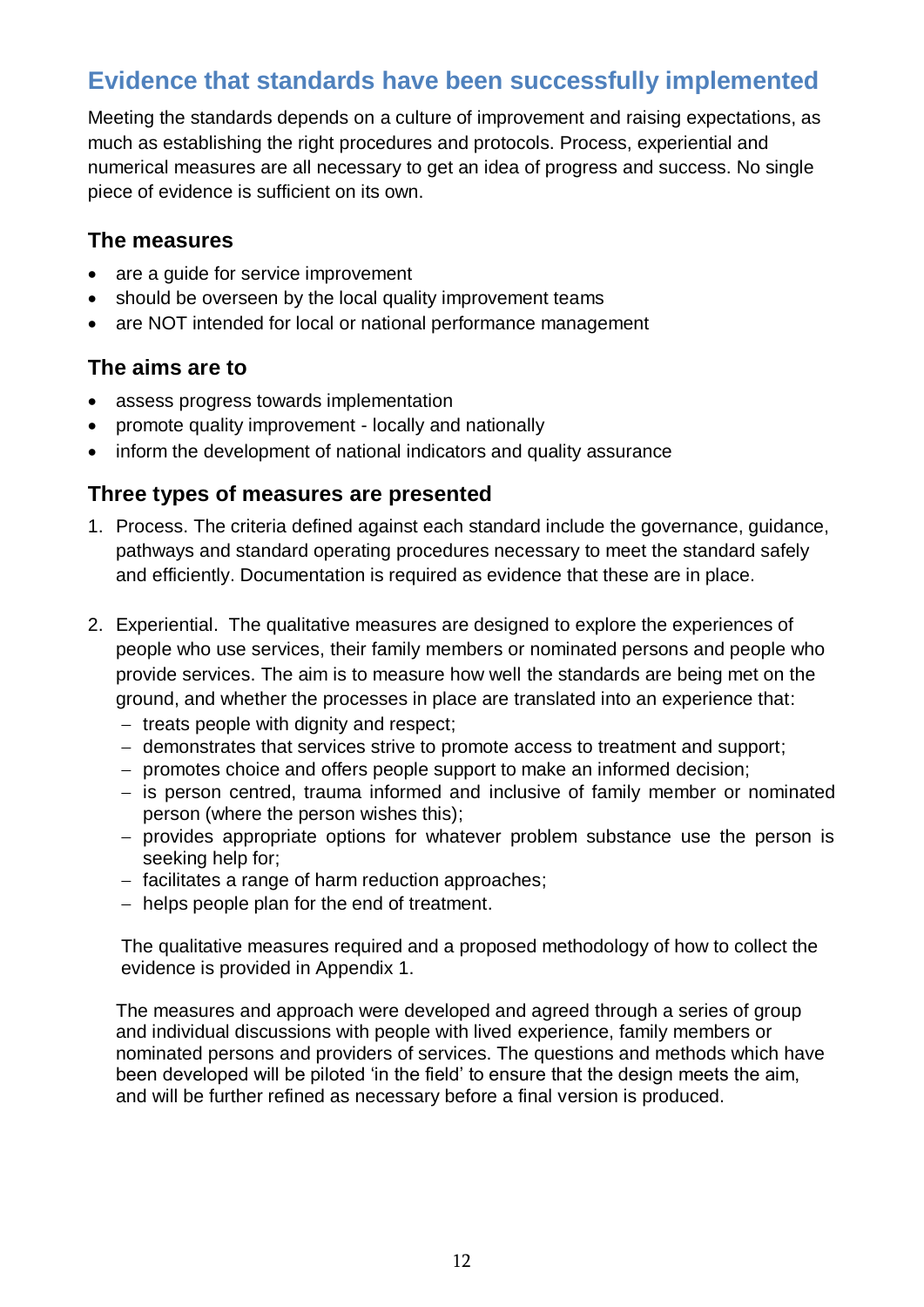3. Numerical. Against each of standards 1-5, one or more high level measurements are provided, with detail on what to measure, the data required to do this and what analysis to do. Methods will vary between areas because the information systems and pathways vary. This means that numerical data may not be directly comparable. But these high level measurements can be used for tracking trends and benchmarking between services, Alcohol and Drug Partnerships (ADP) and NHS Boards to facilitate learning. Some teams may wish to do deeper analysis that suits their pathway and capacity.

The numerical measures required against standards 1-5 are in Appendix 2.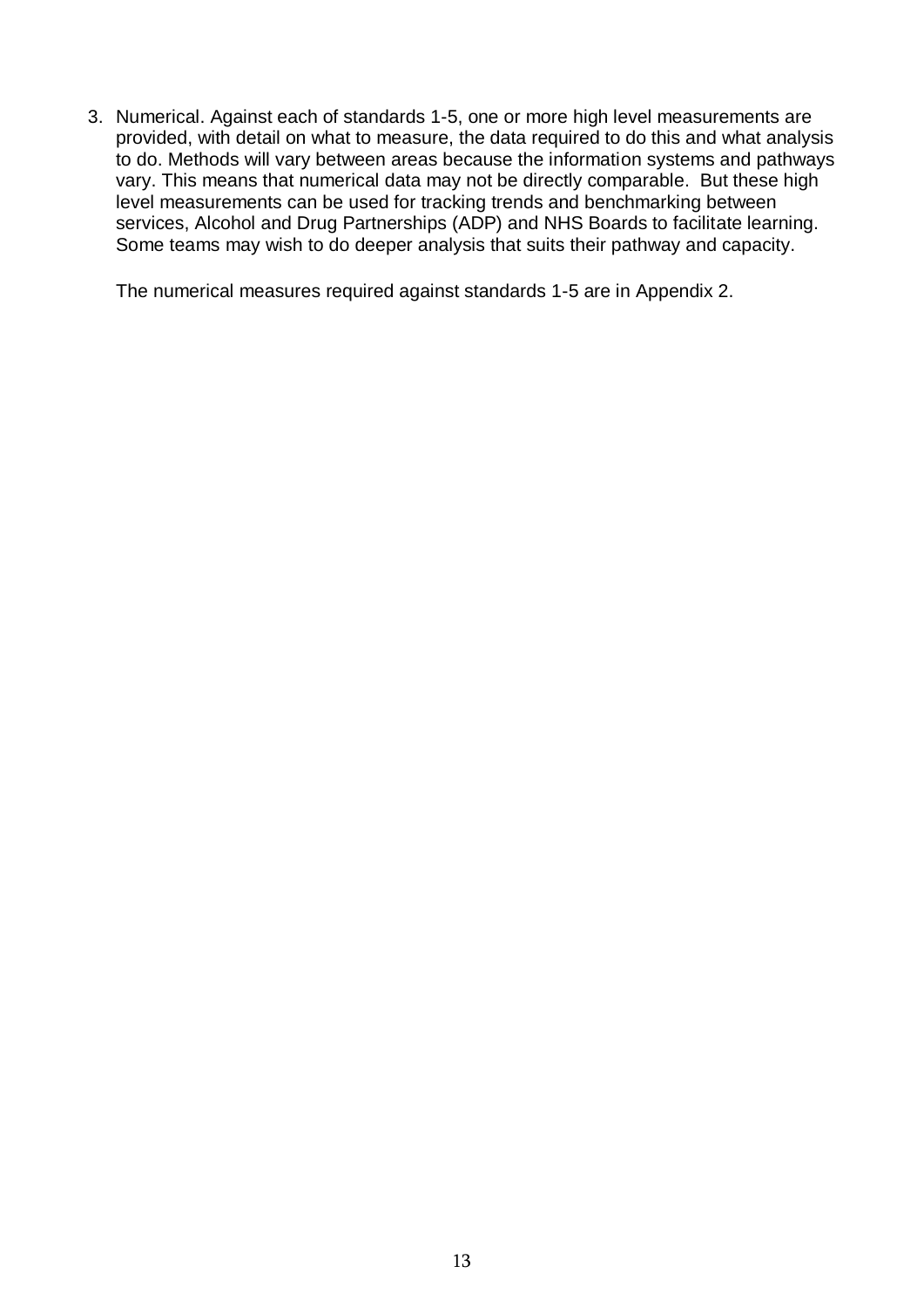<span id="page-14-0"></span>**All people accessing services have the option to start MAT from the same day of presentation.** 

This means that instead of waiting for days, weeks or months to get on a medication like methadone or buprenorphine, a person with opioid dependence can have the choice to begin medication on the day they ask for help.

#### **Rationale**

*[The Drug Misuse and Dependence: UK Guidelines on Clinical Management \(2017\)](https://assets.publishing.service.gov.uk/government/uploads/system/uploads/attachment_data/file/673978/clinical_guidelines_2017.pdf)* (Orange Guidelines) recommend that services should avoid unnecessary steps in the assessment process, particularly to reduce the risk of harm for people who need to stabilise on opioid substitution therapy. It is possible to make a diagnosis of dependence by establishing sufficient information for a prescribing decision to be made at the first appointment (2017; p37). Clinical information needed to start MAT should be obtained without adding delay as this places the person at risk of dropping out of treatment (2017; p94). Further evidence suggests that rapid access to MAT meets the needs of highly vulnerable groups, such as people experiencing homelessness, and that it reduces heroin use, HIV and hepatitis C virus (HCV) risk, injection-related and all-cause mortality and criminal charges.

#### **Criteria**

#### **Each NHS Board should:**

- **1.1** have a written standard operating procedure that offers 'no barrier' access to MAT;
- **1.2** have prescribing clinical guidelines that enable practitioners, including non-medical prescribers, to safely initiate same day prescribing as clinically appropriate;
- **1.3** provide practitioners that are competent to confirm dependence and to safely initiate same day prescribing. Practitioners should be available in accessible community locations, prison and custody suites for a minimum five days a week;
- **1.4** have policies stating that MAT is not contingent on uptake of other interventions or abstinence from other drugs.

#### **Each ADP, HSCP and NHS Board should:**

- **1.5** have documented pathways that offer people a range of referral options for MAT including self-referral and drop-in services. Pathways should ensure the offer of person centred care that has been developed with the person in partnership with the multiagency team, and their family member or nominated person where applicable;
- **1.6** have documented evidence through care planning and scheduled reviews demonstrating that peoples' views have been sought, documented and acted on;
- **1.7** have a documented system in place that ensures people are informed of independent advocacy and that their family member or nominated person can be included from the start in care planning;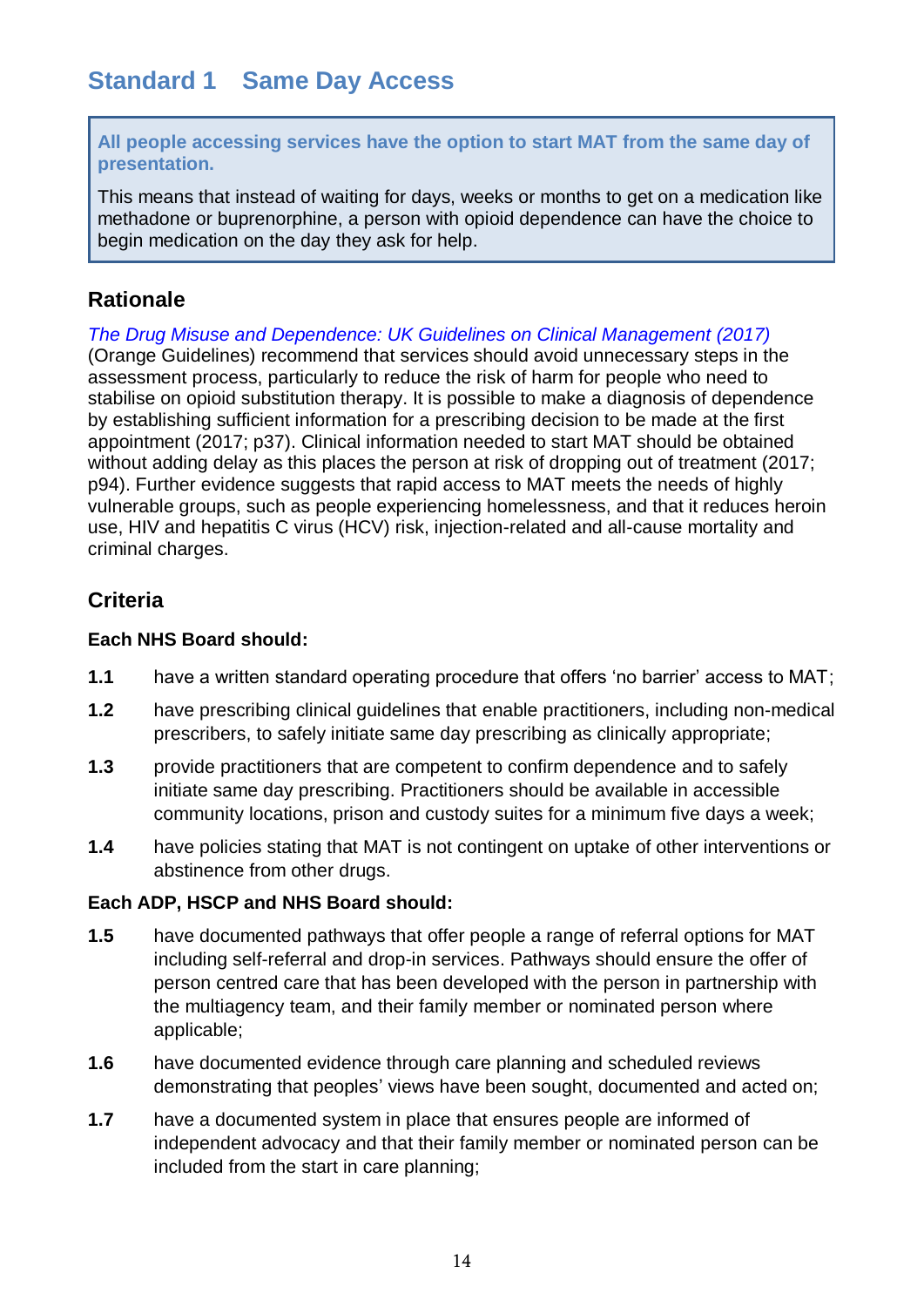- **1.8** have a process in place to periodically audit and review their services against relevant guidance and standards, including the MAT standards;
- **1.9** have clear governance in place to ensure that people, including their family member or nominated persons, feel able to provide feedback, including complaints, on care planning and treatment, through informal or formal channels;
- **1.10** ensure that staff have regular supervision and training to remain competent to deliver MAT.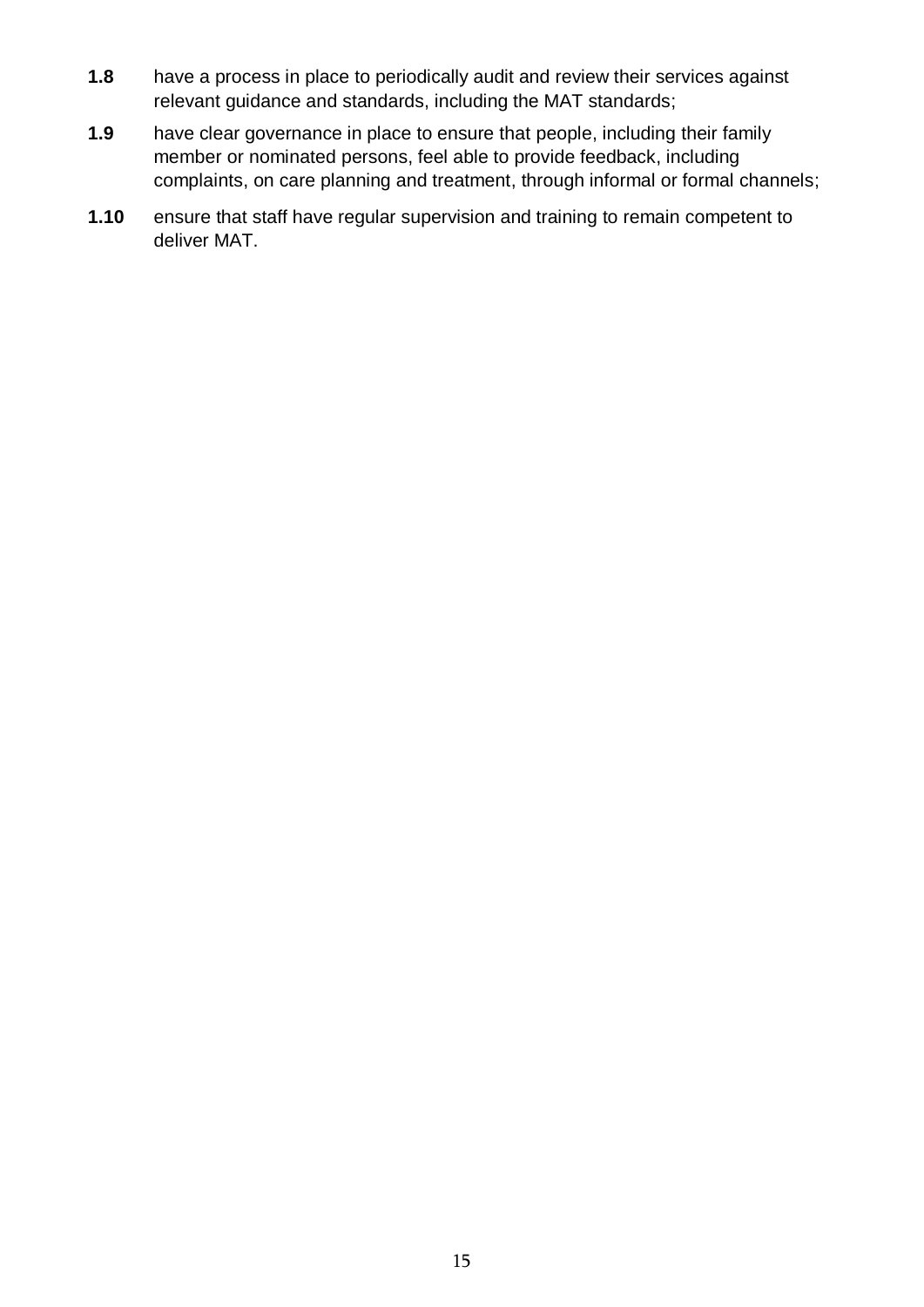## <span id="page-16-0"></span>**Standard 2 Choice**

**All people are supported to make an informed choice on what medication to use for MAT and the appropriate dose.**

People will decide which medication they would like to be prescribed and the most suitable dose options after a discussion with their worker about the effects and sideeffects. People will be able to change their decision as circumstances change. There should also be a discussion about dispensing arrangements and this should be reviewed regularly.

#### **Rationale**

The [Orange Guidelines](https://assets.publishing.service.gov.uk/government/uploads/system/uploads/attachment_data/file/673978/clinical_guidelines_2017.pdf) recommend 60-120mg of methadone or 12-16mg of sublingual buprenorphine as optimal therapeutic doses. The guidance recognises that maintenance on these doses can contribute to longer term recovery and abstinence from illicit opioids, and can maintain opioid tolerance which may in turn reduce the risk of overdose. However, more recent research suggests that prescribing needs to take account of a person's perception of dose efficacy. Trujols and colleagues (2019) have identified that a person's perception of dose adequacy is influenced not just by the pharmacological effects of MAT, but also by their satisfaction with the care they receive. In this study, especially important factors were respect for autonomy and choice, the skills, behaviours and attitudes of providers, as well as the impact of stigma. Person centred care-planning that focuses on personal goals, with services working in genuine partnership with people, will result in more effective care and a better experience for people using services.

#### **Criteria**

#### **Each NHS Board should:**

- **2.1** have documented guidelines to ensure that methadone and long and short-acting buprenorphine formulations are equally available in local formularies and dispensing locations;
- **2.2** where applicable, have a home office license to allow injectable buprenorphine to be stored on NHS premises. NHS boards that do not have a Home Office licence should have standard operating procedures for named patient prescribing;
- **2.3** have prescribing quidelines available for each substitute prescribing option. These guidelines should take into account peoples' treatment goals, enable people to be aware of medication and dose options, and allow them to move from one medication to another.

#### **Each ADP and HSCP and NHS Board should:**

**2.4** ensure that appropriate information is provided, in a written and/or verbal format, to enable people to make an informed choice;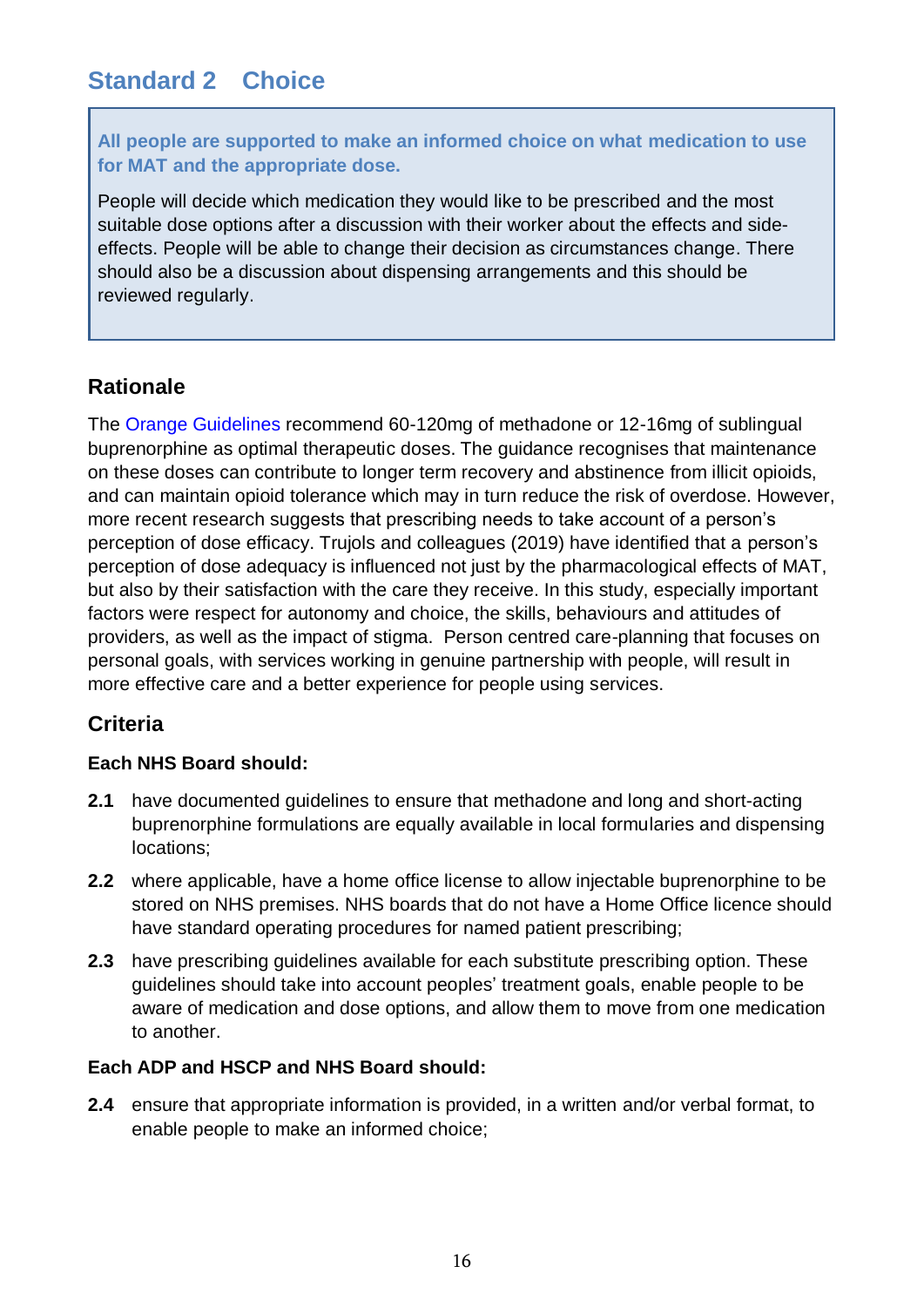- **2.5** have a documented system in place that ensures people are informed of independent advocacy services to empower them to access their rights and enable informed decision making;
- **2.6** have a process in place for regular review of a person's care plan. The frequency and format of reviews should be agreed between the person and provider;
- **2.7** have documented guidance that ensures family members or nominated persons can be included from the start in care planning for individuals who choose this form of support;
- **2.8** have clear governance in place to ensure that people, including family members or nominated persons feel able to provide feedback, including complaints, on care planning and treatment, through informal or formal channels;
- **2.9** have a process in place to periodically audit and review their services against relevant guidance and standards, including the MAT standards.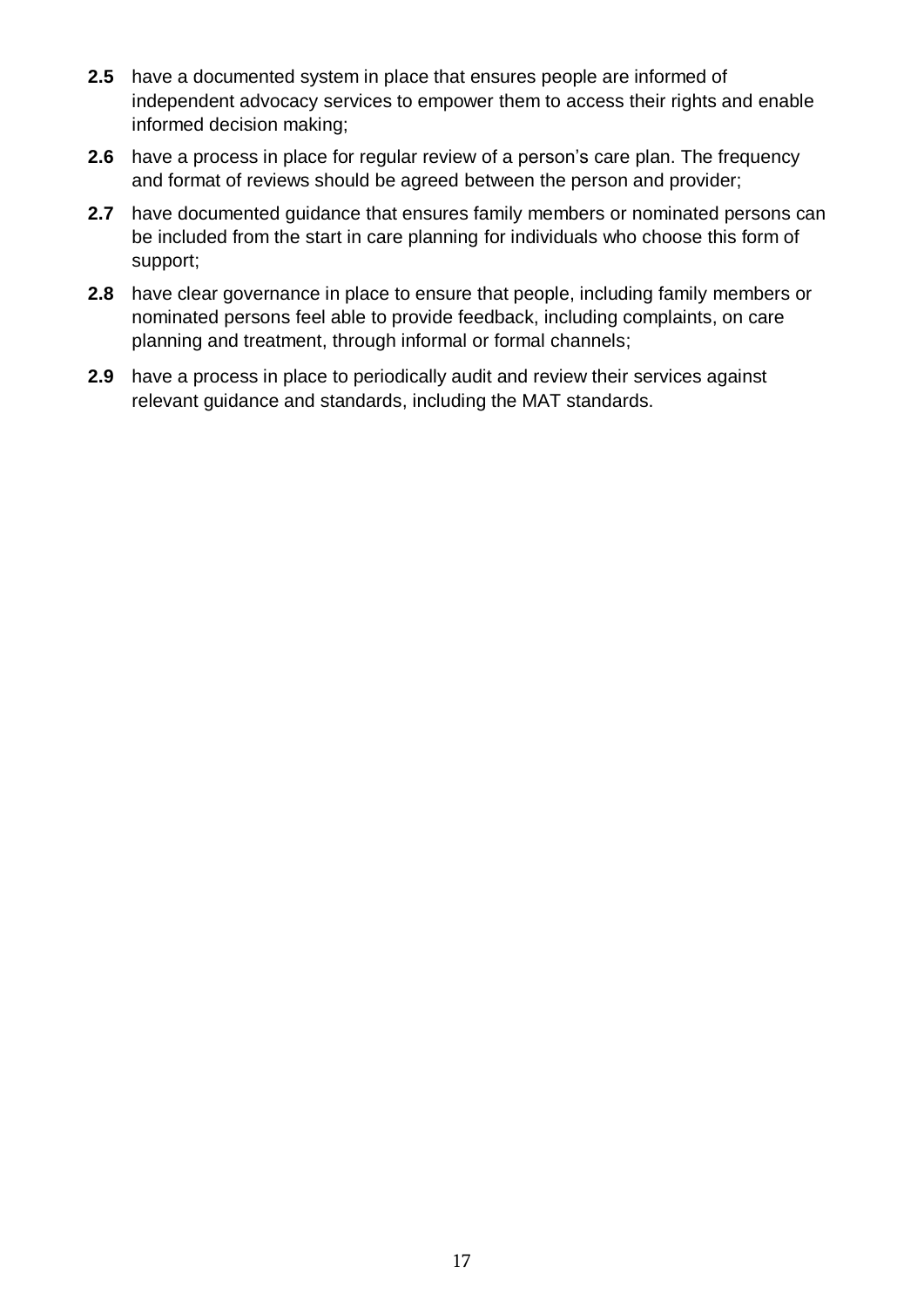<span id="page-18-0"></span>**All people at high risk of drug-related harm are proactively identified and offered support to commence or continue MAT.**

If a person is thought to be at high risk because of their drug use, then workers from substance use services will contact the person and offer support including MAT.

#### **Rationale**

Severe drug-related health harms include premature death and significant physical or mental health conditions. The type of substance used, the route of administration (such as injection) and the health of the person all have an impact on the risk of overdose and drugrelated death. The combination of heroin, or other opioids, with depressants such as alcohol or benzodiazepines, contribute to particularly increased risks. In the case of people who use opioids, disruption or discontinuity of care and treatment increases the risk of harm. In certain situations, such as following detoxification, release from custody or discharge from treatment drug-free (planned and unplanned), tolerance to opioids is greatly reduced and as a result people are at increased risk of overdosing if they resume use. The risk of experiencing drug-related health harms is compounded by the presence of social and financial risk factors. The objective of this standard is to proactively identify people who are at high risk of severe drug-related harm, and to prevent the harms by rapidly providing that individual with support for engagement or re-engagement with holistic care including MAT.

#### **Criteria**

- **3.1** Each service within the drug treatment system should have a documented procedure to identify and follow-up people at high risk of severe drug-related harm, including death. This includes those who may have left residential, justice and inpatient settings, as well as those who have stopped attending treatment services and people who have just experienced a near-fatal overdose. The multiagency response should:
	- a) include at a minimum the SAS, emergency departments, primary care, public health, community pharmacy, secondary care (acute and psychiatric inpatient services), housing providers, Police Scotland and specialist drug, alcohol and mental health services;
	- b) ensure that engagement with a person is timely, respectful, age-appropriate and recognises the persons needs and choices;
	- c) take place within 24 hours (maximum 72 hours) of notification. Contact should take place in community settings, this could include at the persons own home, to maximise accessibility and address barriers presented by stigma;
	- d) include a comprehensive assessment of risk based on the available information and including the person and their family member or nominated person. Care provided should be tailored to the individual, documented and actioned as appropriate. Action may include rapid initiation of MAT where appropriate.
- **3.2** All service providers should have clear information governance structures in place to facilitate the timely sharing of information about people at high-risk, with partners who can take responsibility for follow-up. Governance must ensure that:
	- a) information sharing is compliant with relevant legislation and reflects Caldicott principles;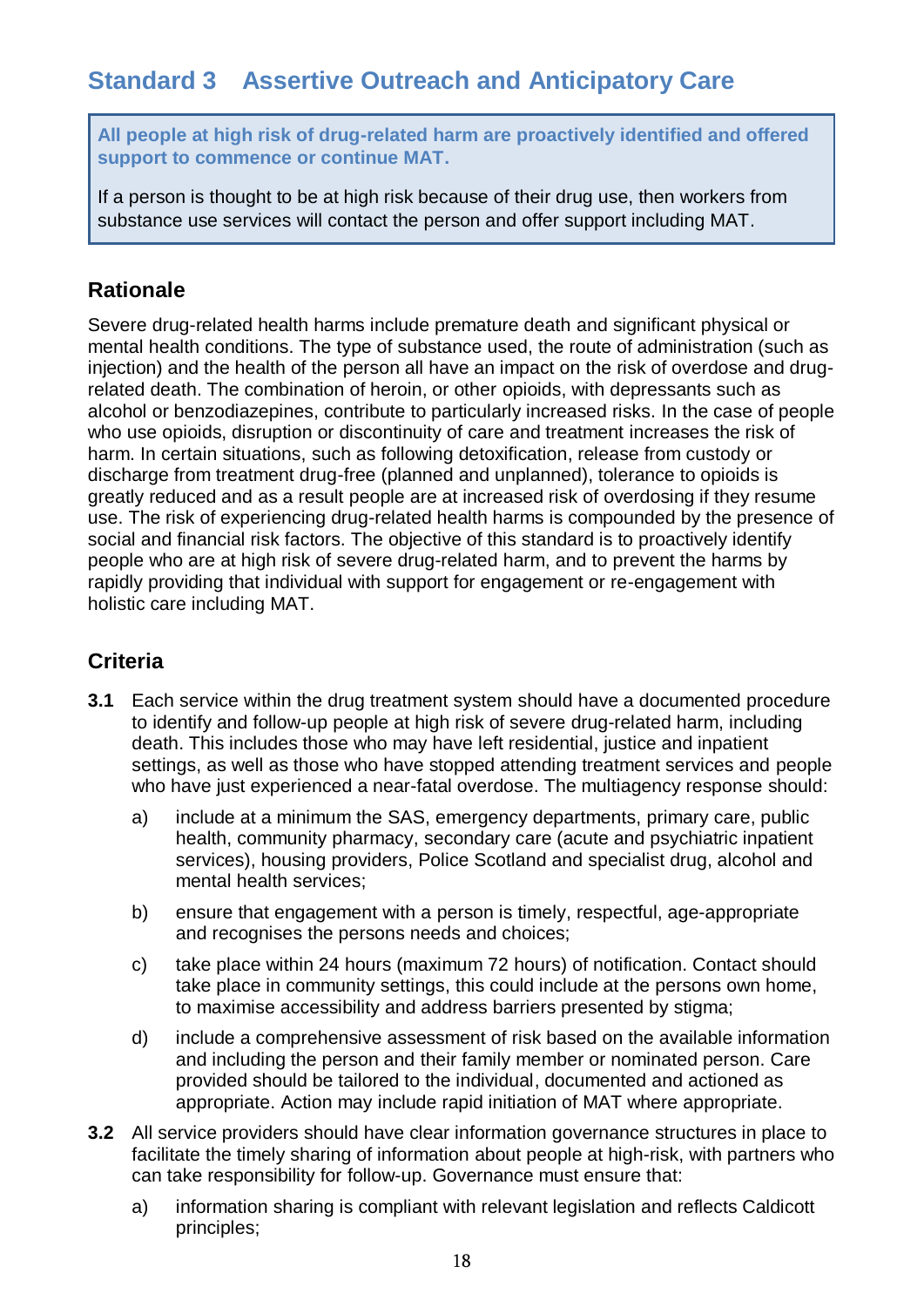- b) where people enter the pathway as a result of opt-out consent arrangements the information sharing agreements have the necessary detail to accommodate this. Requirements include the provision of information to the person on how their personal information is being used, triage of the appropriateness of entry into the pathway and provision of a means by which a person can opt-out of the pathway.
- **3.3** Service providers within the local partnership should have trained practitioners that are competent to carry out effective assertive outreach work in line with the requirements set out above.
- **3.4** All service providers should have a documented process in place to enable staff to access appropriate and timely expertise for child protection or adult protection.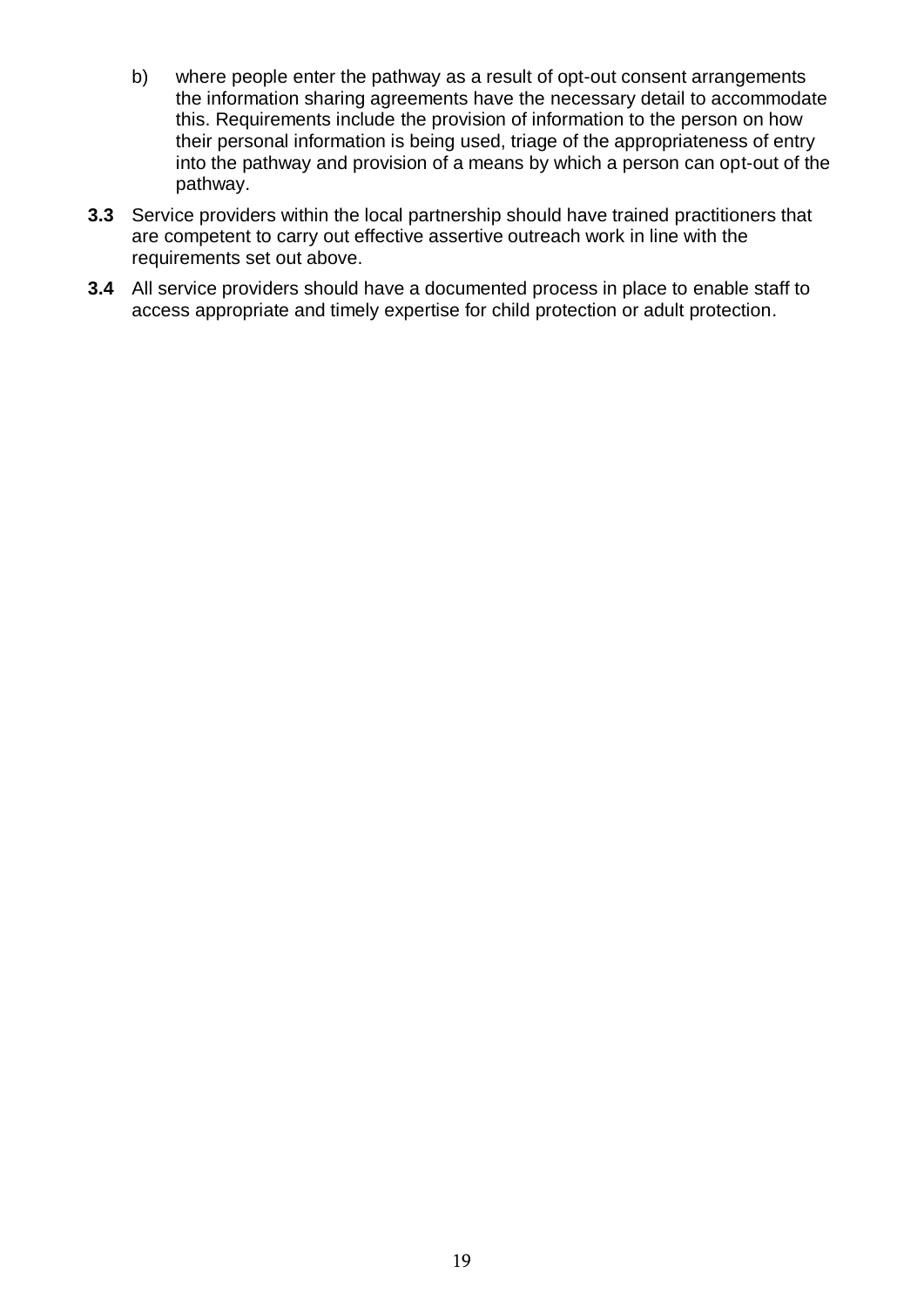## <span id="page-20-0"></span>**Standard 4 Harm Reduction**

**All people can access evidence-based harm reduction at the point of MAT delivery.**

While a person is in treatment and prescribed medication, they are still able to access harm reduction services – for example, needles and syringes, BBV testing, injecting risk assessments, wound care and naloxone.

They would be able to receive these from a range of providers including their treatment service, and this would not affect their treatment or prescription.

#### **Rationale**

The [Orange Guidelines](https://assets.publishing.service.gov.uk/government/uploads/system/uploads/attachment_data/file/673978/clinical_guidelines_2017.pdf) recommend that regular appointments during MAT titration should provide opportunistic harm reduction assessment to maximise engagement in potentially life-saving interventions (p38). These include blood borne virus diagnosis and referral, injecting equipment provision, overdose and naloxone training, wound care and assessment of risks associated with injection and poly pharmacy. It is understood that patients may decide to continue to use illicit drugs (e.g. crack cocaine, benzodiazepines or heroin) whilst in treatment and everybody accessing a substance use service should be seen as at potentially high risk of harm from injecting or other non-prescription drug use. There are benefits of MAT (e.g. opportunities to participate in psychosocial interventions, general medical care, hepatitis B, C and HIV treatment, welfare benefits, housing and peer support) that accrue over time and which may be of greater importance to the patient than the cessation of illicit drugs.

#### **Criteria**

#### **All service providers should:**

- **4.1** have in place a process for assessing injecting-related risk and other associated drug related harms alongside the delivery of MAT, with staff being able to offer full harm reduction advice at every relevant opportunity, including advice on the type of drugs being used and any related topics;
- **4.2** have a procedure in place to offer hepatitis and HIV testing and hepatitis B and tetanus, flu and covid19 vaccination, using an opt-out approach with regular follow-up as per local protocols;
- **4.3** have an opt-out approach to the distribution of naloxone with all staff having a supply of naloxone for use in an emergency;
- **4.4** have staff members trained in assessing injection related wounds and complications. Wounds should be treated onsite wherever possible or referred to a specialist service for treatment;
- **4.5** have staff members trained in the provision of injecting equipment and this should be offered to all. This should not impact on treatment provision;
- **4. 6** have a process in place to be considerate of gender-sensitive injecting assessments or general discussions with clients;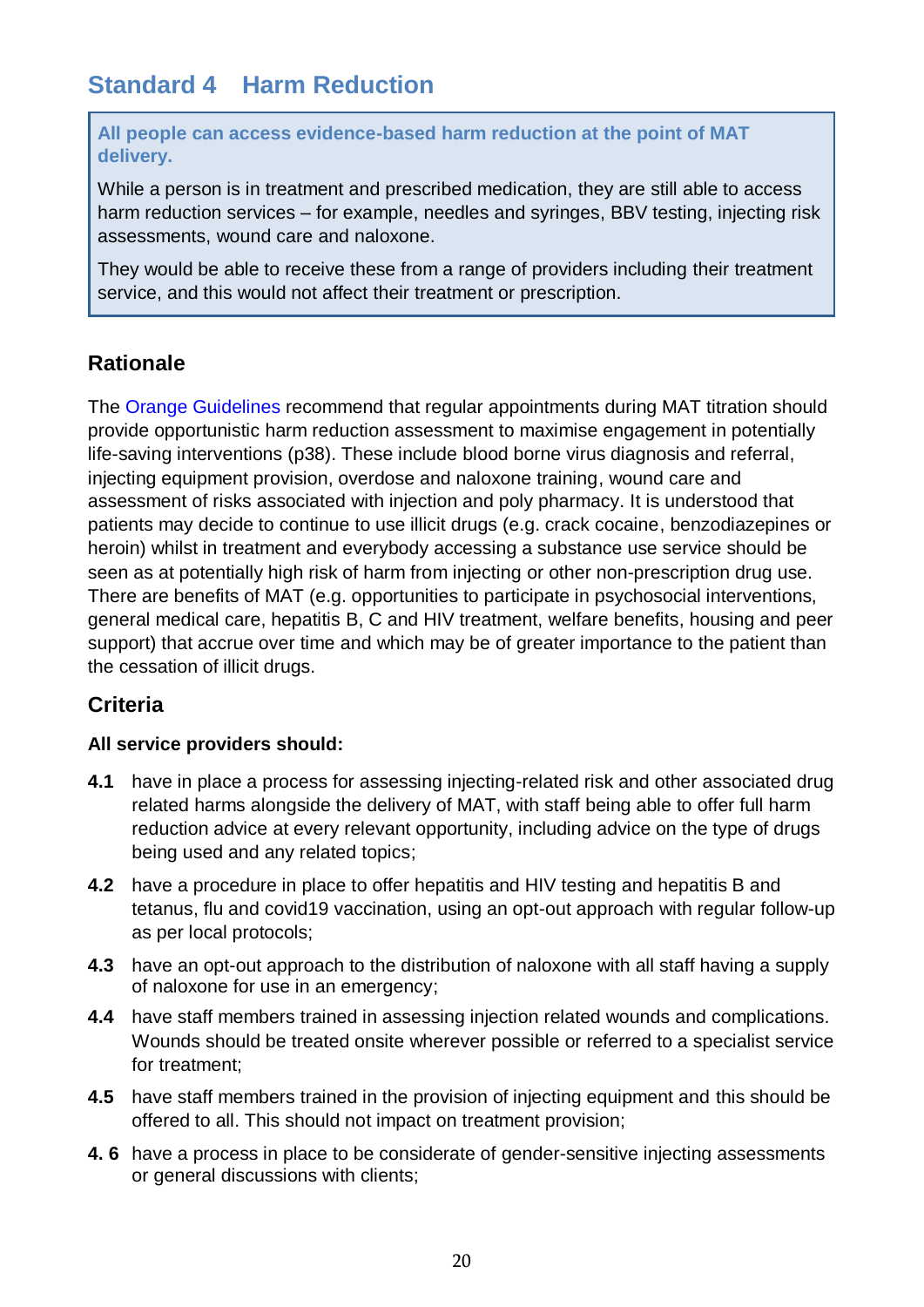**4.7** information sharing protocols are in place to allow for shared record keeping between the multiagency team providing care including social care, housing, community pharmacy, GPs, Police Scotland, SAS, primary and secondary care and third sector providers.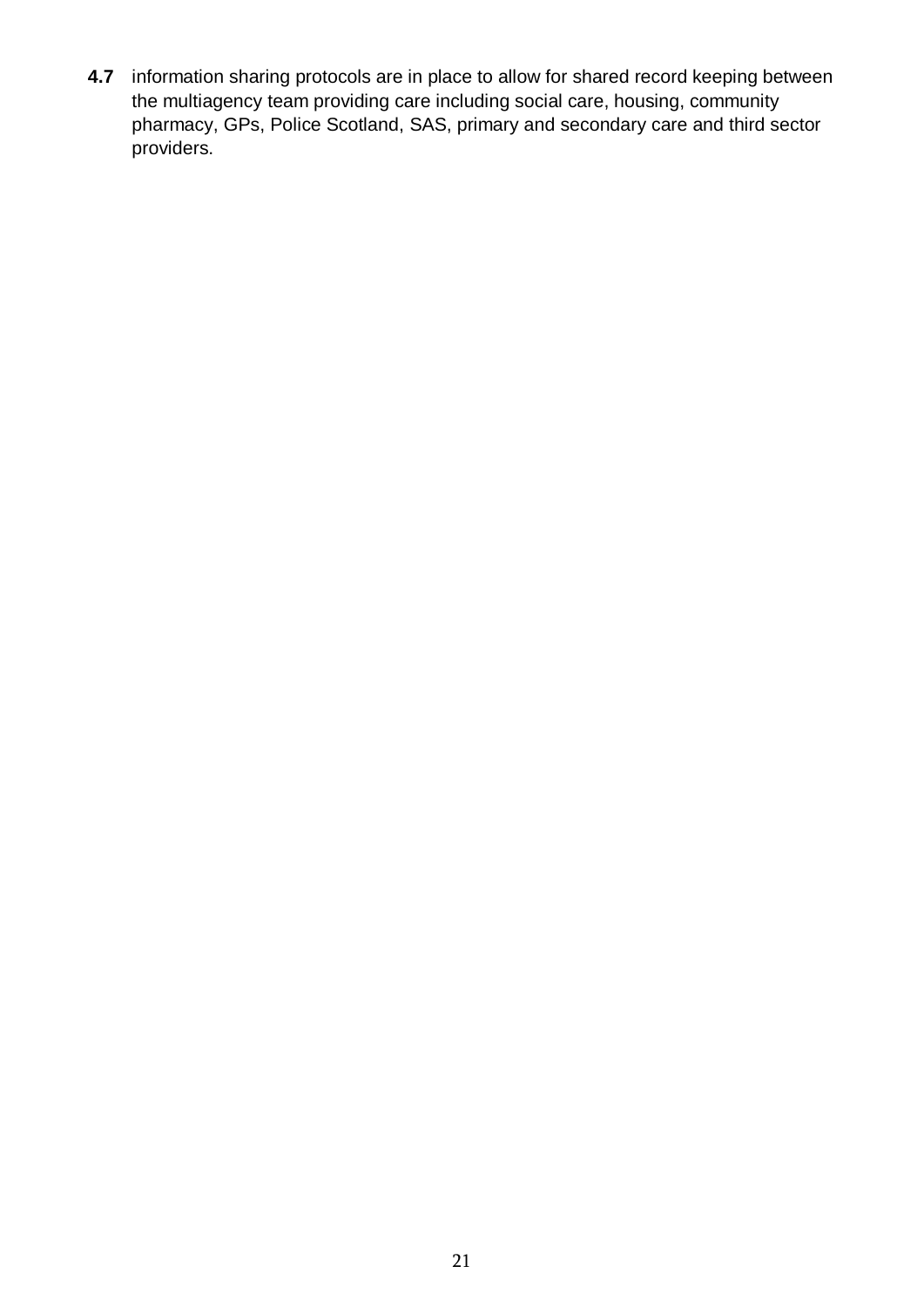## <span id="page-22-0"></span>**Standard 5 Retention**

#### **All people receive support to remain in treatment for as long as requested.**

A person is given support to stay in treatment for as long as they like and at key transition times such as leaving hospital or prison. People are not put out of treatment. There should be no unplanned discharges. When people do wish to leave treatment they can discuss this with the service, and the service will provide support to ensure people leave treatment safely.

Treatment services value the treatment they provide to all the people who are in their care. People will be supported to stay in treatment especially at times when things are difficult for them.

#### **Rationale**

Evidence shows elevated mortality risks during the first four weeks of treatment and the first four weeks after leaving treatment and that the health of individuals with opioid dependence is safeguarded while in substitution treatment for at least six months. This demonstrates that these are critical intervention points to support people in substitution treatment and prevent drug-related deaths. The [Orange Guidelines](https://assets.publishing.service.gov.uk/government/uploads/system/uploads/attachment_data/file/673978/clinical_guidelines_2017.pdf) recommend that appointment frequencies should reflect clinical need and the efficient use of resources (p38). What is needed is a flexible response that offers different care packages ranging from low intensity for people who do not require or want more involvement, to intensive recovery packages for those that do.

Stigma, dose reduction or punitive actions due to ongoing substance use actively discourages engagement and retention in treatment. Combined peer outreach and treatment interventions, that target out-of-treatment individuals, have been shown to support people into MAT, optimize care and prevent people dropping out.

More socially stable people using services who may not need frequent attendance can be over treated or over supervised and this can have a detrimental effect on their ability to return to or sustain a stable lifestyle. Attendance requirements must not be arbitrary and should respect peoples' personal circumstances (p38). There should be flexible arrangements for appointments, particularly for people who are homeless and with comorbidities or social issues that affect their ability to engage or organise their time (p94). Offering people only fixed appointment times is an unjustifiable barrier to access, ties up practitioner capacity and is an unnecessary waste of resources.

#### **Criteria**

#### **All service providers should:**

**5.1** have pathways in place or models of support that are flexible and offer different care packages that range from low intensity for people not requiring or wanting more involvement, to intensive recovery focused packages for others. These packages should be for as long as a person wants;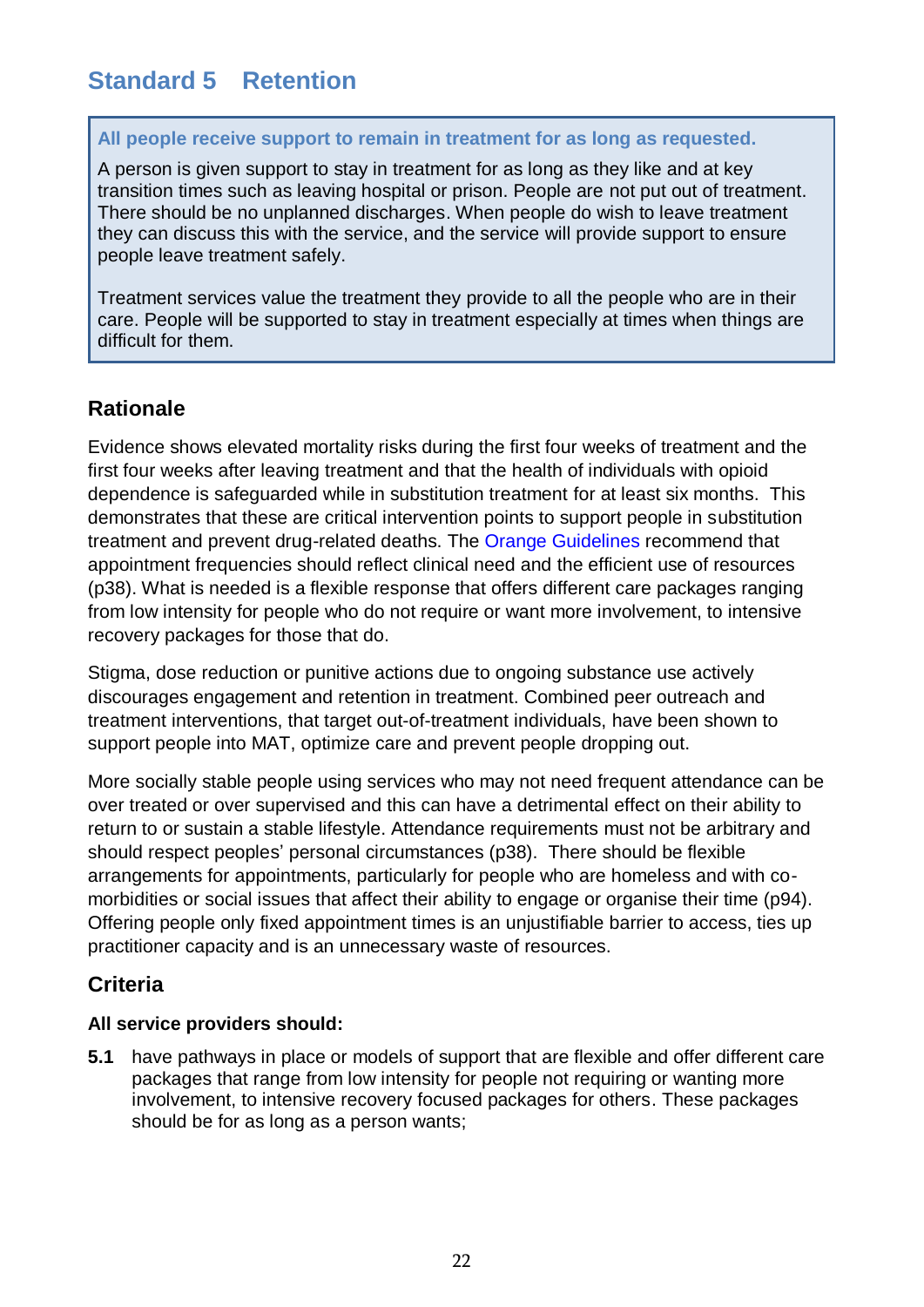- **5.2** have a detailed understanding of the caseload that can identify the following:
	- a) people with complex needs requiring intensive specialist input, e.g. the titration/re-titration phase of treatment, ongoing high-risk poly pharmacy, multimorbidity or polysubstance use;
	- b) people whose needs and risk only require 2-3 monthly MAT reviews and who may be receiving support from other agencies;
	- c) people who can be appropriately managed in primary care through shared care arrangements.
- **5.3** have pathways in place to ensure that people are supported to access appropriate primary care services including GPs, community pharmacy, opticians and dentists;
- **5.4** have established shared care arrangements with GPs that includes proactive and supported transfer of people stable on MAT;
- **5.5** ensure they are effectively utilising the workforce to improve the flow of people across multidisciplinary and cross sectoral teams. This means providers must work to the highest point of their professional capacity. For example, third sector organisations provide key-working and mental health nurses conduct MAT assessments, initiation and reviews;
- **5.6** have information sharing protocols in place to allow for shared record keeping between the multiagency team providing care including social care, housing, community pharmacy, GPs, Police Scotland, SAS, primary and secondary care and third sector providers;
- **5.7** employ a variety of strategies to manage caseloads and appointment systems e.g. including group or café style clinics, 'corporate' caseloads, a mix of drop-in and fixed appointments, after-hours provision, and pharmacy-based maintenance clinics;
- **5.8** have monitoring and service improvement plans in place that include feedback from people in their care, and from their family members or nominated persons, to reduce non-attendance at appointments;
- **5.9** have a plan, agreed with the person in advance, describing how it will respond in the event of disengagement from treatment with a focus on the value of care. It should incorporate the responses from all partners, including the persons family member or nominated person, and include the option of anticipatory care planning (Standard 3).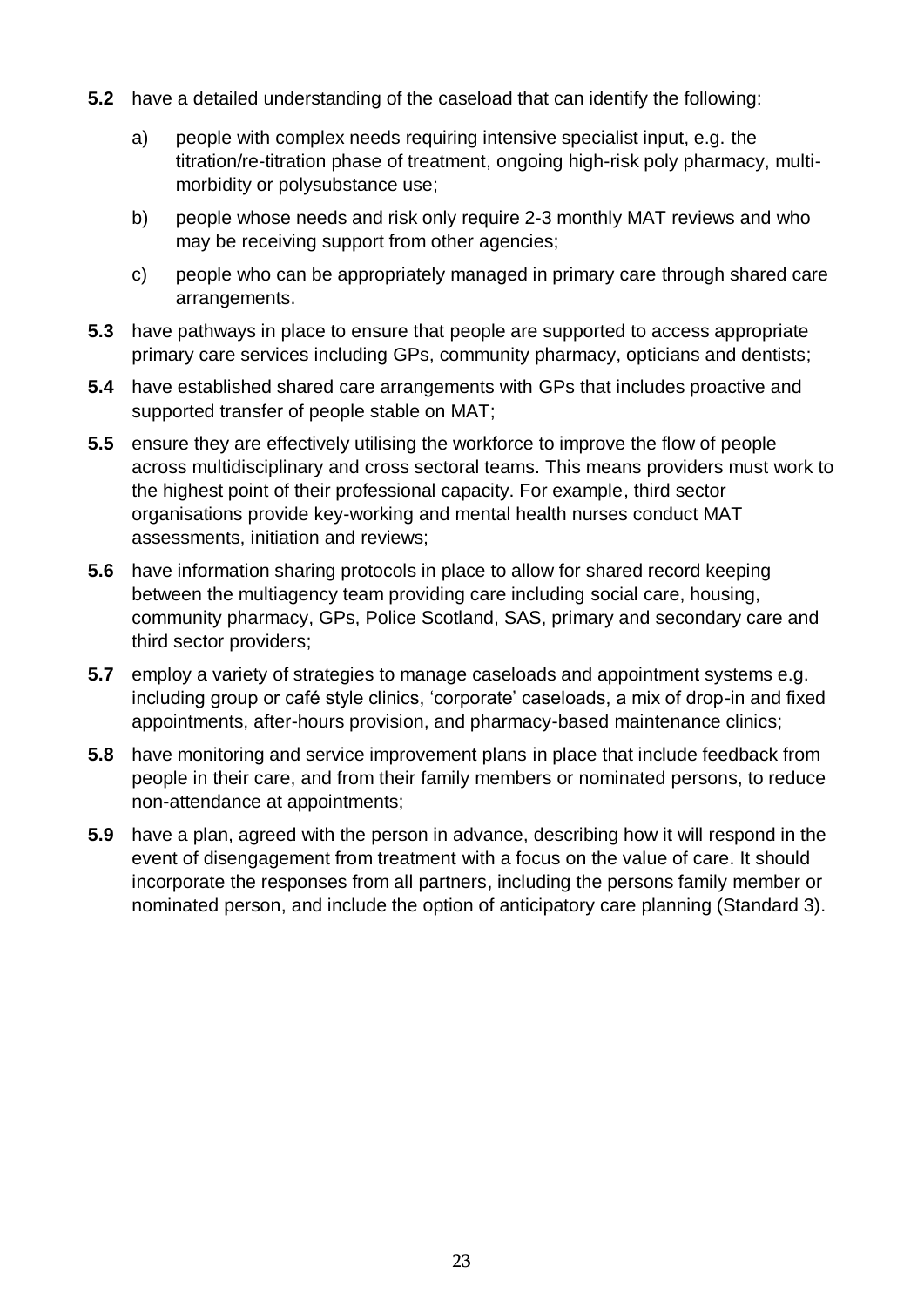## <span id="page-24-0"></span>**Standard 6 Psychological Support**

**The system that provides MAT is psychologically informed (tier 1); routinely delivers evidence-based low intensity psychosocial interventions (tier 2); and supports individuals to grow social connections.**

This standard focuses on the key role that positive relationships and social connection have to play in people's recovery. Services recognise that for many people, substances have been used as a way to cope with difficult emotions and issues from the past. Services will aim to support people to develop positive relationships and new ways of coping as these are just as important as having the right medication.

#### **Rationale**

*[The Lead Psychologists in Addiction Services Scotland \(LPASS\) Report](https://www.gov.scot/publications/delivery-psychological-interventions-substance-misuse-services-scotland-report/pages/4/) a*nd the [Orange](https://assets.publishing.service.gov.uk/government/uploads/system/uploads/attachment_data/file/673978/clinical_guidelines_2017.pdf)  [Guidelines](https://assets.publishing.service.gov.uk/government/uploads/system/uploads/attachment_data/file/673978/clinical_guidelines_2017.pdf) indicate that to be fully effective, substance use services, including MAT, need to be psychologically informed in everything they do. Also that high quality, evidencebased *psychosocial* interventions should be routinely offered by staff with the appropriate level of training, coaching and supervision.

[Scottish guidance](https://www.gov.scot/publications/delivery-psychological-interventions-substance-misuse-services-scotland-report/pages/4/) proposes that the foundation for all service delivery within a substance use service should be psychologically informed care (Tier 1). Psychologically informed care places an understanding of people's emotional and psychological needs at the heart of service delivery, and uses psychological principles and skills such as motivational interviewing to support people on their recovery journey [\(see LPASS report for further](https://www.gov.scot/publications/delivery-psychological-interventions-substance-misuse-services-scotland-report/pages/4/)  [information on psychologically informed skills\).](https://www.gov.scot/publications/delivery-psychological-interventions-substance-misuse-services-scotland-report/pages/4/) All staff working across MAT services have a role in delivering psychologically informed care.

Structured psychosocial interventions (Tier 2) are used to support people's recovery from substance use, or mild to moderate co-morbid mental health problems, and are delivered by practitioners trained in specific evidence-base interventions. Structured psychosocial interventions can be woven into the fabric of MAT service delivery to support people's engagement and to increase the effectiveness of the treatment people receive [\(See](https://www.gov.scot/publications/delivery-psychological-interventions-substance-misuse-services-scotland-report/pages/4/)  [LPASS report for definitions of tier 2 interventions and recommendations for delivery\).](https://www.gov.scot/publications/delivery-psychological-interventions-substance-misuse-services-scotland-report/pages/4/)

### **Criteria**

#### **Each service delivering MAT should:**

- **6.1** have an explicit service plan in place for delivering psychologically-informed care and structured psychosocial interventions. Plans will include:
	- a) a baseline assessment of current service delivery from which to plan and build progress, and an in-built process for service evaluation and improvement;
	- b) an explicit workforce development policy that ensures all staff receive appropriate training to deliver psychologically-informed care and structured psychosocial interventions;
	- c) policies and procedures that support the translation of skills acquired through training into practice. These include: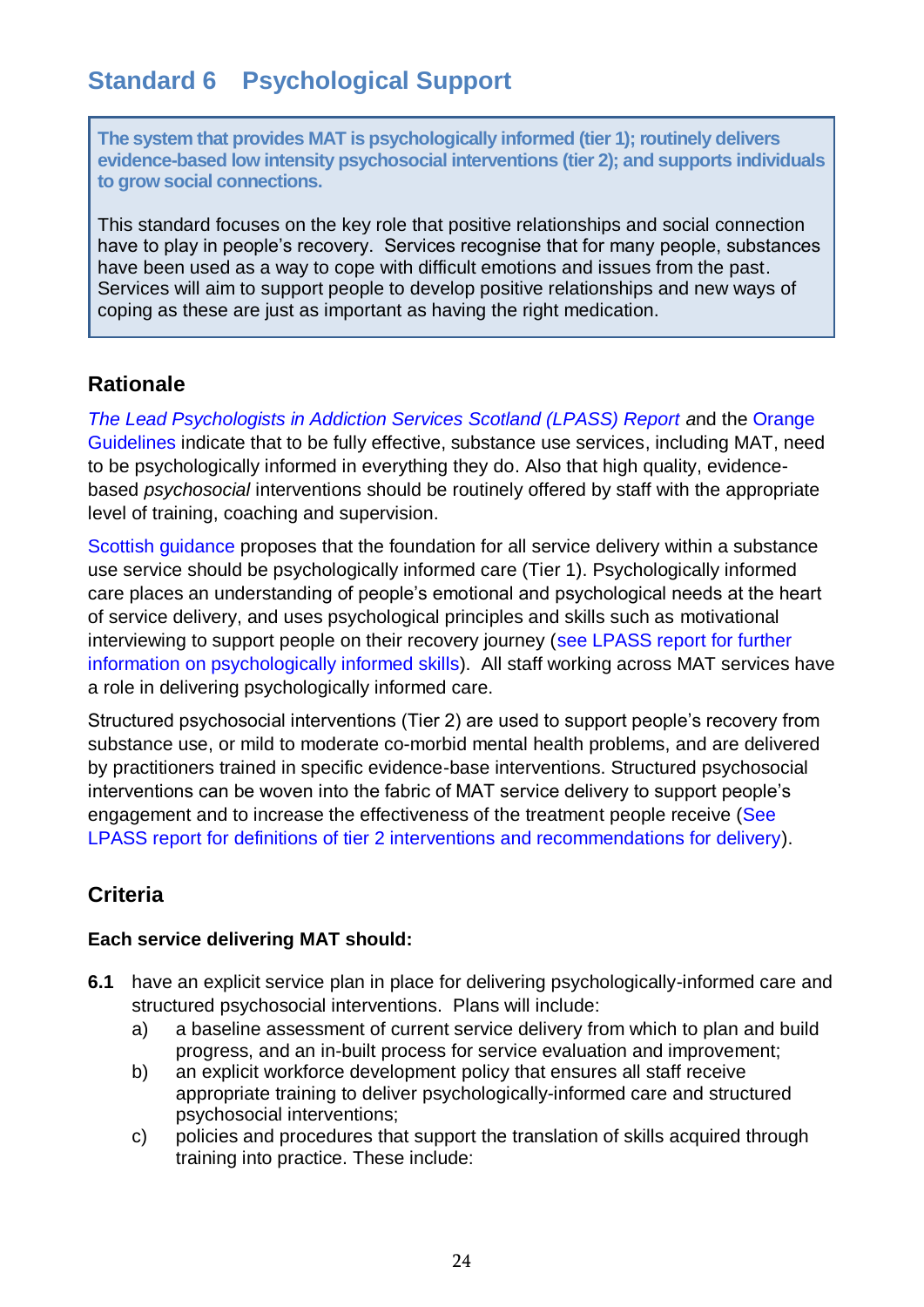- − access for staff to regular coaching, reflective practice, and supervision to support the delivery of psychologically-informed care and structured psychosocial interventions;
- − clearly defined roles for delivering structured psychosocial interventions within staff job plans, and protected time to do this:
- − caseload sizes that allow staff to routinely deliver structured psychosocial interventions;
- − identification and use of supportive tools, protocols, manuals and safety and stabilisation strategies to support staff in their delivery of psychological interventions;
- **6.2** establish a steering group to oversee the development and implementation of the above delivery plans. Steering groups will be led by addiction psychology and membership should include people with lived experience;
- **6.3** ensure the service culture and environment is psychologically-informed. This includes:
	- a) a culture that has compassion at its centre, where staff are encouraged to talk openly about how their work is making them feel, and where supporting staff wellbeing is a clear priority;
	- b) a clear understanding of people's emotional and psychological needs at the heart of all MAT recovery plans;
	- c) physical environments that are psychologically informed;
- **6.4** have a process in place to document experiences of people who engage with services. This would be evidenced through care planning that demonstrates the persons views have been sought, documented and acted on;
- **6.5** have clear pathways in place to ensure that people can access higher intensity Tier 3 & 4 psychological therapies if and when required [\(See LPASS Report for definitions](https://www.gov.scot/publications/delivery-psychological-interventions-substance-misuse-services-scotland-report/pages/4/)  [of tier 3 & 4 interventions and recommendations for delivery\).](https://www.gov.scot/publications/delivery-psychological-interventions-substance-misuse-services-scotland-report/pages/4/)
- **6.6** support the development of social networks by:
	- a) actively promoting and linking people to services that place an emphasis on support from mutual aid and other recovery networks. There should be a clear and realistic recovery plan that outlines the network of support available to the person, including key people in their life;
	- b) providing support to build social capital through the promotion of connections with people in mutual aid or other pro-recovery networks;
	- c) providing social bonding and social bridging interventions, specifically designed to modify a person's social networks, including work with families or named persons.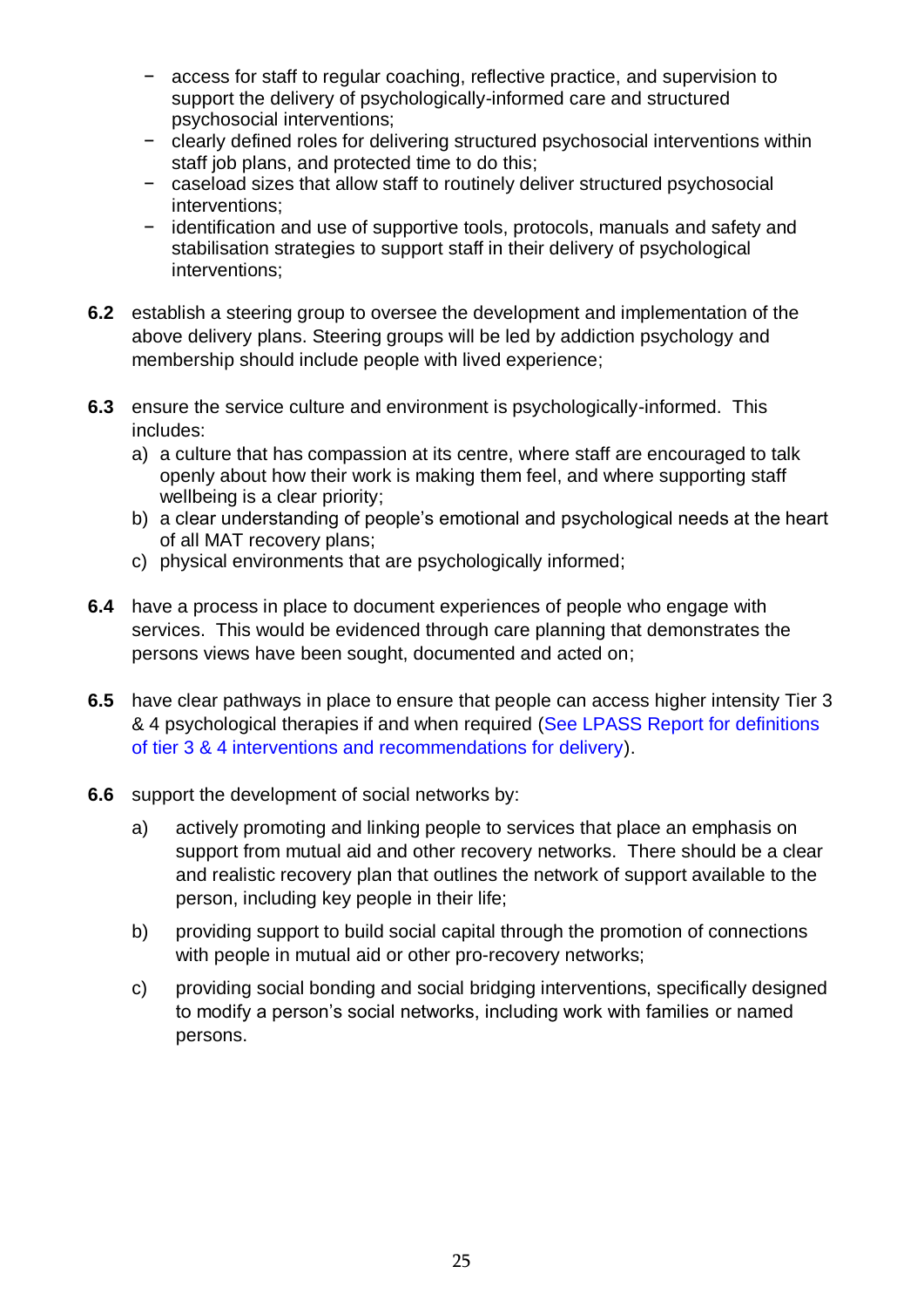## <span id="page-26-0"></span>**Standard 7 Primary Care**

#### **All people have the option of MAT shared with Primary Care.**

People who choose to will be able to receive medication or support through primary care providers. These may include GPs and community pharmacy. Care provided would depend on the GP or community pharmacist as well as the specialist treatment service.

#### **Rationale**

The [Orange Guidelines](https://assets.publishing.service.gov.uk/government/uploads/system/uploads/attachment_data/file/673978/clinical_guidelines_2017.pdf) identify joint working across health and social care and between hospital, prison, primary care and community drug services as a key feature of effective treatment partnerships (p13). There is an ageing population of people who use drugs and many people have underlying conditions and so would benefit from MAT delivered in General Practice, due to the possibility of wider health problems being met. MAT offered in primary care can help to address issues around access to drug treatment services in rural areas. Community pharmacists are well placed to deliver scheduled or opportunistic care because they can have very frequent contact with people picking up prescriptions or attending for other reasons.

#### **Criteria**

- **7.1** Primary care and substance use service partners have in place:
	- a) practice models that support people on MAT to remain in primary care, including for support and relapse prevention;
	- b) shared care protocols between specialist services, GP and community pharmacies for people who are on MAT. Shared care may include prescribing where competent practitioners are in place;
	- c) clinical and governance structures that enable people working in primary care to fully support people who are on MAT and to ensure that treatment and prescribing are managed alongside care for physical, emotional, and social needs;
	- d) contractual arrangements for primary care provision (GP and community pharmacy) reflect the requirements of MAT standards;
	- e) pathways that enable the transfer of appropriate elements of care between specialist services, local mental health services, GP and community pharmacy;
	- f) information governance to ensure that information can be safely transferred between specialist services, GP and community pharmacy, including child and adult protection procedures;
	- g) effective recording and review systems for recovery care planning for all people in treatment and care for problem drug use;
	- h) training on problem drug use and on awareness of local drug services, including non-statutory providers and peer support services for all staff who may encounter people with problem drug use in their work;
	- i) a 'primary care facilitation team', or equivalent that is responsible for auditing, monitoring, reporting and reviewing practice in primary care settings and the interface with specialist care, and for support with workforce development.

This standard will be further developed in collaboration with partners and will inform guidance on Enhanced Services for drug treatment in general practice.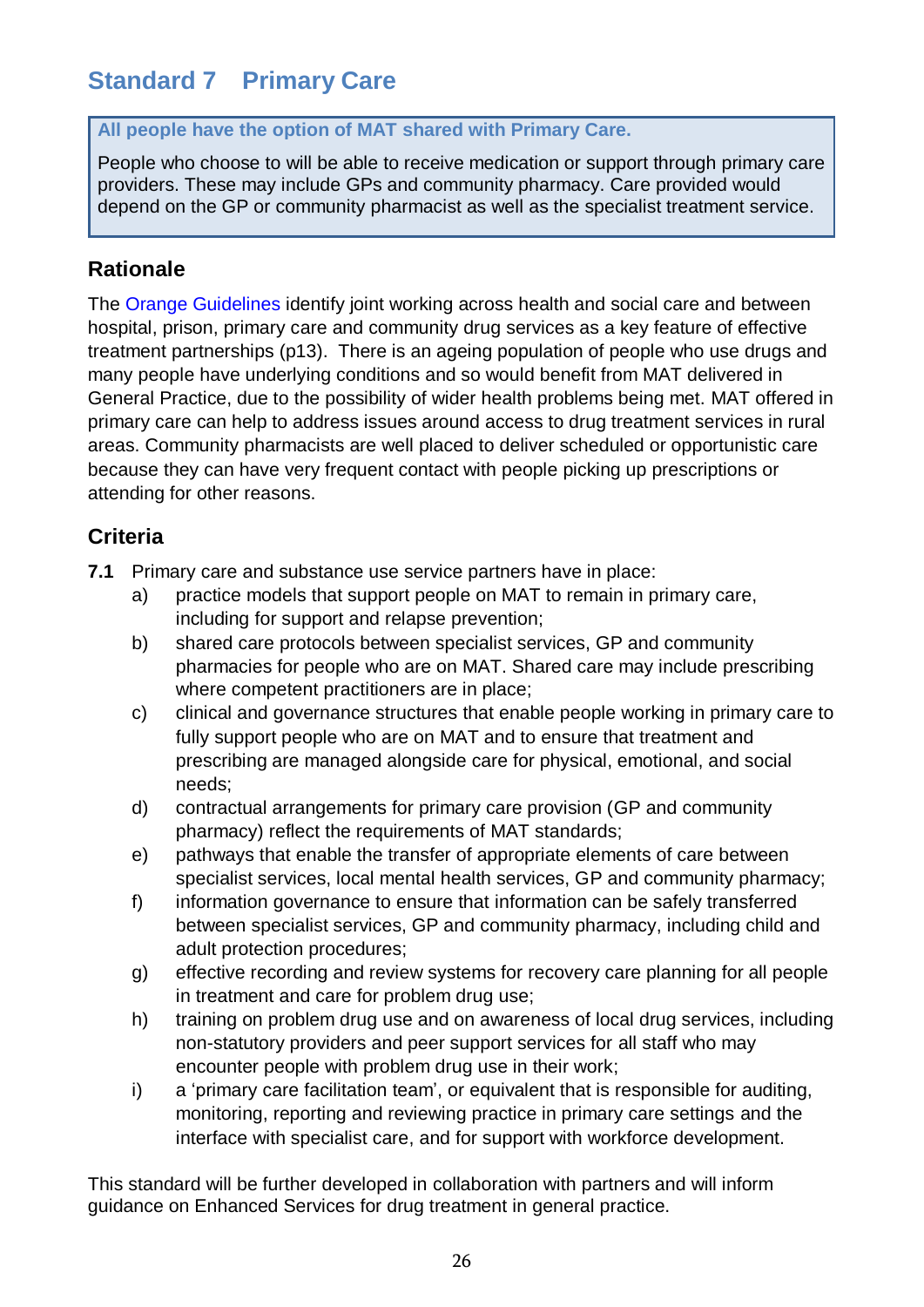## <span id="page-27-0"></span>**Standard 8 Advocacy and Social Support**

**All people have access to independent advocacy as well as support for housing, welfare and income needs.**

People have the right to ask for a worker who will support them with any help they need with housing, welfare or income. This worker will support people when using services, make sure they get what best suits them and that they are treated fairly.

#### **Rationale**

The single biggest structural driver of problematic drug use is poverty and deprivation. Problematic drug use is more prevalent among people from more deprived areas and from less advantaged backgrounds.

Studies have consistently shown a high prevalence of co-morbidity of mental disorders in people experiencing problematic drug use and a clear association with experiences of homelessness and the criminal justice system. People who use drugs are more likely to face poverty and deprivation. They are also more likely to face stigma in society and from the services they use as well as self-stigma (Rights, Respect & Recovery, p13). As a result they may find it much harder to have their voice heard by others, to stay engaged with services, to exercise their rights, or to know where to turn to resolve issues. Giving this group the right of access to independent advocacy is an important tool to redress this power imbalance, challenge stigma and assist people who use drugs to have their views heard; and thus to participate more fully in processes that affect them.

The Scottish Independent Advocacy Alliance defines independent advocacy as follows: *"independent advocacy is about speaking up for, and standing alongside individuals or groups, and not being influenced by the views of others. Fundamentally it is about everyone having the right to a voice: addressing barriers and imbalances of power, and ensuring that an individual's rights are recognised, respected and secured. Independent advocacy supports people to navigate systems and acts as a catalyst for change in a situation. Independent advocacy can have a preventative role and stop situations from escalating, and it can help individuals and groups being supported to develop the skills, confidence and understanding to advocate for themselves. Independent advocacy is especially important when individuals or groups are not heard, are vulnerable or are discriminated against. This can happen where support networks are limited or if there are barriers to communication. Independent advocacy also enables people to stay engaged with services that are struggling to meet their needs."* 

'Independence' means that an independent advocacy organisation does not provide any other service except independent advocacy. Independence is fundamental in building trust, particularly those who may have had ambivalent relationships with other services in the past.

The 'Housing First' model provides rapid housing that is not conditional on abstinence from drug use. A systematic review and meta-analysis of randomised controlled trials of the housing first approach conducted in 2019 showed improved housing stability and health, reductions in homelessness and use of non-routine health services, and no increases in problematic drug use.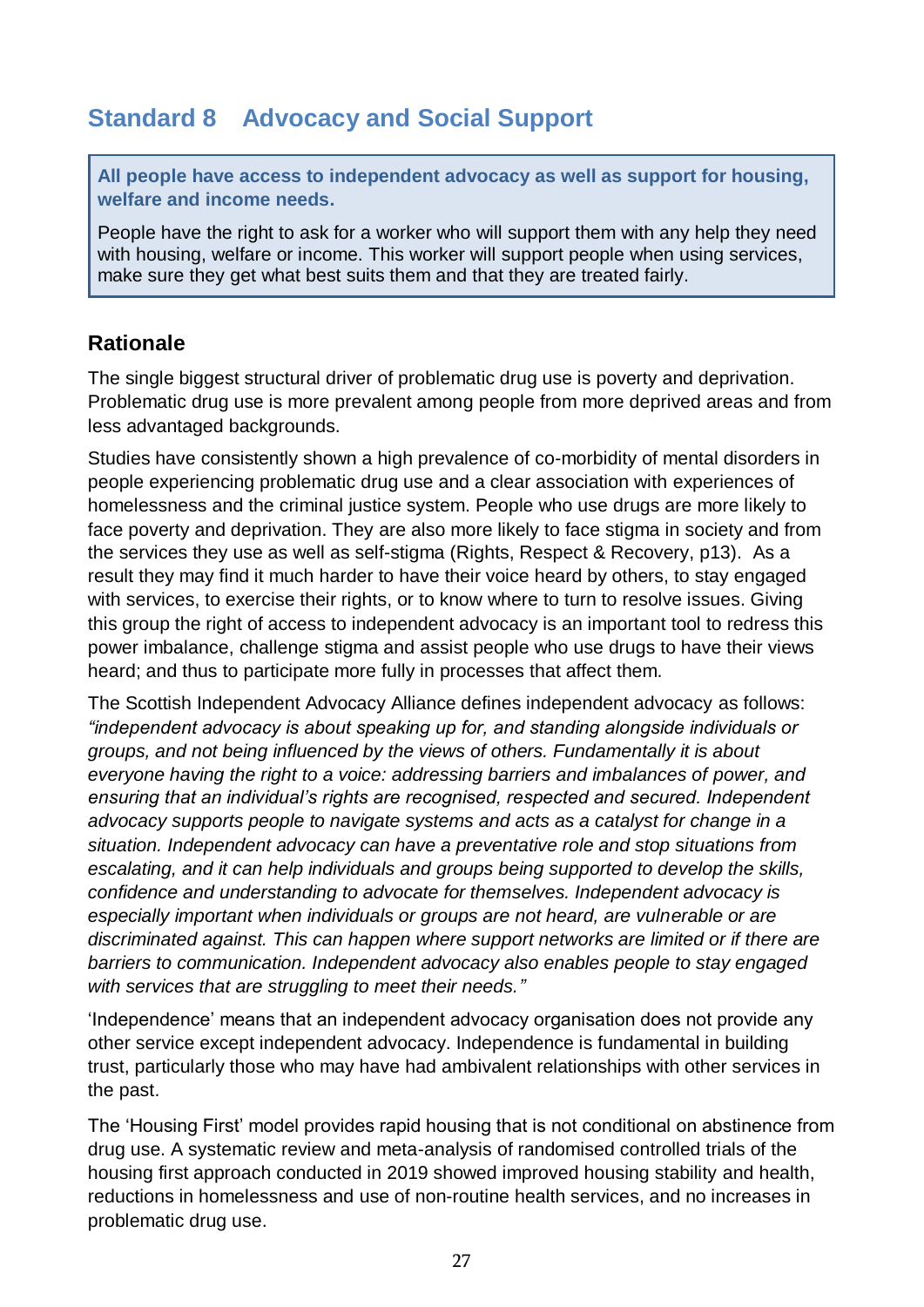## **Criteria**

- **8.1** All people should be informed of independent advocacy services should they wish support in their journey through services. This should not just be raised once at the start of someone accessing services but should be offered as an option and discussed when relevant throughout.
- **8.2** People should have expert advice at any point of need throughout their treatment journey with regards to:
	- a) benefits and welfare advice;
	- b) housing.
- **8.3** People should be confident that the advocacy services have a good understanding of problematic drug use and recognised treatments.
- **8.4** Staff should raise the issue of independent advocacy with all people accessing services.
- **8.5** Staff should have clear pathways to support people with issues relating to benefit advice and with issues relating to welfare advice.
- **8.6** Staff should have training to understand the role of independent rights-based advocacy and have access to rights-based and health inequalities training.
- **8.7** Staff and management should connect with Collective Advocacy groups to ensure that the voices of people with lived experience are embedded in service change and development.
- **8.8** ADPs, planners and service managers should monitor referrals to independent advocacy e.g. require staff to record whether advocacy has been discussed with someone and if not why not.
- **8.9** Services should have established housing, welfare and independent advocacy referral pathways for all people.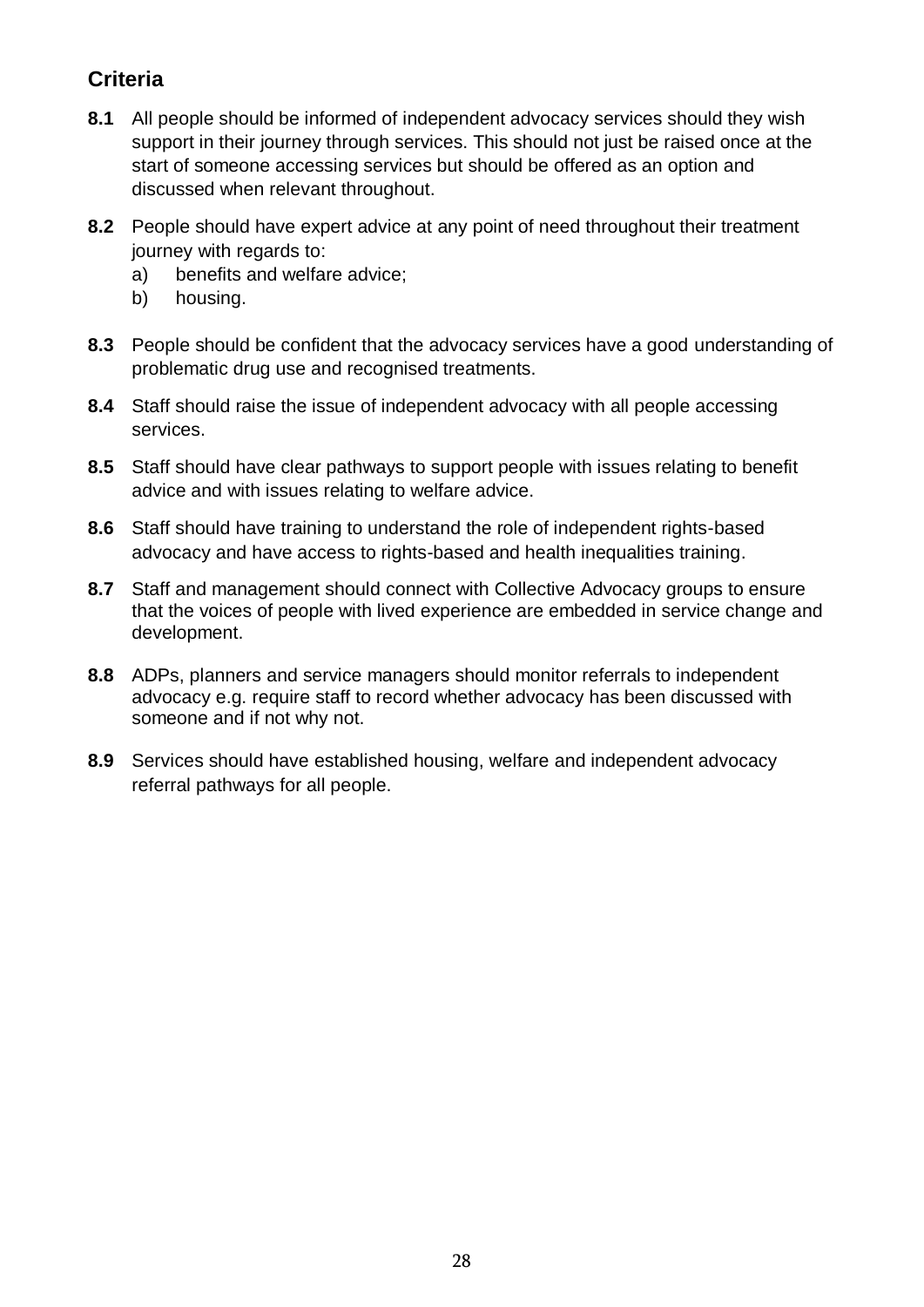## <span id="page-29-0"></span>**Standard 9 Mental health**

**All people with co-occurring drug use and mental health difficulties can receive mental health care at the point of MAT delivery.**

People have the right to ask for support with mental health problems and to engage in mental health treatment while being prescribed medication as part of their drug treatment and care.

#### **Rationale**

The Scottish Government recommends that service integration ensures alcohol, drugs, mental health and social services work jointly and in a holistic way, and that they try to improve service arrangements for dual diagnosis. In clinical practice, integrated dual diagnosis treatment is recommended, but there is limited research evidence of definite benefit. A 2013 study of onsite and integrated psychiatric service delivery found that integrating psychiatric and substance use services in opioid agonist treatment settings might improve psychiatric outcomes but not necessarily improve drug use outcomes. A 2019 study supported the benefits of integrated psychiatric and substance use care for people with opioid use disorder, with or without a co-occurring personality disorder. From the perspective of people experiencing MAT, a systematic review has identified that integrated dual diagnosis treatment has high levels of satisfaction.

The approach to delivering this standard should be based around a 'no wrong door' approach for initial assessment, within all services where it is needed, to limit dropout between services. Sequential treatment should be avoided where possible.

#### **Criteria**

#### **Mental health services have:**

- **9.1** procedures in place to ensure that staff in mental health services are up to date with local substance use treatment pathways and the referral criteria for NHS primary and secondary care services, social care and third sector agencies;
- **9.2** mechanisms in place to enable staff in mental health services to report concerns and advocate on behalf of patients at risk of falling between services;
- **9.3** agreed referral pathways across the local recovery orientated systems of care to support any identified substance use;
- **9.4** at the point of referral a named professional as the main contact responsible for communication between services, and with the person and their family member or nominated person;
- **9.5** training and workforce development plans to ensure staff are trained and supported to:
	- a) Carry out assessment of substance use and dependence;
	- b) recognise acute crises such as overdose, withdrawal or physical health consequences;
	- c) provide accurate and evidenced based harm reduction information and support to people with non-dependent substance use;
	- d) provide motivational interviewing where appropriate.
- **9.6** protocols in place for effective communication and information sharing with substance use services;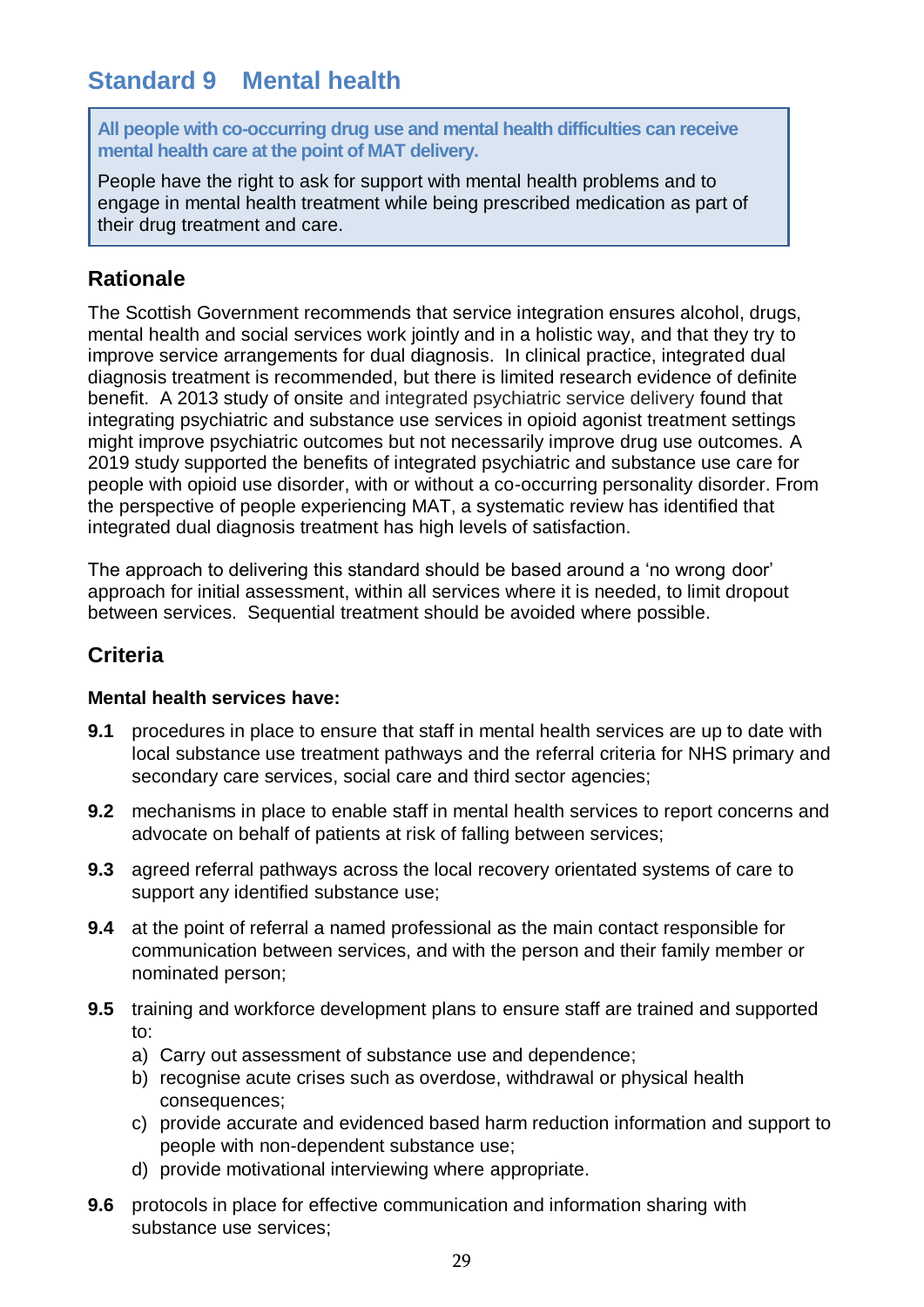**9.7** clear governance structures in place to co-ordinate care (e.g. care programme approach) and establish effective joint working arrangements to care for those with severe mental illness and substance use.

#### **Substance use services have:**

- **9.8** procedures in place to ensure substance use services are up to date on knowledge of local mental health services and their referral criteria;
- **9.9** agreed care pathways in place to support any identified mental health care needs and clear governance structures to establish effective joint working arrangements to care for people with co-occurring mental health difficulties and substance use;
- **9.10** mechanisms in place to enable staff in substance use services to report concerns and advocate for patients at risk of falling between the gaps of services;
- **9.11** assessment protocols in substance use services that include enquiry about mental health, and use of appropriate screening tools;
- **9.12** appropriate protocols to treat and support mental health in house (to level of competency of agency/individual) or support local onward seamless referral;
- **9.13** training and workforce development plans to ensure staff are trained and supported to:
	- a) ensure staff have the knowledge and skills to recognise acute mental health crises: suicidality/ psychosis and respond appropriately;
	- b) know about availability, and make use of skilled diagnosis and treatment within substance use teams if not available through mental health assessment services;
	- c) make use of local protocols around severity and complexity of mental health disorder for treatment in substance use, primary care or mental health teams.
- **9.14** at the point of referral a named professional agreed as the main contact responsible for communication between services and with the person and their family member or nominated person;
- **9.15** protocols in place for effective communication and information sharing with mental health services;
- **9.16** clear governance structures in place to co-ordinate care (e.g. care programme approach) and establish effective joint working arrangements to care for those with severe mental illness and substance use.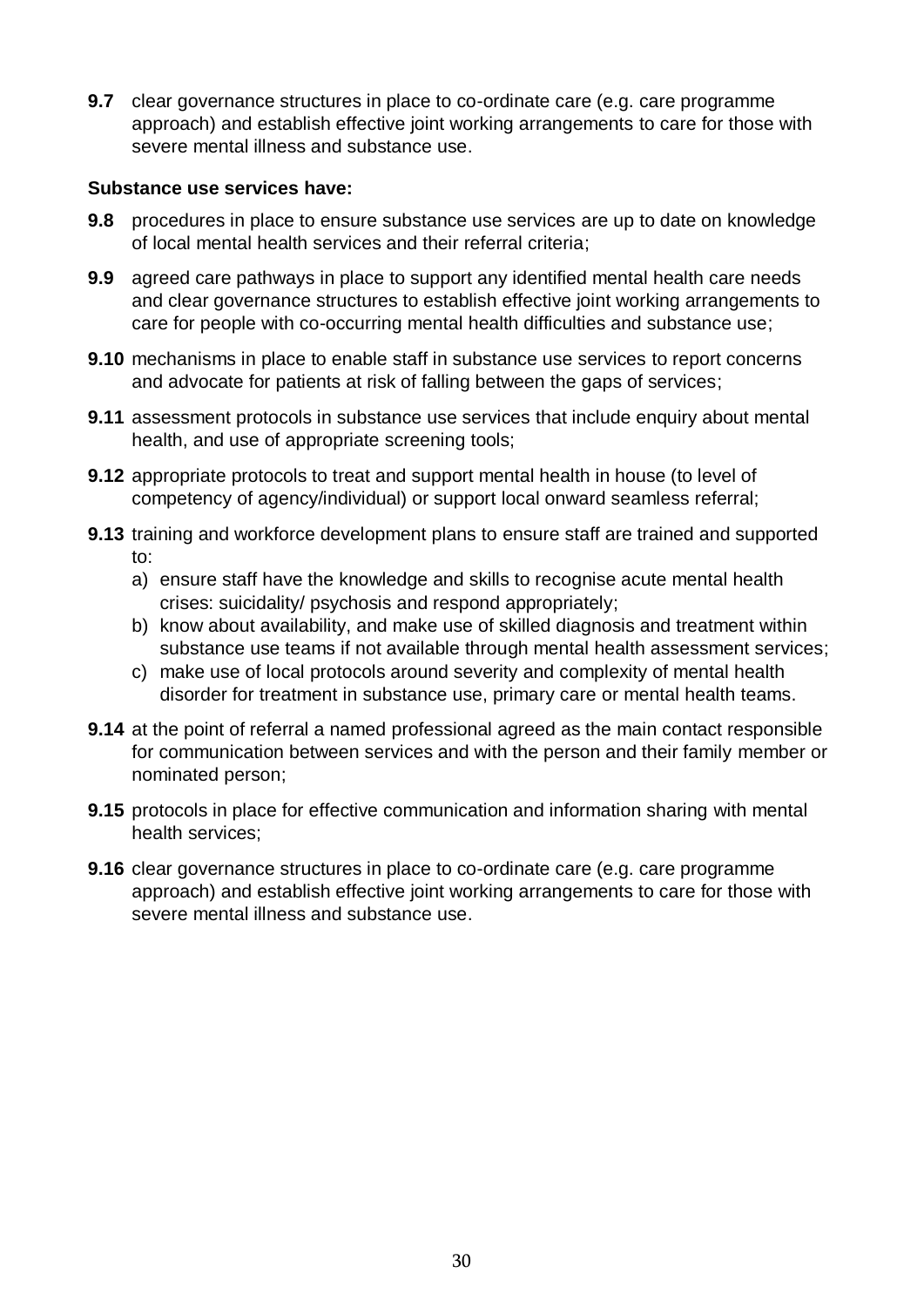## <span id="page-31-0"></span>**Standard 10 Trauma Informed Care**

#### **All people receive trauma informed care.**

The treatment service people use recognises that many people who use their service may have experienced trauma, and that this may continue to impact on them in various ways.

The services available and the people who work there, will respond in a way that supports people to access, and remain in, services for as long as they need to, in order to get the most from treatment. They will also offer people the kind of relationship that promotes recovery, does not cause further trauma or harm, and builds resilience.

#### **Rationale**

The majority of people accessing MAT services are likely to have extensive histories of complex trauma, the consequences of which may be intrinsically linked to the individual's drug use. Unaddressed trauma related issues are a significant barrier to people accessing, and benefitting, from MAT services. Providing trauma-informed services can promote recovery and improve outcomes for individuals, their families, staff and services.

Psychological trauma is everyone's business. We all have a part to play in understanding and responding to people recovering from trauma. It is the Scottish Government's ambition to have a trauma informed and trauma responsive workforce, who ensure all services are delivered in ways that prevent harm or further trauma, and promote recovery.

Trauma informed care reflects a model that is grounded in, and directed by, a complete understanding of how trauma affects service user's neurological, biological, psychological and social development.

Five key principles underlie trauma informed care: safety, trust, choice, collaboration and empowerment. Service delivery and the care provided should align with these principles, and drive change when necessary. Trauma informed care can only be delivered as part of a wider system of psychologically informed care. Local substance use psychology services can support implementation of this standard.

#### **Criteria**

**10.1** MAT services should have an explicit delivery plan in place for delivering trauma informed care that takes into account the 5 key drivers for organisational change recognised by NHS Education for Scotland: engagement with people with lived experience of trauma in all aspects of service delivery, evaluation and improvement planning, developing trauma-informed leadership, growing workforce knowledge and skills, promoting workforce wellbeing, and collecting data and information to evaluate services.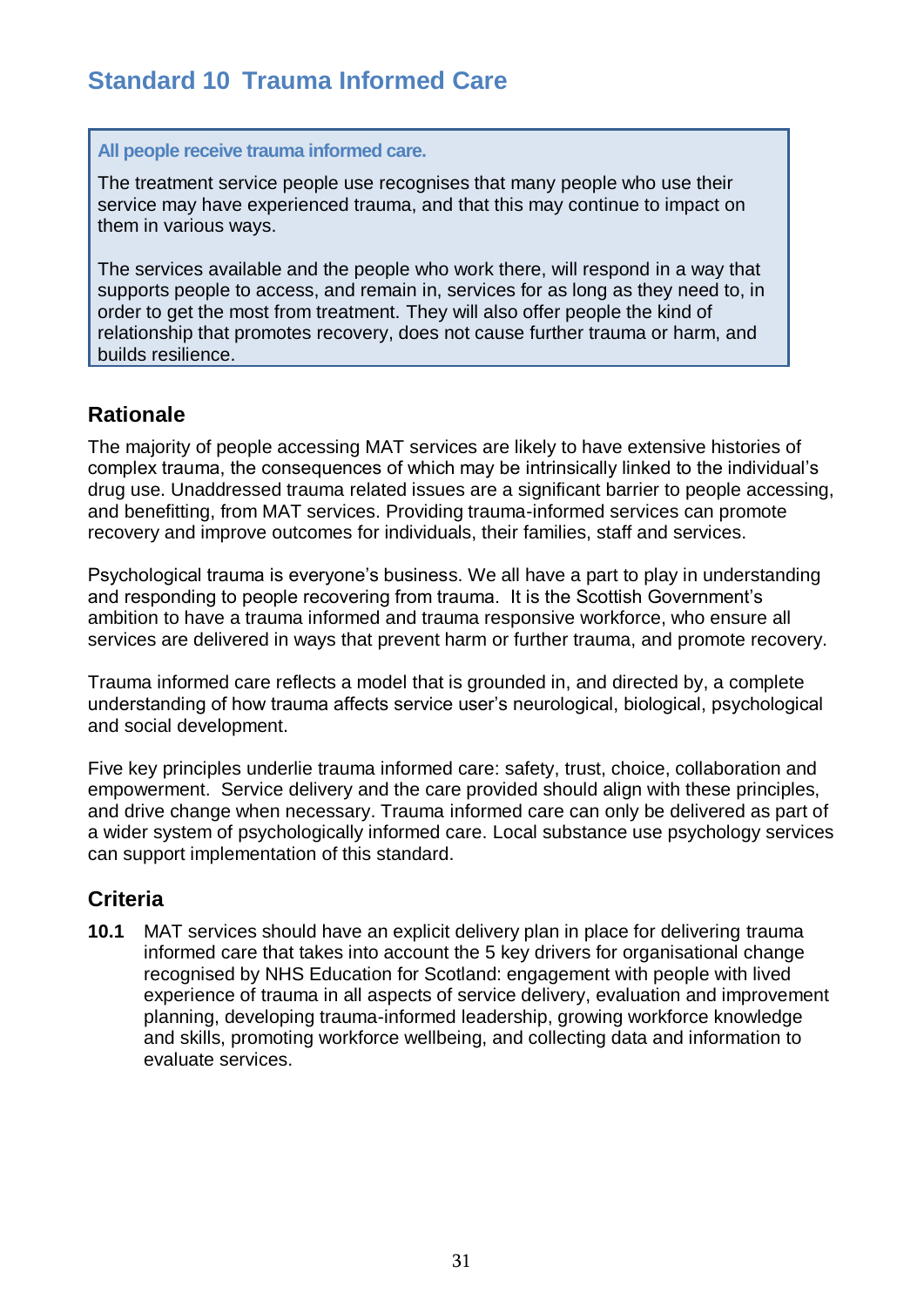#### **Delivery plans should:**

- a) be informed by a baseline assessment of current trauma informed care delivery. A tool that can support this process is the [Trauma-informed Care and Practice](https://www.mhcc.org.au/resource/ticpot-stage-1-2-3/)  [Organisational Toolkit \(TICPOT\);](https://www.mhcc.org.au/resource/ticpot-stage-1-2-3/)
- b) consider the physical environment in which MAT is delivered;
- c) include mechanisms to maximise staff wellbeing and reduce the risk of secondary traumatisation, burnout and compassion fatigue - such as policies for regular supervision;
- d) include people with lived experience of trauma and their family member or nominated person in all aspects of service delivery, evaluation and improvement planning (where the person wishes this);
- e) ensure that the knowledge and skills of the MAT workforce (including senior leaders) are aligned to the [Transforming Psychological Trauma: Knowledge & Skills](https://transformingpsychologicaltrauma.scot/media/x54hw43l/nationaltraumatrainingframework.pdf)  [Framework;](https://transformingpsychologicaltrauma.scot/media/x54hw43l/nationaltraumatrainingframework.pdf)
- f) ensure alignment of practice with MAT Standard 6 Psychological support and the use of validated tools for routine trauma screening;
- g) ensure that service evaluation and continuous quality improvement is underpinned by the principles of trauma informed care.
- **10.2** A steering group should be established to oversee the development and implementation of trauma informed care across MAT services.

#### **Further Support from National Trauma Training Programme**

The [Trauma Informed Practice Toolkit for Scotland](https://www.gov.scot/publications/trauma-informed-practice-toolkit-scotland/) is a freely available resource that can support your service to undertake this journey towards delivering trauma-informed care.

Further information and resources are also available from the [National Trauma Training](https://transformingpsychologicaltrauma.scot/)  [Programme](https://transformingpsychologicaltrauma.scot/) (NTTP).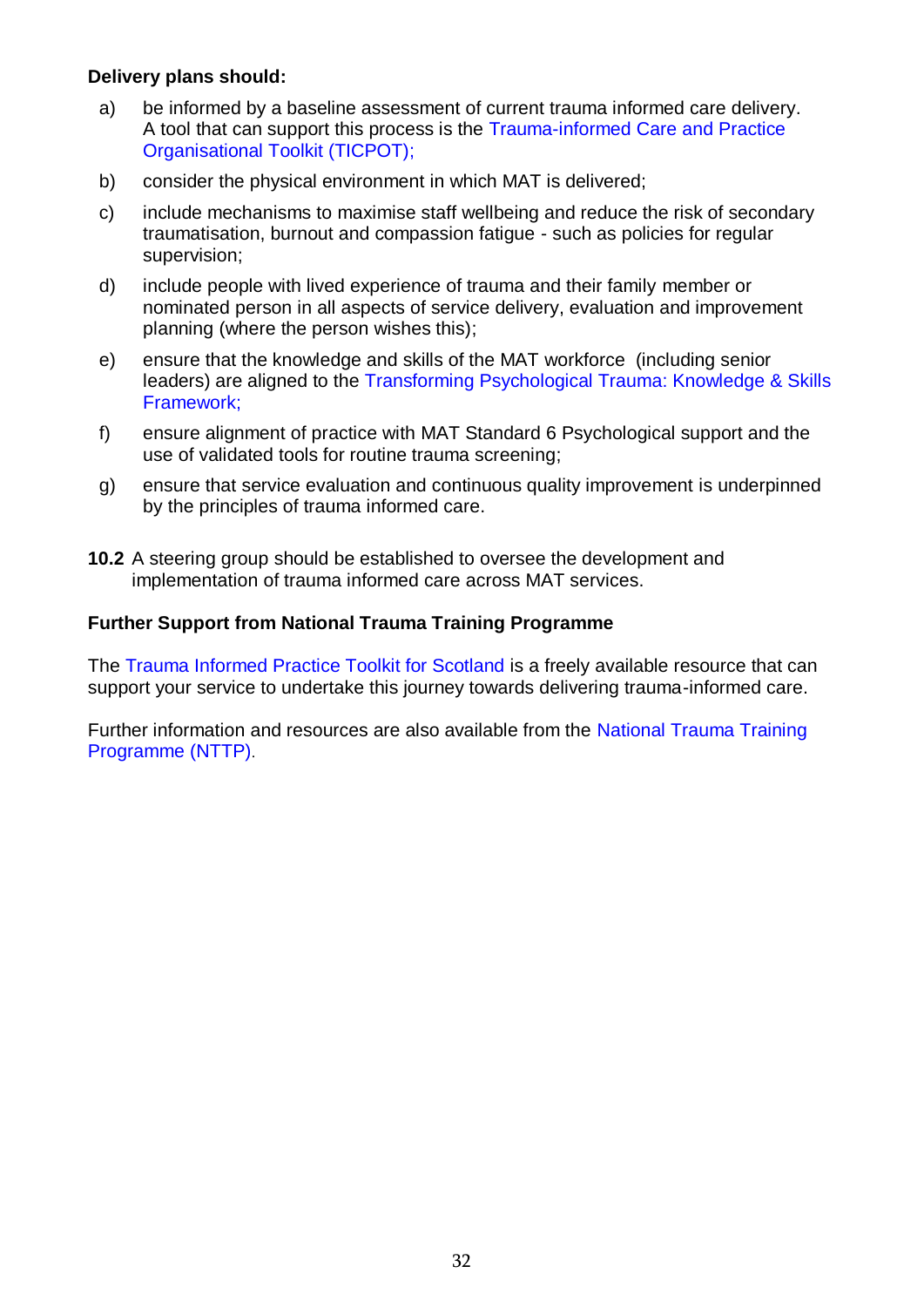## <span id="page-33-0"></span>**Appendix 1 Qualitative Measures of Implementation**

#### **Purpose**

The qualitative measures are designed to explore the experiences of:

- a) people currently using services and the wider group of people who may need services;
- b) family members or nominated persons;
- c) people who provide services;

The aim is to measure how well the standards are being met on the ground, and whether the process and structures put in place are translated into an experience that:

- a) treats people with dignity and respect;
- b) demonstrates that services strive to promote access to treatment and support;
- c) promotes choice and offers people support to make an informed choice;
- d) is person-centred, trauma-informed and family member or nominated person inclusive (where the person wishes this);
- e) provides appropriate options for whatever problem substance use the person is seeking help for;
- f) facilitates a range of harm reduction approaches;
- g) helps people plan for the end of treatment.

Meeting the standards depends on a cultural of improvement and raising expectations, as much as establishing the right procedures and protocols. The intention is to use the experiential information gathered to promote continuous quality improvement and support the implementation of the standards.

#### **Approach**

The questions are inevitably slightly different for each group whose views are being sought, but are designed to mirror and explore the same themes. [sample questions to be piloted will be available as part of the suite of resources]

#### **People who use services or are potentially in need of services**

The questions are framed in such a way as to make sense for people who have very different experiences of services, from very recent to longer term, and whose problems relate to different substances. The aim is to capture the range of experiences that people have in terms of how services have - or have not – succeeded in giving them the care and support they needed, in a timely fashion.

It is anticipated that peoples' experience will change as the MAT standards are rolled out, and that the ongoing exercise of seeking their views will in itself contribute to change, in shaping peoples' understanding and expectations of what options are available to them.

#### **People who provide services**

The implementation of the MAT standards is a process and clearly some services will be able to make faster progress than others, according to factors such as location, available resources, numbers of staff, and their levels of skills and confidence.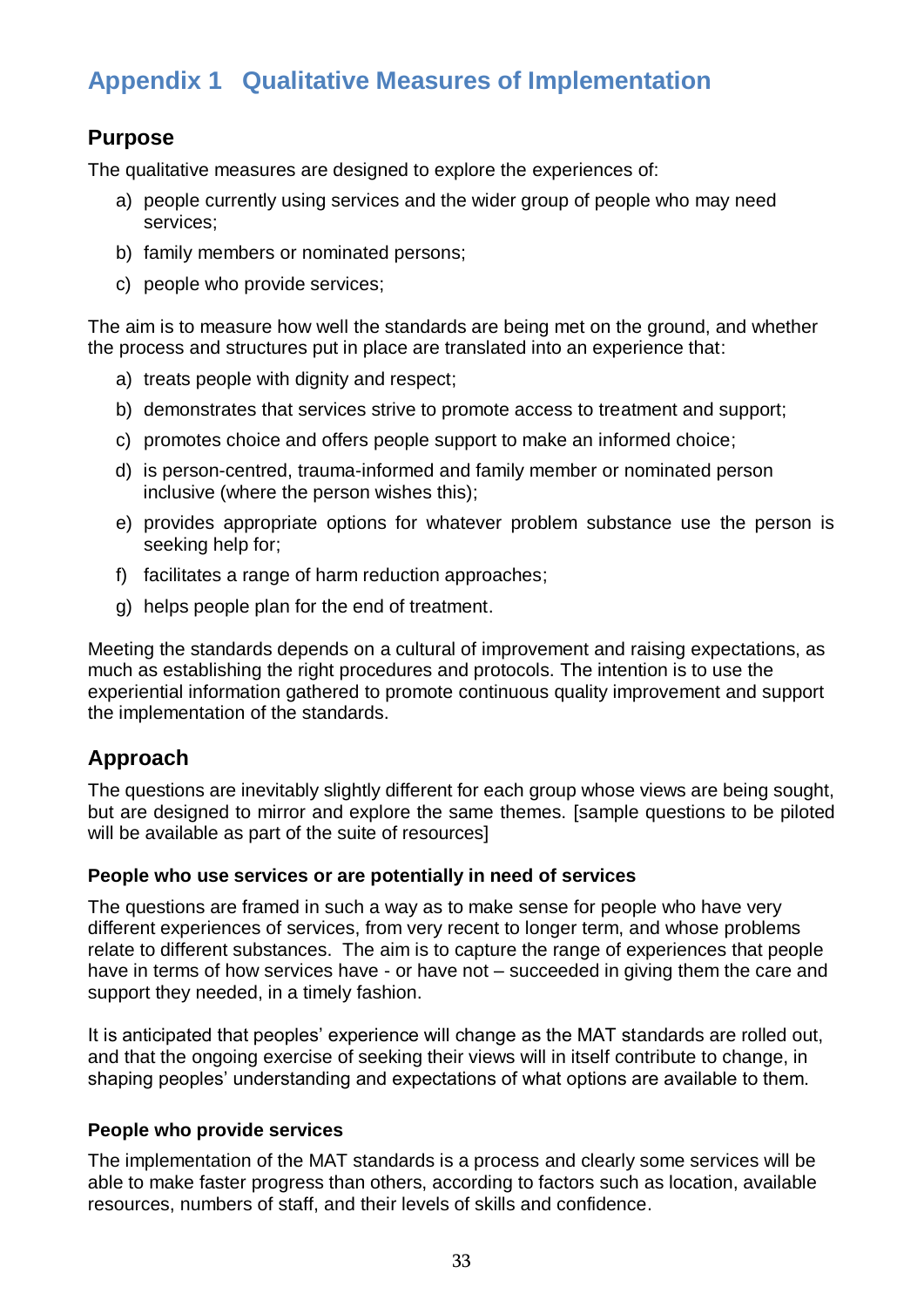The aim is to elicit information in a way that acknowledges these issues, so that services are helped to identify gaps and areas where support may be needed to make further progress, at the same time as highlighting examples of best practice that can be shared.

#### **Family or nominated persons**

All people accessing services should be asked if and who they would like to nominate to be alongside them (with 'family' defined in the broadest sense).

Questions are designed to explore how well family inclusive practice is integrated, and to what extent families are facilitated and supported to accompany, support and be involved with peoples care and treatment.

#### **What will be measured**

The questions do not rigidly follow the order of the MAT standards but aim to capture the key questions of choice, access and respect for the person as principles for implementation. They are designed to find out whether:

- people understand they can have access to treatment on the day of presentation and receive a prescription or appropriate support on the day of their first visit;
- people are able to access care and support whatever substances they are using or is problematic for them;
- people feel they are supported and are given enough information to make the right choice for them, are satisfied with their decision and feel able to ask for a review of their choice;
- people feel comfortable to ask for the information and support they need to keep safe and well and have access to the full range of harm reduction approaches;
- people feel confident that their information will be shared between services to help them in a crisis and feel confident their family member or nominated person will be contacted in a crisis;
- people are confident they will be supported to re-engage with services if they have dropped out;
- people feel the service is responsive to their needs and have a sense of progress;
- people feel they are treated fairly, and with compassion;
- family members or nominated persons feel they are included in discussions about peoples care and treatment;
- family members or nominated persons feel they are listened to and taken seriously if they contact a service with concerns, including about immediate risk of harm;
- service providers know about and understand the purpose of the MAT standards;
- service providers are able to offer care and treatment at first appointment, including prescription for opioid users and appropriate support for people with other types of problem substance use;
- service providers are and feel supported to gain the knowledge skills and confidence to implement the standards;
- service providers are able to offer the full range of harm reduction interventions (Wound care, BBV Testing/Vaccination/treatment, Safer Injecting advice, IEP, Naloxone).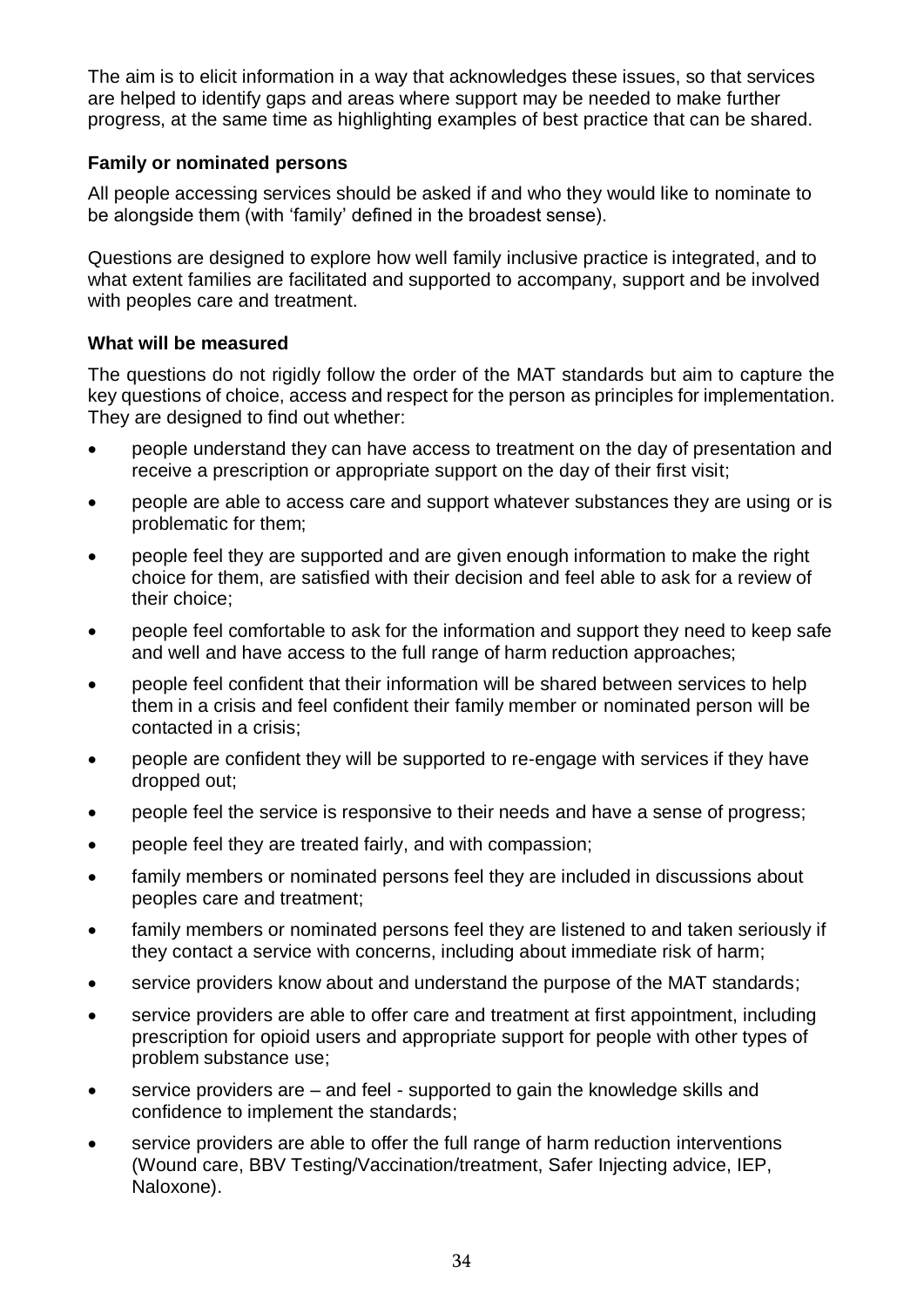#### **Delivery**

The qualitative evaluation will be carried out in local ADP (Alcohol & Drug Partnership) areas in partnership with local teams.

It is intended to pilot the measures over a 3-6 month period to test the approach and delivery method.

This is important in order to explore some key questions for the future implementation of the evaluation programme, for example:

- what capacity already exists in local areas to do this work?
- what extra support is required to build capacity and resource?
- how will this be developed into a sustainable and consistent model?
- is the current design effective in gathering the required information?

The answers to these questions will ensure that method and design are refined and adapted if necessary and will inform the development of a framework for analysis.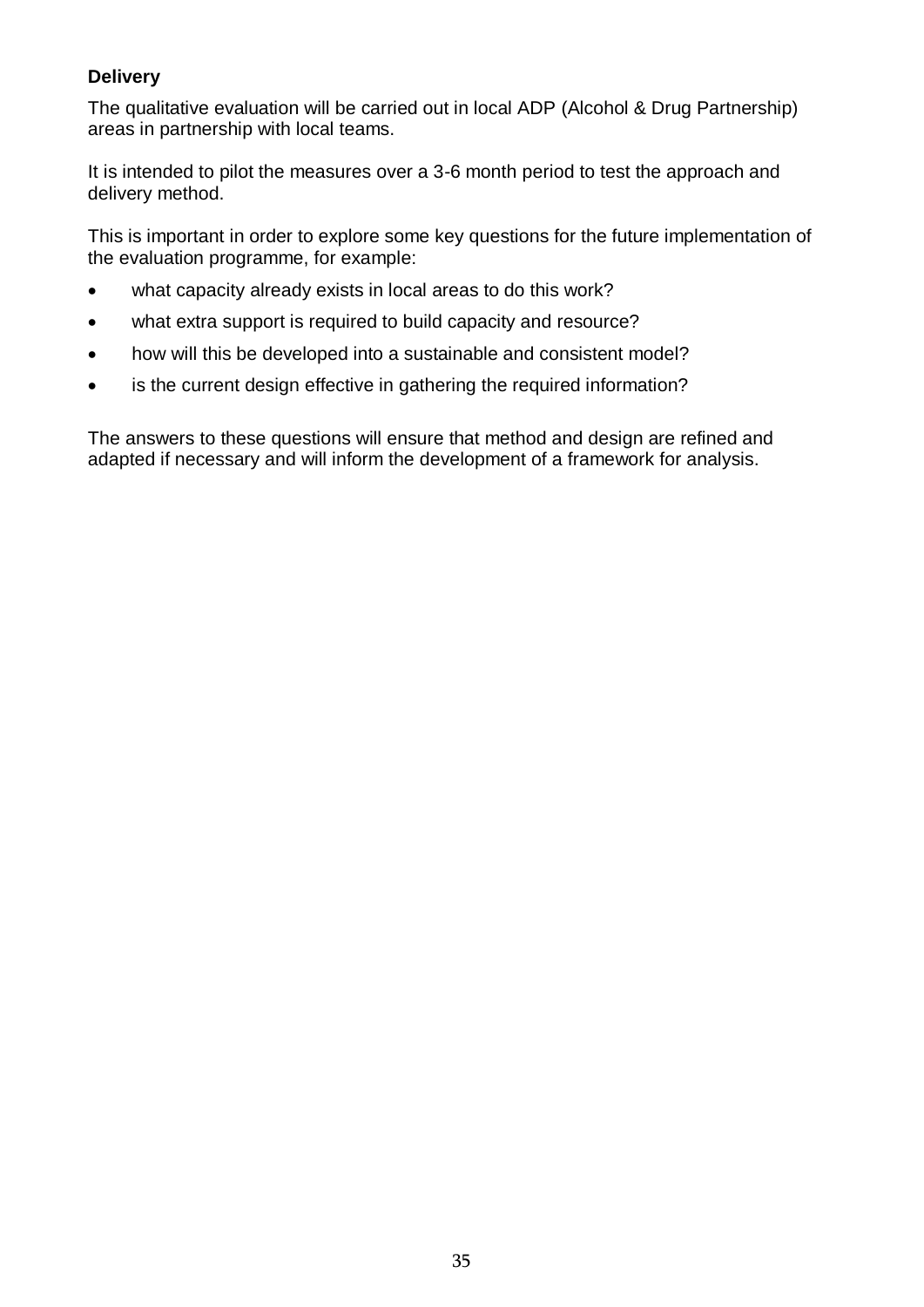## <span id="page-36-0"></span>**Appendix 2 Numerical Measures for Standards 1-5**

**Standard 1** All people accessing services have the option to start MAT from the same day of presentation.

| <b>What to measure?</b>                      | How long does it take from first presentation to starting a<br>prescription as part of MAT?                                                                                                                                                                                                                                                                                                                                                                                                                                                             |
|----------------------------------------------|---------------------------------------------------------------------------------------------------------------------------------------------------------------------------------------------------------------------------------------------------------------------------------------------------------------------------------------------------------------------------------------------------------------------------------------------------------------------------------------------------------------------------------------------------------|
| <b>Required data</b><br>items                | For each individual person<br>Date and time <sup>a</sup> of first contact with any partner in the multi-<br>agency partnership within an episode of care.<br>Date and time <sup>a</sup> of first prescription within an episode of care.<br>Age, gender, setting and service.                                                                                                                                                                                                                                                                           |
|                                              | For the given period e.g. month, quarter, year<br>Number of people started on MAT.                                                                                                                                                                                                                                                                                                                                                                                                                                                                      |
|                                              | Mean, median or mode length of time between first contact<br>1.<br>and first prescription <sup>b</sup> .<br>2. Range or interquartile range of length of time between first<br>contact and first prescription <sup>c</sup> .<br>3. Proportion of people started on MAT within a given time<br>period (e.g. month, quarter, year) who started MAT within a<br>given time period (e.g. 1 working day, 2 working days, 3<br>working days, 5 working days and more than 5 working<br>$days)^d$ .<br>4. Disaggregated into age, gender, setting and service. |
| <b>What these</b><br>measures<br>demonstrate | 1. Demonstrates the typical period of time taken for a people to<br>start MAT from initial contact with any partner in the multi-<br>agency partnership.<br>2. & 3. Demonstrates the variation in the period of time taken for<br>people to start MAT.<br>4. Demonstrates any differential access according to age,<br>gender, setting and service.<br>Note: Assessment of the trend in measures will help to determine<br>the rate of change in time from first contact to starting MAT                                                                |
| <b>Frequency</b>                             | This will depend on things like the throughput of the service, the<br>stage of the service development and the method for collecting<br>the data. In general monthly reporting of numerical measures will<br>enable an assessment of the trend and will help to determine the<br>rate of change                                                                                                                                                                                                                                                         |
| <b>Potential data</b><br><b>sources</b>      | Drug and Alcohol Information System (DAISy)<br>Prescribing Information Systems (PIS or PRISMS)<br>NHS partners: local patient management systems e.g. TRAK,<br><b>EMIS/VISION</b><br>Third sector: local case management records<br>—<br>Social care: local case management records e.g. SWIFT<br>Local prescribing system: e.g. Illy, Nebula.                                                                                                                                                                                                          |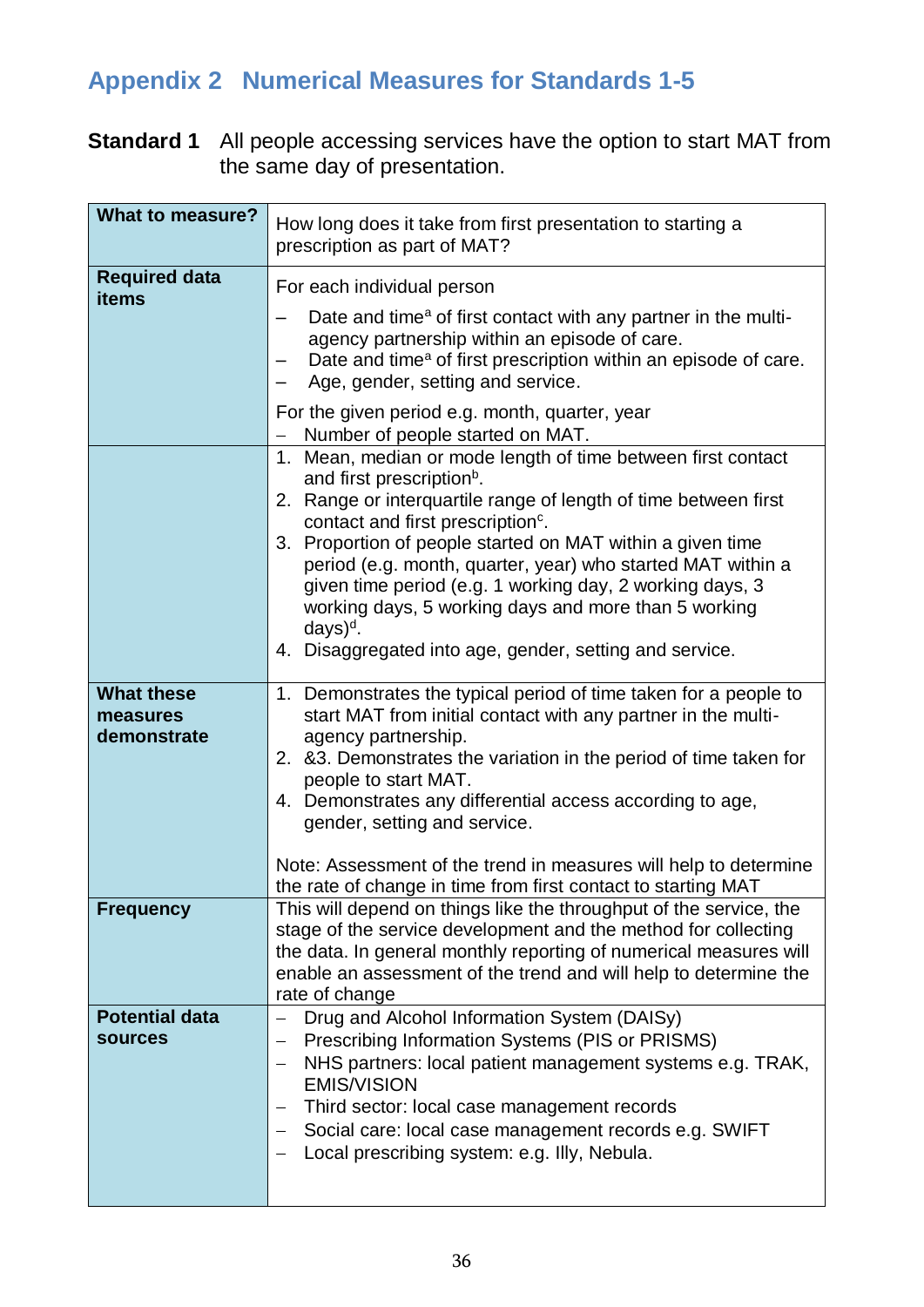| <b>Notes</b> | a. Date and time will enable a more accurate calculation of the<br>period of time taken to start MAT, but date will be sufficient.<br>b. The mean, median and mode gives a measure of where the<br>center of the data falls, but often give different answers. The<br>mean is most frequently used measure of central tendency,<br>but there are some situations where either the median or the<br>mode are preferred. The median is the preferred measure<br>when there are a few extreme data point (e.g. patients that<br>have very long lenths of wait) that would have a great effect<br>on the mean. The mode is the most common value and is<br>useful when data are categorical measurements (e.g patients<br>on each OST type). |
|--------------|------------------------------------------------------------------------------------------------------------------------------------------------------------------------------------------------------------------------------------------------------------------------------------------------------------------------------------------------------------------------------------------------------------------------------------------------------------------------------------------------------------------------------------------------------------------------------------------------------------------------------------------------------------------------------------------------------------------------------------------|
|              | c. The range gives a measure of the spread or variability of the<br>whole data set, while the interquartile range gives you the<br>spread of the middle half of the data set. The interquartile<br>range is the best measure for data sets with a few extreme<br>data points (outliers) because it is based on values that come<br>from the middle half of the data set, it's unlikely to be<br>influenced by outliers.                                                                                                                                                                                                                                                                                                                  |
|              | d. These are suggested splits, others may be more appropriate<br>for your service depending on the range of time periods<br>involved within your service.                                                                                                                                                                                                                                                                                                                                                                                                                                                                                                                                                                                |
|              | e. Some services may wish to do further analysis of the local<br>pathway e.g. between (a) initial presentation to any member<br>of the multiagency team; (b) to referral to the nursing team; (c)<br>to consultation with the nursing team. (d) to prescription; (e) to<br>dispensing. This may help to identify specific challenges and<br>opportunities for improvement at different parts of the<br>pathway.                                                                                                                                                                                                                                                                                                                          |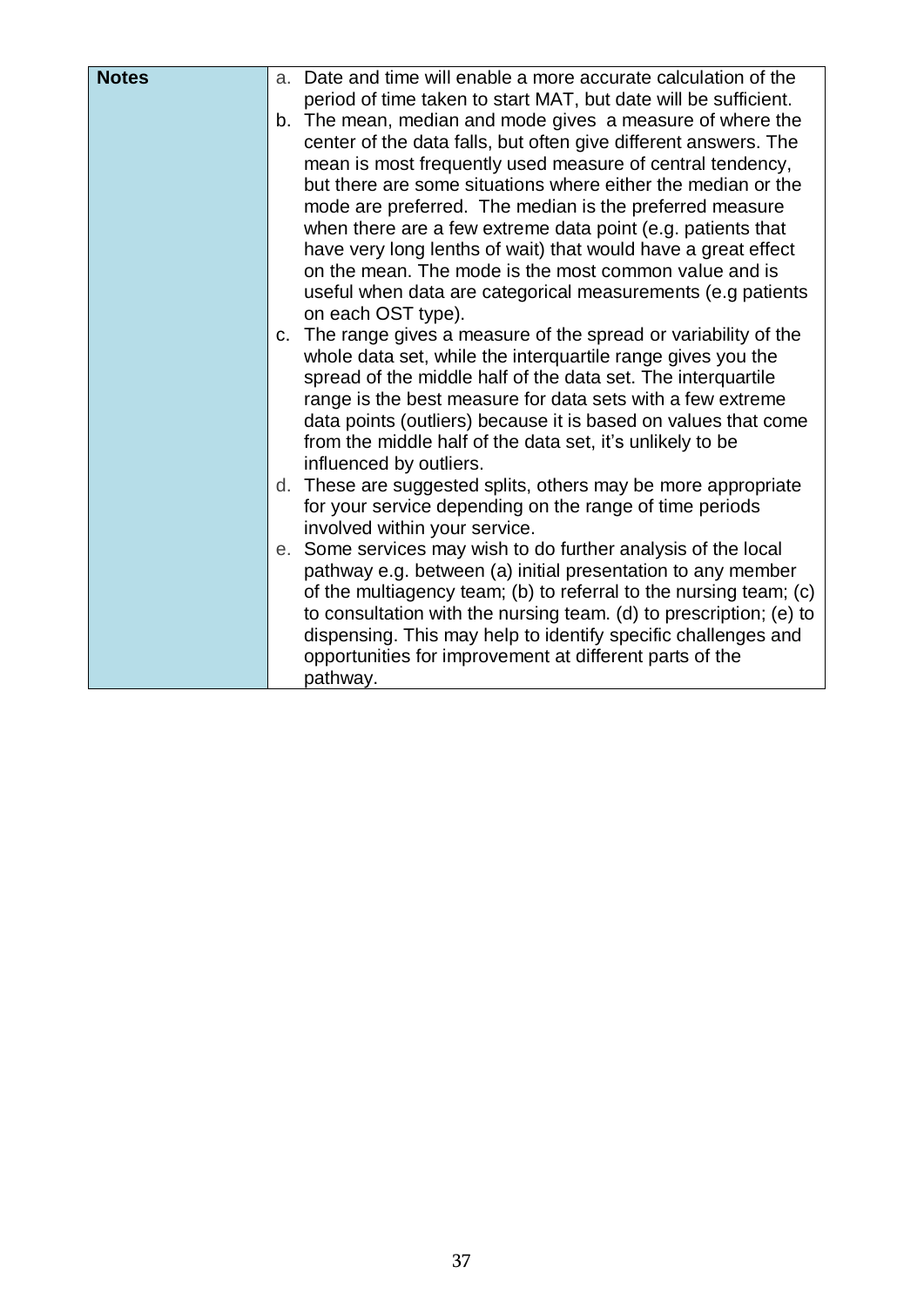## **Standard 2** All people are supported to make an informed choice on what medication to use for MAT, and the appropriate dose

| <b>What to measure?</b> | Number of people on the different opioid substitution                     |
|-------------------------|---------------------------------------------------------------------------|
|                         | medications.                                                              |
| <b>Required data</b>    | For the given snapshot (e.g. end of month/quarter/year)                   |
| items                   | The number of people on the MAT caseload taking                           |
|                         | methadone,                                                                |
|                         | The number of people on the MAT caseload taking oral<br>—                 |
|                         | buprenorphine,                                                            |
|                         | The number of people on MAT caseload taking injectable<br>—               |
|                         | buprenorphine,                                                            |
|                         | The number of people on MAT caseload taking heroin<br>—                   |
|                         | assisted treatment,                                                       |
|                         | The number of people on the MAT caseload.<br>-                            |
|                         | Age, gender, setting and service.                                         |
| <b>Proposed</b>         | 1. Percentage of people currently on the MAT caseload taking              |
| measure and             | each type of opioid substitution therapy medication                       |
| disaggregation          | Percentage of people on the MAT caseload taking                           |
|                         | methadone,                                                                |
|                         | Percentage of people on the MAT caseload taking oral                      |
|                         | buprenorphine,                                                            |
|                         | Percentage of people on MAT caseload taking injectable<br>buprenorphine,  |
|                         |                                                                           |
|                         | Percentage of people on MAT caseload taking heroin<br>assisted treatment. |
|                         | 2. Disaggregated into age, gender, setting and service.                   |
| <b>What this</b>        |                                                                           |
| measure                 | 1. Demonstrates people are provided different medication<br>options.      |
| demonstrates            | 2. Demonstrates any differential access according to age,                 |
|                         | gender, setting and service.                                              |
| <b>Frequency</b>        | This will depend on things like the throughput of the service, the        |
|                         | stage of the service development and the method for collecting            |
|                         | the data. In general monthly reporting of numerical measures will         |
|                         | enable an assessment of the trend and will help to determine the          |
|                         | rate of change.                                                           |
| <b>Potential data</b>   | Drug and Alcohol Information System (DAISy)                               |
| <b>sources</b>          | Prescribing Information Systems (PIS or PRISMS)                           |
|                         | NHS partners - local patient management systems e.g. TRAK /               |
|                         | <b>EMIS/VISION</b>                                                        |
|                         | Local prescribing systems e.g. Illy / Nebula                              |
|                         | Local manual data capture systems                                         |

Note: Some services may wish to do further analysis on the dosage offered to people. This may help to identify specific challenges and opportunities for improvement on the appropriate dose for people.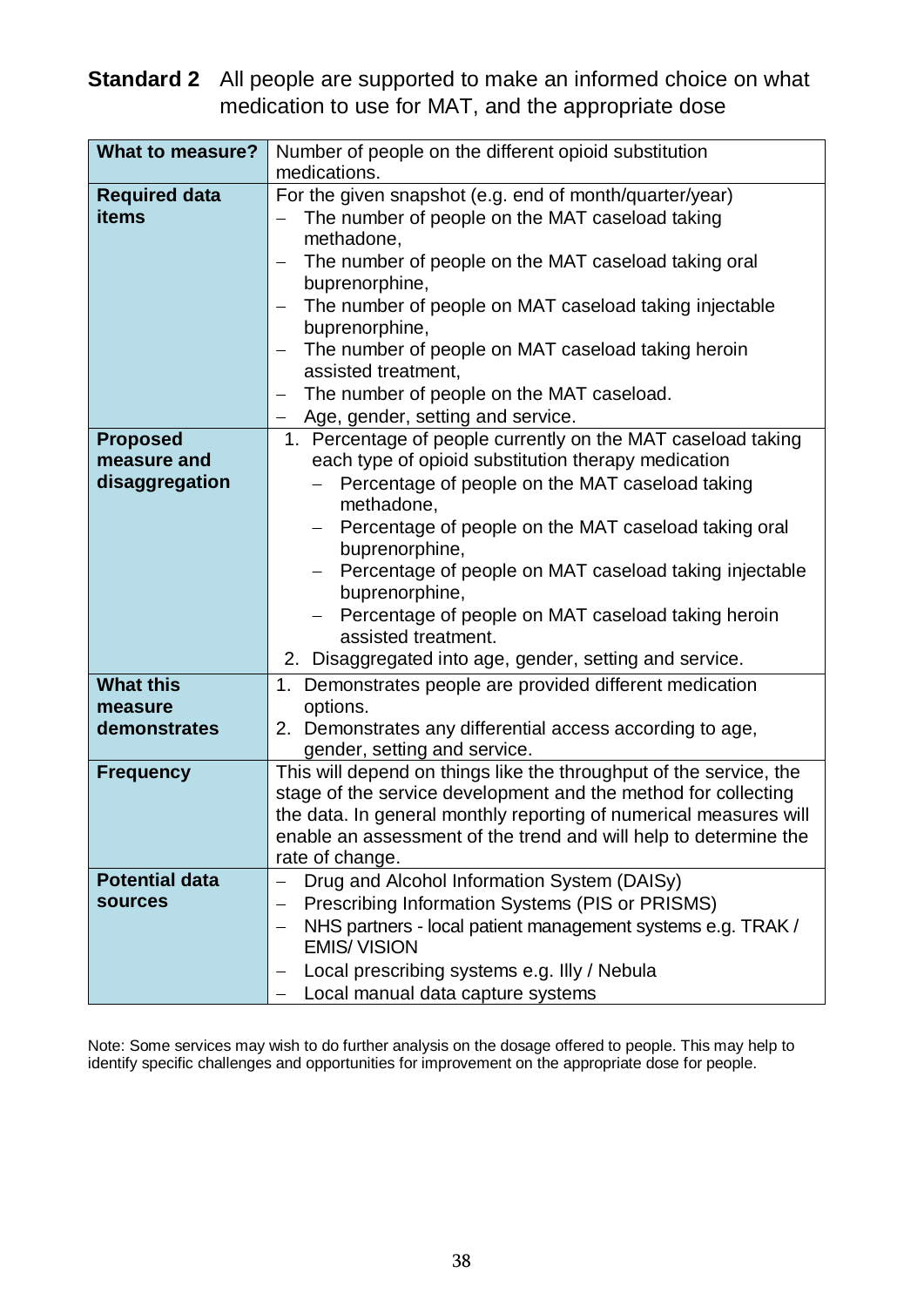## **Standard 3** All people at high risk of drug-related harm are proactively identified and offered support to commence or continue MAT

| <b>Measure 3.1</b> |
|--------------------|
|--------------------|

| <b>What to measure?</b> | How long does it take from recognition of risk to first contact                                                                |
|-------------------------|--------------------------------------------------------------------------------------------------------------------------------|
|                         | and assessment?                                                                                                                |
| <b>Required data</b>    | For each individual person                                                                                                     |
| items                   | Date and time <sup>a</sup> of first identified as at risk                                                                      |
|                         | Date and time <sup>b</sup> of first contact and initial assessment                                                             |
|                         | Age, gender, source of risk event (e.g. SAS, Emergency                                                                         |
|                         | Department), and service providing initial assessment                                                                          |
|                         | For the given period (e.g. month, quarter or year)                                                                             |
|                         | Number of people first identified as at risk,                                                                                  |
|                         | Number of people followed up and an initial assessment                                                                         |
|                         | performed.                                                                                                                     |
| <b>Proposed</b>         | 1. Mean, median or mode length of time between first                                                                           |
| measures and            | identified as at risk and initial assessment <sup>c</sup> .                                                                    |
| disaggregation          | 2. Range or interquartile range of length of time between<br>first identified as at risk and initial assessment <sup>d</sup> . |
|                         | 3. Proportion of people seen within a given time period (e.g.                                                                  |
|                         | month, quarter, year) who received an intervention within                                                                      |
|                         | a given time period (e.g. 24, 48, 72 and more than 72                                                                          |
|                         | hours) <sup>c</sup> .                                                                                                          |
|                         | 4. Disaggregated into age, gender, source of risk event and                                                                    |
|                         | service.                                                                                                                       |
|                         |                                                                                                                                |
| <b>What these</b>       | 1. Demonstrates the typical period of time taken for a                                                                         |
| measures<br>demonstrate | person between being first identified as at risk and<br>receiving an Initial assessment.                                       |
|                         | 2. & 3. Demonstrates the variation in the period of time                                                                       |
|                         | taken for follow up.                                                                                                           |
|                         | 3. Demonstrates any differential access according to age,                                                                      |
|                         | gender, source of risk event and service.                                                                                      |
| <b>Frequency</b>        | This will depend on things like the throughput of the service,                                                                 |
|                         | the stage of the service development and the method for                                                                        |
|                         | collecting the data. In general monthly reporting of numerical                                                                 |
|                         | measures will enable an assessment of the trend and will                                                                       |
|                         | help to determine the rate of change.                                                                                          |
| <b>Potential data</b>   | <b>Public Health Scotland Accident &amp; Emergency Datamart</b>                                                                |
| <b>sources</b>          | for drug overdose/intoxication Emergency Department                                                                            |
|                         | attendances                                                                                                                    |
|                         | Scottish Ambulance Service: Date and time of emergency                                                                         |
|                         | naloxone administration                                                                                                        |
|                         | NHS partners: local patient management systems e.g.<br><b>TRAK/EMIS/VISION</b>                                                 |
|                         | Third sector: local case management records                                                                                    |
|                         | Social care: local case management records e.g. SWIFT                                                                          |
| <b>Notes</b>            | a. Date and time will enable a more accurate calculation of                                                                    |
|                         | the period of time taken to start MAT, but date will be                                                                        |
|                         | sufficient.                                                                                                                    |
|                         | b. The mean, median and mode gives a measure of where                                                                          |
|                         | the center of the data falls, but often give different                                                                         |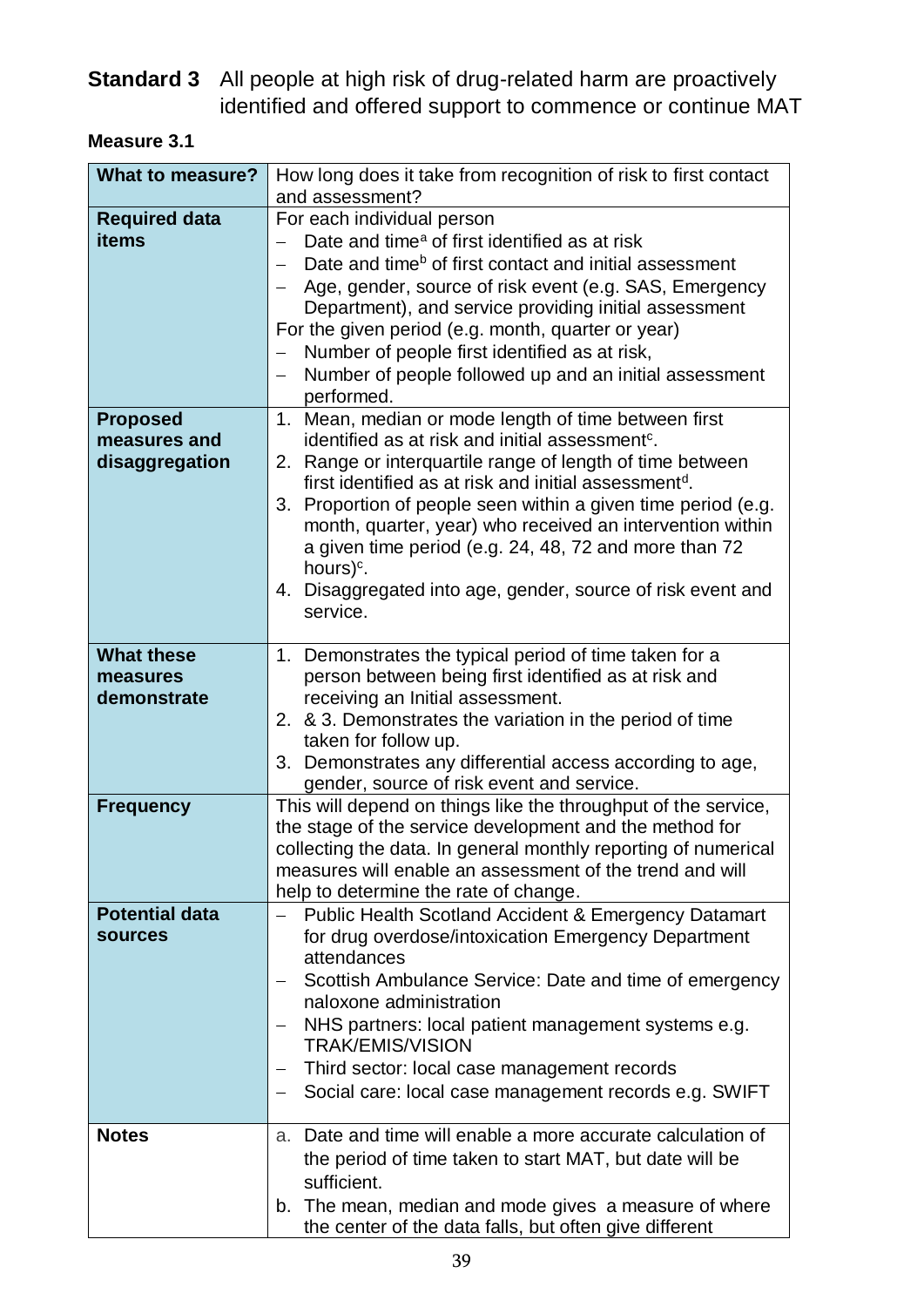| answers. The mean is most frequently used measure of<br>central tendency, but there are some situations where<br>either the median or the mode are preferred. The median<br>is the preferred measure when there are a few extreme<br>data point (e.g. patients that have very long lenths of wait)<br>that would have a great effect on the mean. The mode is<br>the most common value and is useful when data are<br>categorical measurements (e.g patients on each OST<br>type).                                                                                                   |
|--------------------------------------------------------------------------------------------------------------------------------------------------------------------------------------------------------------------------------------------------------------------------------------------------------------------------------------------------------------------------------------------------------------------------------------------------------------------------------------------------------------------------------------------------------------------------------------|
| c. The range gives a measure of the spread or variability of<br>the whole data set, while the interquartile range gives you<br>the spread of the middle half of the data set. The<br>interquartile range is the best measure for data sets with<br>a few extreme data points (outliers) because it is based<br>on values that come from the middle half of the data set,<br>it's unlikely to be influenced by outliers.<br>d. These are suggested splits, others may be more<br>appropriate for your service depending on the range of<br>time periods involved within your service. |
| e. Some services may wish to do further analysis of the<br>local pathway e.g. between (a) initial presentation to any<br>member of the multiagency team; (b) to referral to the<br>nursing team; (c) to consultation with the nursing team.<br>(d) to prescription; (e) to dispensing. This may help to<br>identify specific challenges and opportunities for<br>improvement at different parts of the pathway.                                                                                                                                                                      |

#### **Measure 3.2**

| What to measure?      | Who is being identified as at risk?                            |
|-----------------------|----------------------------------------------------------------|
| <b>Required data</b>  | For each individual person                                     |
| items                 | Age                                                            |
|                       | Gender                                                         |
|                       | Source of risk event                                           |
|                       | For the given period (e.g. month, quarter or year)             |
|                       | Number of people identified as at risk                         |
| <b>Proposed</b>       | Proportion of people by gender, age, source of at risk<br>1.   |
| measures and          | event and service providing initial assessment.                |
| disaggregation        |                                                                |
| <b>What these</b>     | 1. Characteristics of individuals being identified as at risk. |
| measures              | How do these compare with expected patterns amongst            |
| demonstrate           | people at risk of harm?                                        |
|                       | 2. The source of risk events in order to inform further        |
|                       | development work and demonstrate any differential              |
|                       | access according to age, gender, source and service.           |
|                       |                                                                |
| <b>Frequency</b>      | This will depend on things like the throughput of the service, |
|                       | the stage of the service development and the method for        |
|                       | collecting the data. In general monthly reporting of numerical |
|                       | measures will enable an assessment of the trend and will       |
|                       | help to determine the rate of change.                          |
| <b>Potential data</b> | Drug & Alcohol Information System (DAISy)                      |
| <b>sources</b>        |                                                                |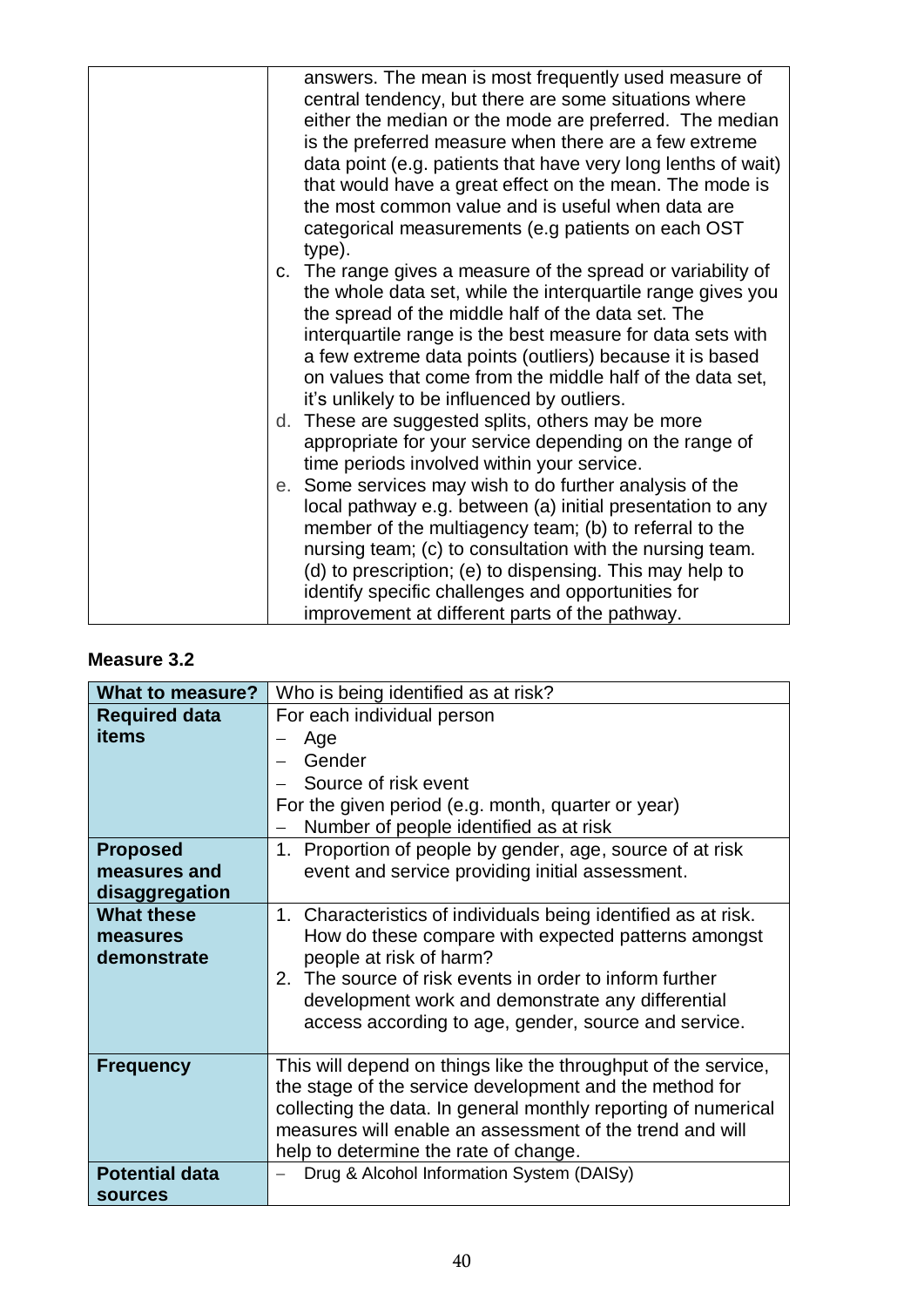|  | - Public Health Scotland Accident & Emergency Datamart<br>for drug overdose/intoxication Emergency Department<br>attendances<br>Scottish Ambulance Service: Date and time of emergency<br>naloxone administration<br>- NHS partners: local patient management systems e.g.<br><b>TRAK/EMIS/VISION</b><br>- Third sector: local case management records |
|--|--------------------------------------------------------------------------------------------------------------------------------------------------------------------------------------------------------------------------------------------------------------------------------------------------------------------------------------------------------|
|--|--------------------------------------------------------------------------------------------------------------------------------------------------------------------------------------------------------------------------------------------------------------------------------------------------------------------------------------------------------|

#### **Measure 3.3**

| <b>What to measure?</b> | Outcome of referral                                             |
|-------------------------|-----------------------------------------------------------------|
| <b>Required data</b>    | For each individual person identify outcome of initial          |
| items                   | intervention                                                    |
|                         | <b>Community intervention</b>                                   |
|                         | No intervention                                                 |
|                         | Follow up in service                                            |
|                         | For the given period (e.g. month, quarter or year)              |
|                         | Number of people referred to outreach service                   |
| <b>Proposed</b>         | 1. Proportion of people by outcome.                             |
| measures and            | 2. Disaggregated into age, gender, referral source and          |
| disaggregation          | service.                                                        |
| <b>What these</b>       | 1. Demonstrates outcomes which may require further work         |
| measures                | e.g. through audit to identify improvement actions.             |
| demonstrate             | 2. Informs further development work and demonstrates any        |
|                         | differential improvement actions according to age,              |
|                         | gender, source and service.                                     |
| <b>Frequency</b>        | This will depend on things like the throughput of the service,  |
|                         | the stage of the service development and the method for         |
|                         | collecting the data. In general monthly reporting of numerical  |
|                         | measures will enable an assessment of the trend and will        |
|                         | help to determine the rate of change.                           |
| <b>Potential data</b>   | Drug and Alcohol Information System (DAISy)                     |
| <b>sources</b>          | Local referral information systems                              |
|                         | <b>Public Health Scotland Accident &amp; Emergency Datamart</b> |
|                         | for drug overdose/intoxication Emergency Department             |
|                         | attendances                                                     |
|                         | Scottish Ambulance Service: Date and time of emergency          |
|                         | naloxone administration                                         |
|                         | NHS partners: local patient management systems e.g.             |
|                         | <b>TRAK/EMIS/VISION</b>                                         |
|                         | Third sector: local case management records                     |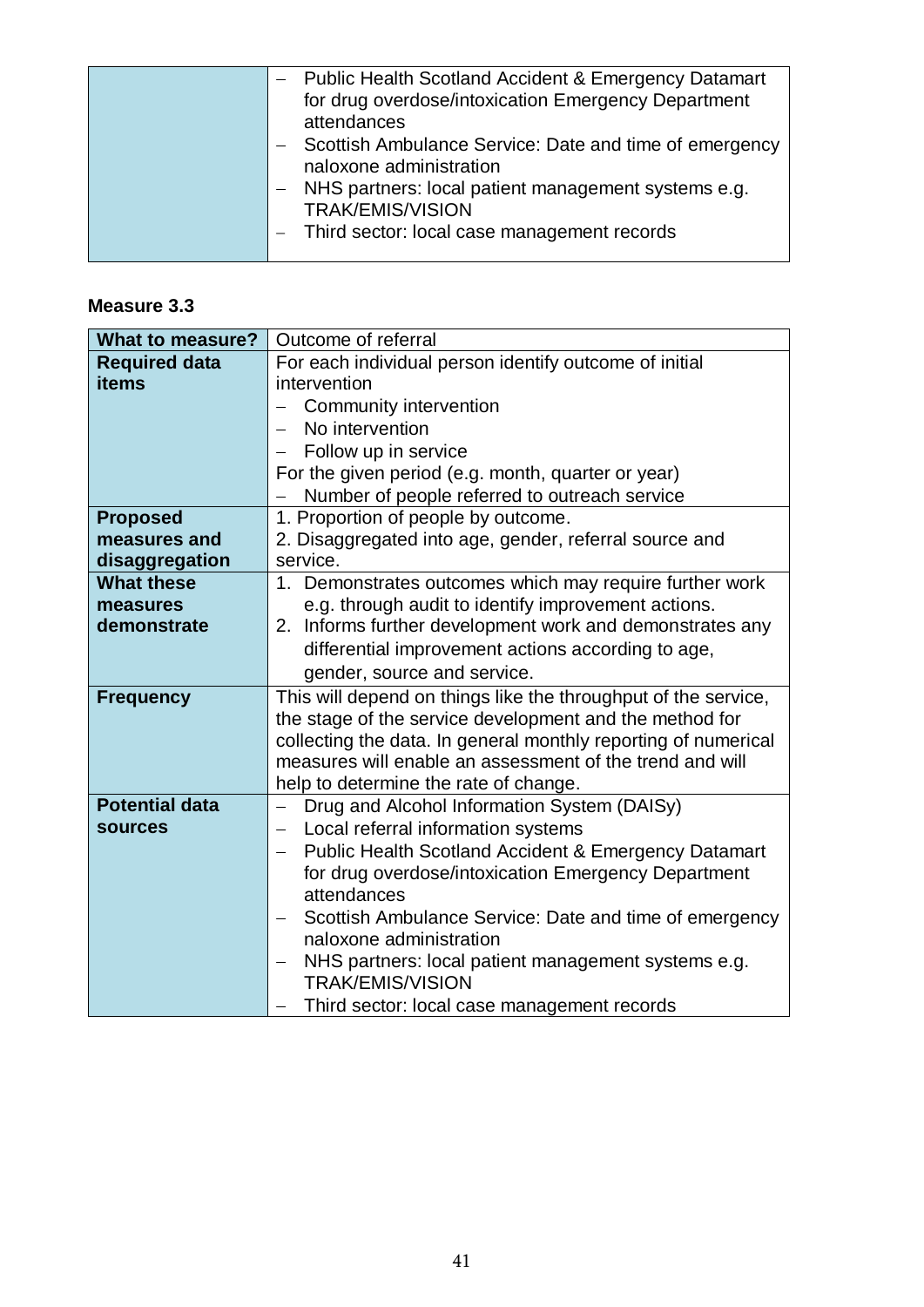**Standard 4** All people can access evidence-based harm reduction at the point of MAT delivery.

| <b>What to</b><br>measure?                        | Number of services offering evidence-based harm reduction at<br>point of MAT delivery.                                                                                                                                                                                                                                                                                                                                                                  |
|---------------------------------------------------|---------------------------------------------------------------------------------------------------------------------------------------------------------------------------------------------------------------------------------------------------------------------------------------------------------------------------------------------------------------------------------------------------------------------------------------------------------|
| <b>Required data</b><br>items                     | For each MAT service:<br>Indication of which harm reduction interventions are offered by the<br>service;<br>BBV testing and vaccination<br>Naloxone and overdose awareness - supply and encourage to<br>$\bullet$<br>carry on the person Wound care - early identification,<br>treatment and advice of possible problems Assessment of<br>injecting risk – including technique and safer injecting advice<br>Injecting equipment provision              |
| <b>Proposed</b><br>measures and<br>disaggregation | 1. Proportion of MAT services offering each harm reduction<br>intervention.<br>Proportion of services offering BBV testing and vaccination<br>Proportion of services offering naloxone and overdose<br>awareness<br>Proportion of services offering wound care<br>$\overline{\phantom{0}}$<br>Proportion of services offering assessment of injecting risk<br>$\overline{\phantom{0}}$<br>Proportion of services offering injecting equipment provision |
| <b>What these</b><br>measures<br>demonstrate      | 1. Demonstrates the suite of harm reduction interventions offered<br>by MAT services.<br>2. Assessment of the trend in measures will help to determine the<br>rate of change.                                                                                                                                                                                                                                                                           |
| <b>Frequency</b>                                  | This will depend on things like the throughput of the service, the<br>stage of the service development and the method for collecting the<br>data. In general monthly reporting of numerical measures will<br>enable an assessment of the trend and will help to determine the<br>rate of change.                                                                                                                                                        |
| <b>Potential data</b><br><b>sources</b>           | Review of service procedures<br>$\qquad \qquad -$                                                                                                                                                                                                                                                                                                                                                                                                       |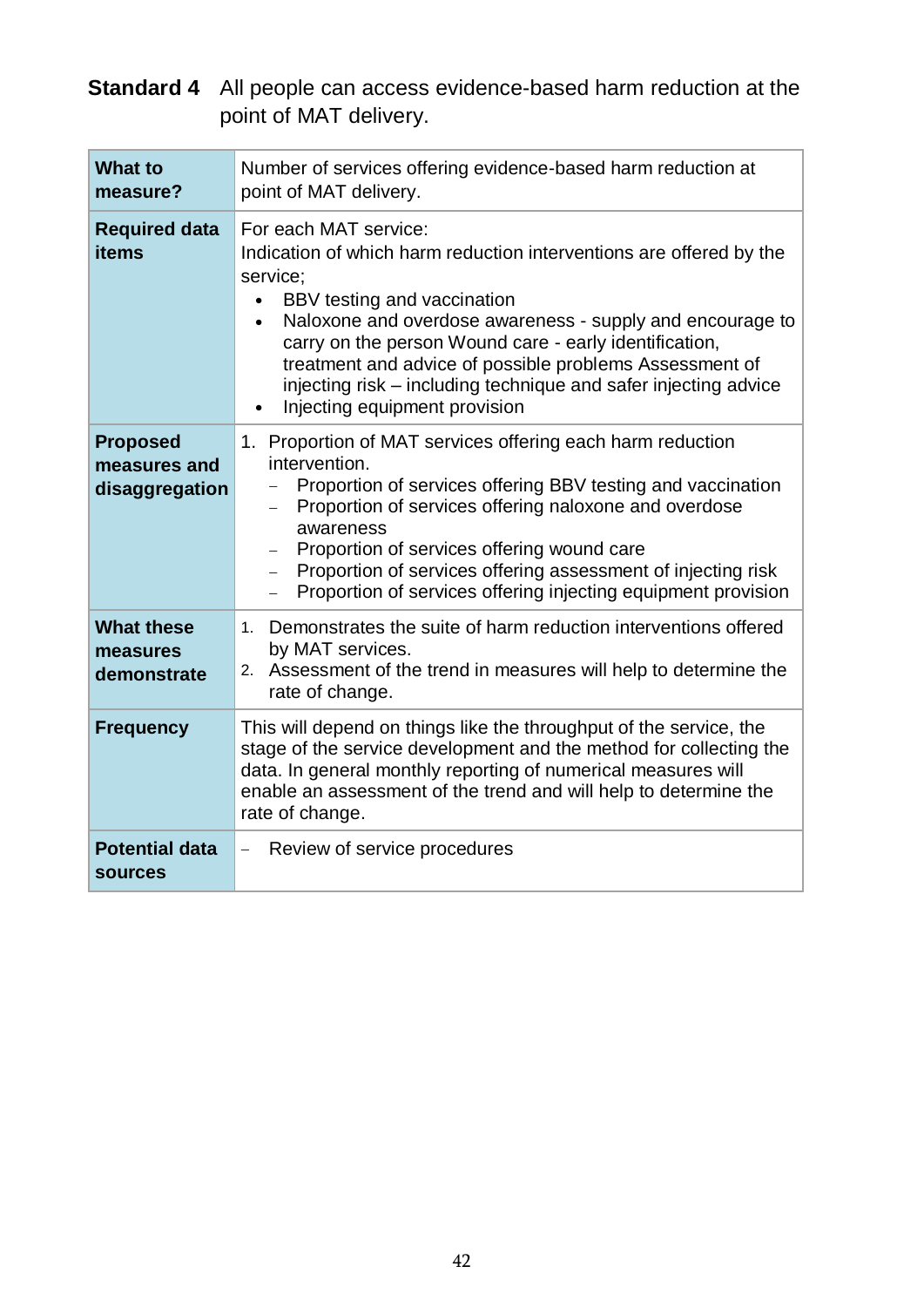## **Standard 5** All people will receive support to remain in treatment for as long as requested.

| <b>What to measure?</b> | How long do people remain in MAT treatment?                                         |
|-------------------------|-------------------------------------------------------------------------------------|
| <b>Required data</b>    | For each individual person                                                          |
| items                   | Date of first prescription within an episode of care.                               |
|                         | Date of discharge.<br>—                                                             |
|                         | Reason for discharge (e.g. planned or unplanned) where user                         |
|                         | has been discharged.                                                                |
|                         | Age, gender, setting and service                                                    |
|                         |                                                                                     |
|                         | For the given snapshot (e.g. end of month, quarter or year)                         |
|                         | Date of snapshot.                                                                   |
|                         | Number of people currently on MAT treatment.                                        |
|                         | Number of people discharged.<br>—                                                   |
| <b>Proposed</b>         | Mean, median, or mode <sup>a</sup> length of time people are on MAT<br>1.           |
| measures                | treatment.                                                                          |
| and                     | 2. Range or interquartile range <sup>b</sup> of length of time people are on        |
| disaggregation          | MAT treatment.                                                                      |
|                         | 3. Proportion of people on MAT for less than 3 months, between                      |
|                         | 3 and 6 months, and more than 6 months °.                                           |
|                         | 4. Proportion of people discharged by reason (e.g. planned and                      |
|                         | unplanned) within a specified period(e.g. month, quarter or                         |
|                         | year).<br>5. Disaggregated into age, gender, setting and service.                   |
| <b>What these</b>       | 1. Demonstrates the typical period of time on MAT treatment.                        |
| measures                | 2. Demonstrates the variation in the period of time on MAT                          |
| demonstrate             | treatment between people in the service.                                            |
|                         | 3. Demonstrates the share of people in treatment for various                        |
|                         | periods of time.                                                                    |
|                         | 4. Demonstrates the proportion of people actively engaged or                        |
|                         | otherwise with the service.                                                         |
|                         | 5. Demonstrates differential retention according to age, gender,                    |
|                         | setting and service.                                                                |
|                         | Note: Assessment of the trend in measures will help to determine                    |
|                         | the rate of change in time from first presentation to starting MAT                  |
| <b>Frequency</b>        | This will depend on things like the throughput of the service, the                  |
|                         | stage of the service development and the method for collecting                      |
|                         | the data. In general monthly reporting of numerical measures will                   |
|                         | enable an assessment of the trend and will help to determine the<br>rate of change. |
| <b>Potential data</b>   | Drug and Alcohol Information System (DAISy)                                         |
| <b>sources</b>          | Prescribing Information Systems (PIS or PRISMS)<br>—                                |
|                         | NHS partners: local patient management systems e.g.                                 |
|                         | <b>TRAK, EMIS/VISION</b>                                                            |
|                         | Local prescribing system: e.g. Illy, Nebula                                         |
|                         |                                                                                     |
| <b>Notes</b>            | The mean, median and mode gives a measure of where the<br>a.                        |
|                         | center of data falls, but often give different answers. The                         |
|                         | mean is most frequently used measure of central tendency,                           |
|                         | but there are some situations where either the median or the                        |
|                         | mode are preferred. The median is the preferred measure                             |
|                         | when there are a few extreme data point that would have a                           |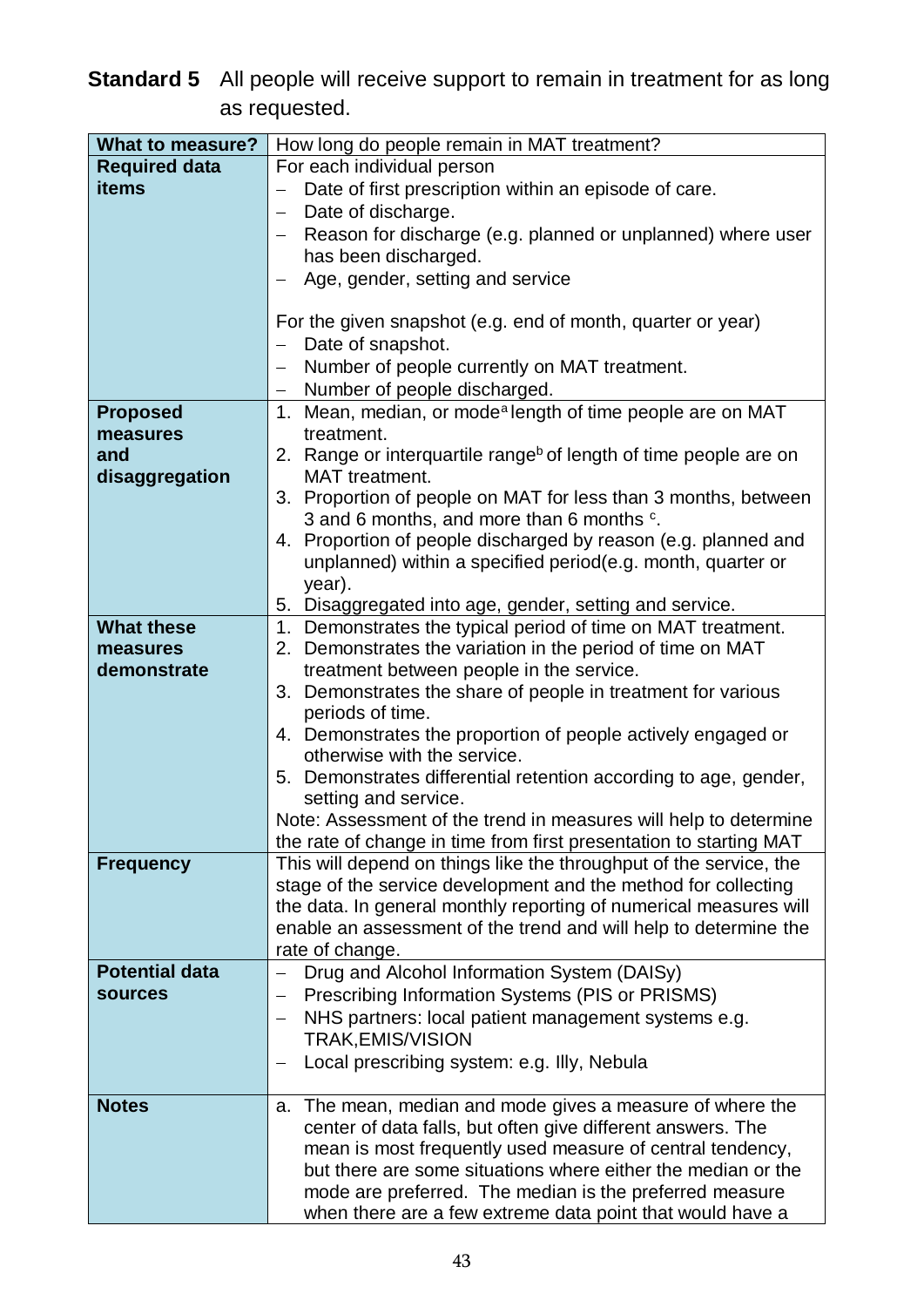| great effect on the mean. The mode is the most common<br>value and is useful when data are categorical measurements<br>(e.g patients on each OST type).                                                                                                                                                                                                                                                  |
|----------------------------------------------------------------------------------------------------------------------------------------------------------------------------------------------------------------------------------------------------------------------------------------------------------------------------------------------------------------------------------------------------------|
| b. The range gives a measure of the spread of the whole data<br>set, while the interguartile range gives you the spread of the<br>middle half of the data set. The interquartile range is the best<br>measure for data sets with a few extreme data points<br>(outliers) because it is based on values that come from the<br>middle half of the data set, it's unlikely to be influenced by<br>outliers. |
| c. These are suggested splits, others may be more appropriate<br>for your service depending on the range of time periods<br>involved within your service.                                                                                                                                                                                                                                                |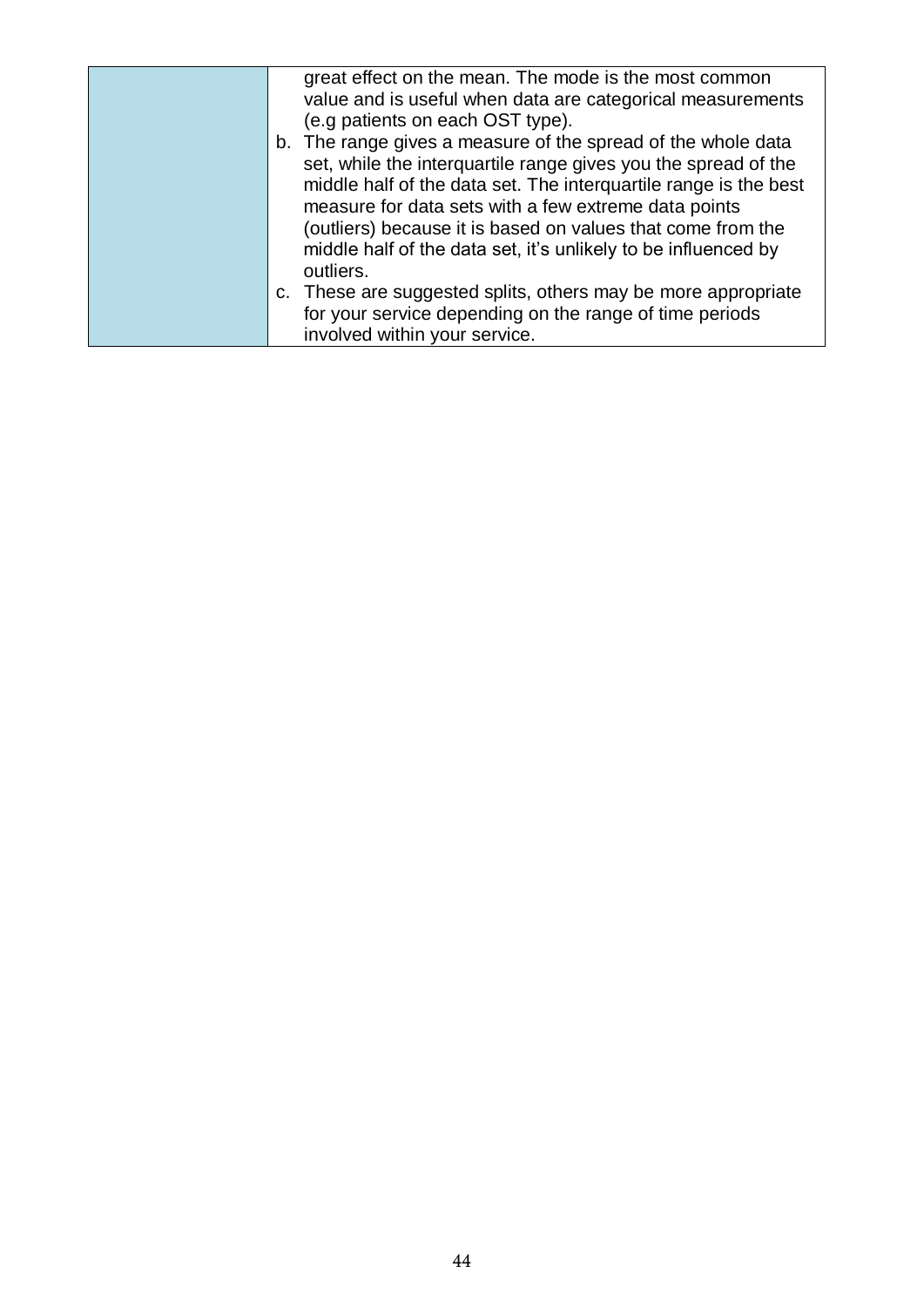## <span id="page-45-0"></span>**Acknowledgments – alphabetical order**

## **Authors – Tracey Clusker, Elinor Dickie, Dr Duncan McCormick**

| Dr Seonaid Anderson               | <b>NHS Grampian</b>                                |
|-----------------------------------|----------------------------------------------------|
| Lee Barnsdale                     | <b>Public Health Scotland</b>                      |
| <b>Gwen Bayne</b>                 | <b>NHS Lothian</b>                                 |
| Alan Blood                        | Information & Research Officer, NHS Lanarkshire    |
| <b>Jed Brady</b>                  | Reach Advocacy                                     |
| <b>Caroline Bruce</b>             | <b>NHS Education for Scotland (NES)</b>            |
| Dr John Budd                      | <b>NHS Lothian</b>                                 |
| Emma Callinan                     | <b>Public Health Scotland</b>                      |
| Dr. Claire Campbell               | Consultant Psychologist, NHS Tayside               |
| <b>Michael Crook</b>              | <b>Scottish Government</b>                         |
| Dr Greig Coull                    | Consultant clinical Psychologist/Head of Substance |
|                                   | Use Psychology, Borders                            |
| Dr Fiona Cowden                   | <b>NHS Tayside</b>                                 |
| Lorna Douglas                     | <b>NHS Lothian</b>                                 |
| <b>Sharon Glen</b>                | National trauma Training Programme Policy Lead,    |
|                                   | <b>Scottish Government</b>                         |
| Alan Houston                      | Person with lived experience                       |
|                                   | <b>Scottish Drug Deaths Taskforce</b>              |
|                                   | <b>MAT Subgroup</b>                                |
| Sue Hudson-Craufurd               | <b>NHS Lothian</b>                                 |
| Sandra Ferguson                   | NHS Education for Scotland (NES)                   |
| Kim Gallacher                     | <b>Scottish Government</b>                         |
| Carole Hunter (since April        | Chair, Scottish Pharmacists in Substance Misuse    |
| 2020)                             | <b>Scottish Drug Deaths Taskforce</b>              |
|                                   | <b>MAT Subgroup</b>                                |
| Lucy Hetherington                 | <b>Scottish Government</b>                         |
| Kirsten Horsburgh                 | Scottish Drug Forum                                |
| <b>Colin Hutcheon</b>             | <b>Drug Death Taskforce</b>                        |
|                                   | Scottish Families Affected by Alcohol & Drugs      |
| <b>Independent Advocacy</b>       |                                                    |
| <b>Providers Development</b>      |                                                    |
| Group (Substance Use)             |                                                    |
| Laura James                       | <b>Improvement Service</b>                         |
| Dr Ahmed Khan                     | Royal College of Psychiatrists                     |
| <b>Lived Experience Reference</b> |                                                    |
| Group                             |                                                    |
| <b>Lived Experience Reference</b> |                                                    |
| Organisations                     |                                                    |
| <b>Scott Clements</b>             | Scottish Families Affected by Alcohol & Drugs      |
| Dave Liddell                      | Scottish Drugs Forum, MAT Subgroup                 |
| Dr. Peter Littlewood              | Chair, Lead Psychologist in Addiction Services     |
|                                   | Scotland                                           |
| Jean Logan                        | <b>Scottish Pharmacists in Substance Misuse</b>    |
| Dr Carey Lunan                    | Royal College of GPs                               |
|                                   | Scottish Drug Deaths Taskforce                     |
| Derek McCabe                      | <b>MAT Subgroup</b><br><b>Reach Advocacy</b>       |
| <b>Karen Mailer</b>               | <b>Public Health Scotland</b>                      |
|                                   |                                                    |
| Dr Rebecca Lawrence               | Consultant Psychiatrist, NHS Lothian               |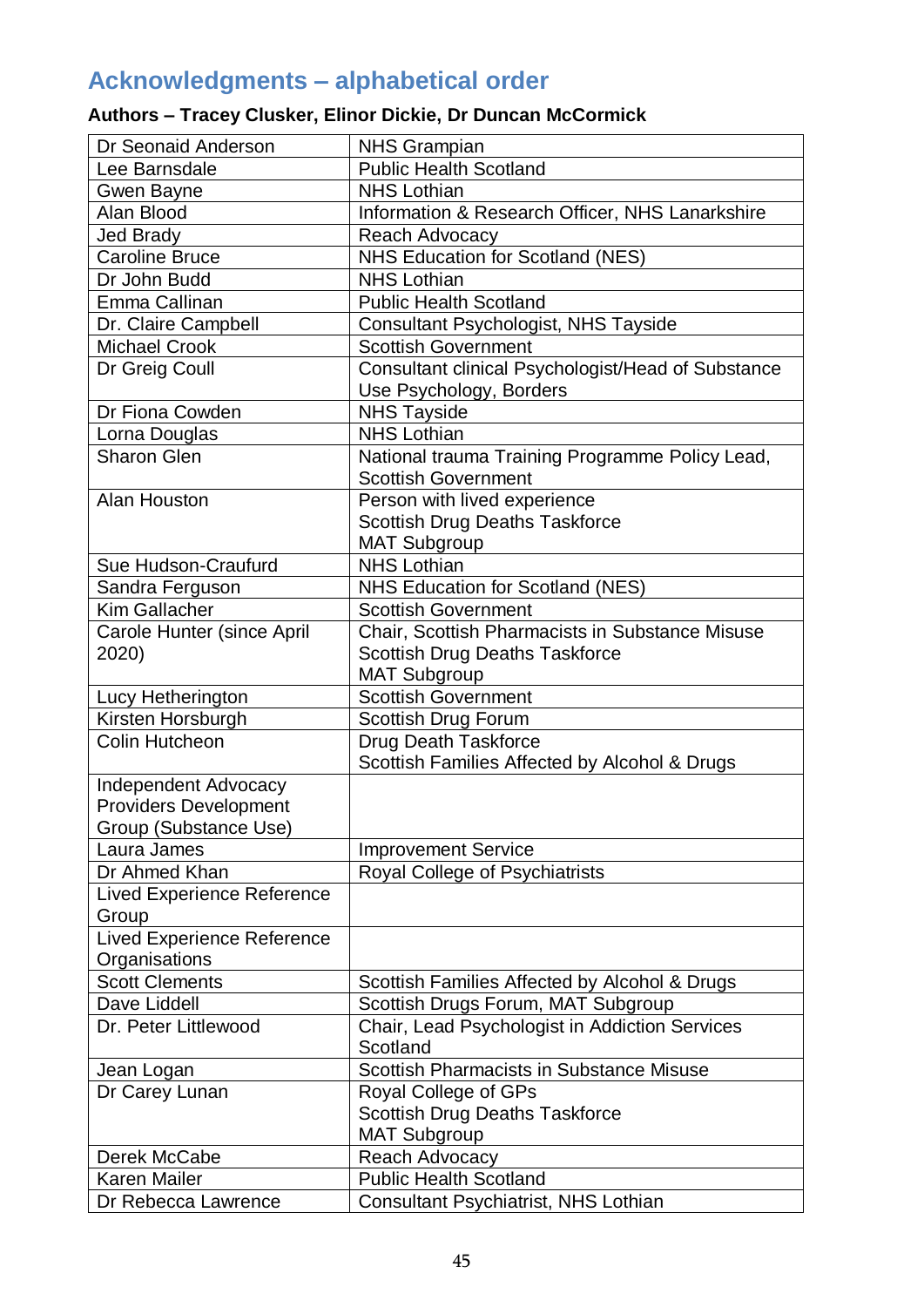| Chair<br><b>Improvement Service</b><br>Joanna McLaughlin<br>Coleen McLeod<br><b>NHS Western Isles</b> |  |
|-------------------------------------------------------------------------------------------------------|--|
|                                                                                                       |  |
|                                                                                                       |  |
|                                                                                                       |  |
| <b>Prof Catriona Matheson</b><br>Chair, Scottish Drug Death Taskforce                                 |  |
| Consultant Clinical Psychologist, NHS Ayrshire &<br>Dr. Laura Mitchell                                |  |
| Arran                                                                                                 |  |
| Scottish Families Affected by Alcohol & Drugs<br><b>Justina Murray</b>                                |  |
| <b>Sharon Mooney</b><br><b>Scottish Government</b>                                                    |  |
| <b>Scott Murphy</b><br>Advocard                                                                       |  |
| Dr Alison Munro<br>University of Dundee                                                               |  |
| <b>Maggie Page</b><br><b>Scottish Government</b>                                                      |  |
| John Player<br><b>CAPS Advocacy</b>                                                                   |  |
| <b>Lindsey Murphy</b><br><b>Public Health Scotland</b>                                                |  |
| Dr. Christopher Pell<br><b>Consultant Psychiatrist, NHS Tayside</b>                                   |  |
| NHS Greater Glasgow & Clyde<br>Dr Saket Priyadarshi                                                   |  |
| <b>MAT Subgroup</b>                                                                                   |  |
| Aberdeen City ADP<br>Simon Rayner                                                                     |  |
| <b>MAT Subgroup</b>                                                                                   |  |
| <b>CAPS Advocacy</b><br>Kyna Reeves                                                                   |  |
| NHS Greater Glasgow & Clyde<br>Dr Trina Ritchie                                                       |  |
| Royal College of Psychiatrists<br>Aidan Reid                                                          |  |
| Aberdeenshire HSCP - need to check this is correct<br><b>Carol Ross</b>                               |  |
| <b>Scottish Government</b><br><b>Lauren Ross</b>                                                      |  |
| Joe Schofield<br>Drug Research Network Scotland                                                       |  |
| Nicholas Smith<br><b>Scottish Government</b>                                                          |  |
| <b>Scottish Families Reference</b>                                                                    |  |
| Group                                                                                                 |  |
| Dr. Tara Shivaji<br>Consultant in Public Health Medicine, Public Health                               |  |
| Scotland                                                                                              |  |
| <b>Austin Smith</b><br><b>Scottish Drugs Forum</b>                                                    |  |
| <b>Geraldine Smith</b><br><b>Scottish Government</b>                                                  |  |
| Dr Caroline Steele<br><b>Allan Park Medical Practice</b>                                              |  |
| Dr Ewen Stewart<br><b>RCGP</b>                                                                        |  |
| <b>NHS Lothian</b><br>Dr Joe Tay                                                                      |  |
| <b>ARIES, Aberdeenshire</b><br>David Taylor                                                           |  |
| Liz Taylor<br><b>Public Health Scotland</b>                                                           |  |
| Dr. James Tidder<br><b>NHS Borders</b>                                                                |  |
| <b>Consultant Clinical Psychologist, NHS Fife</b><br>Dr. Isabel Traynor                               |  |
| <b>Chris Wallace</b><br><b>Communications Consultant for Scottish Drug Death</b>                      |  |
| <b>Taskforce</b>                                                                                      |  |
| <b>Richard Watson</b><br>Drug Death Task Force                                                        |  |
| David Williams<br>Edinburgh Alcohol and Drug Partnership                                              |  |
| Ayrshire Alcohol and Drug Partnership<br>Liam Wells                                                   |  |
| <b>NHS Lothian</b><br>Sheila Wilson                                                                   |  |
| <b>Becky Wood</b><br>Scottish Drug Death Task Force                                                   |  |
| Leon Wylie<br>Scottish Drugs Forum                                                                    |  |

**We would also like to acknowledge the many other people who provided support in different ways to develop and deliver the work to date.**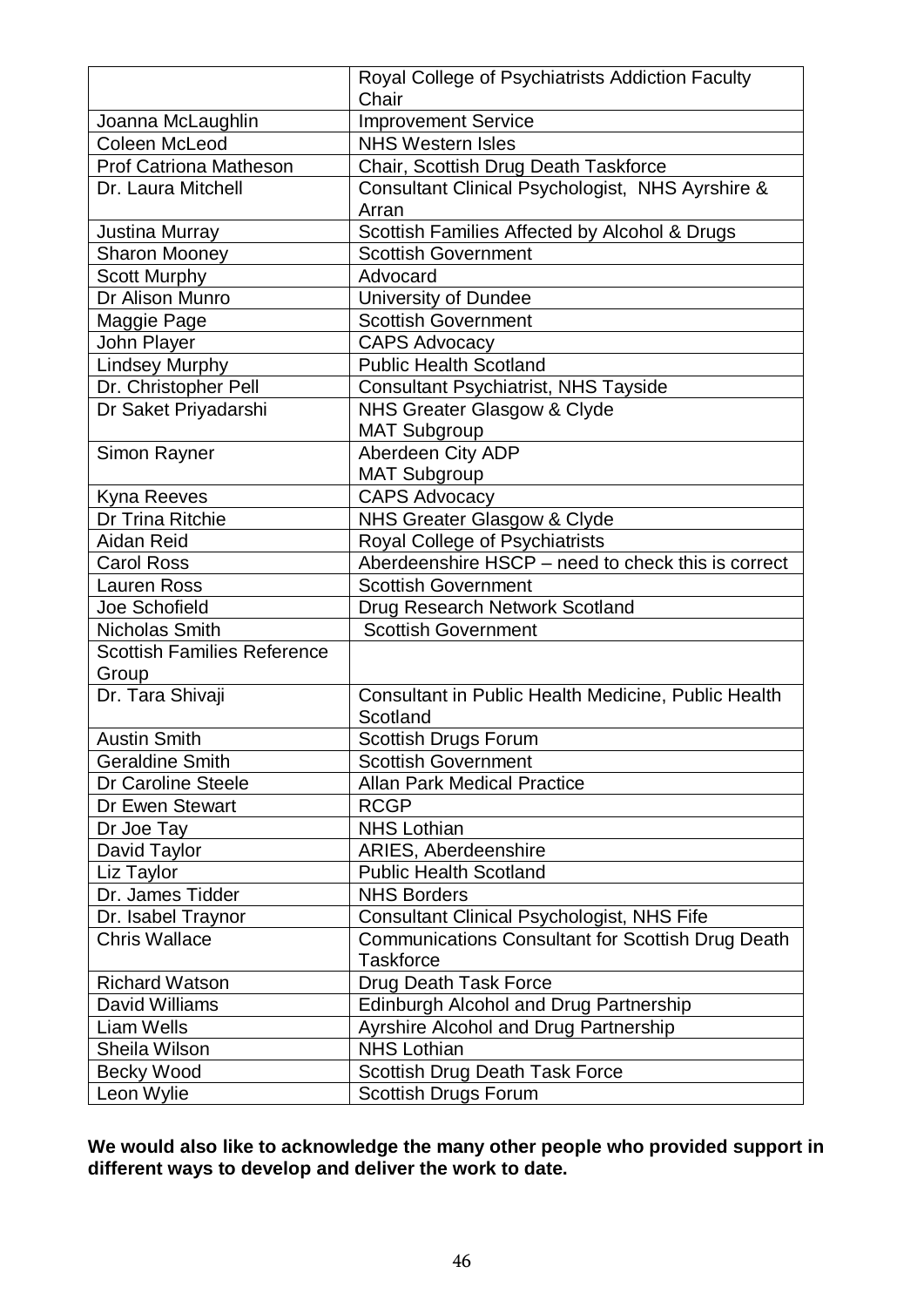## <span id="page-47-0"></span>**Bibliography**

Dickie E et al. Drugs related deaths rapid evidence review: Keeping people safe. Edinburgh: NHS Health Scotland; 2017[.www.healthscotland.scot/publications/drugs](http://www.healthscotland.scot/publications/drugs-related-deaths-rapid-evidence-review)[related-deaths-rapid-evidence-review](http://www.healthscotland.scot/publications/drugs-related-deaths-rapid-evidence-review)

Public Health Scotland 2018. National Drug Related Death Database. (Scotland) [https://beta.isdscotland.org/find-publications-and-data/lifestyle-and-behaviours/substance](https://beta.isdscotland.org/find-publications-and-data/lifestyle-and-behaviours/substance-use/national-drug-related-death-database-scotland/)[use/national-drug-related-death-database-scotland/](https://beta.isdscotland.org/find-publications-and-data/lifestyle-and-behaviours/substance-use/national-drug-related-death-database-scotland/)

Macintyre, S. (2007) Inequalities in health in Scotland: what are they and what can we do about them? Glasgow: MRC Social & Public Health Sciences Unit.

Graham, L What Brings Us to Reach (Seek), Engage (Keep) and Support (Treat): Background and Evidence for this approach SDF Conference Presentation. 2018. [http://sdf.org.uk/wp-content/uploads/2018/04/Dr-Lesley-Graham-What-brings-us-to-reach-](http://sdf.org.uk/wp-content/uploads/2018/04/Dr-Lesley-Graham-What-brings-us-to-reach-Seek-Engage-Keep-and-Support-treat.pdf)[Seek-Engage-Keep-and-Support-treat.pdf](http://sdf.org.uk/wp-content/uploads/2018/04/Dr-Lesley-Graham-What-brings-us-to-reach-Seek-Engage-Keep-and-Support-treat.pdf) /

Public Health Scotland 2019. Prevalence of problem drug use in Scotland: 2015/16 Estimates. [https://beta.isdscotland.org/find-publications-and-data/lifestyle-and](https://beta.isdscotland.org/find-publications-and-data/lifestyle-and-behaviours/substance-use/prevalence-of-problem-drug-use-in-scotland-201516-estimates/5-march-2019/)[behaviours/substance-use/prevalence-of-problem-drug-use-in-scotland-201516](https://beta.isdscotland.org/find-publications-and-data/lifestyle-and-behaviours/substance-use/prevalence-of-problem-drug-use-in-scotland-201516-estimates/5-march-2019/) [estimates/5-march-2019/](https://beta.isdscotland.org/find-publications-and-data/lifestyle-and-behaviours/substance-use/prevalence-of-problem-drug-use-in-scotland-201516-estimates/5-march-2019/)

Scottish Government 2018. Rights Respect & Recovery. Scotland' Alcohol & Drug Treatment Strategy.<https://www.gov.scot/publications/rights-respect-recovery/>

NHS Inform. Realistic Medicine [https://www.nhsinform.scot/care-support-and-rights/nhs](https://www.nhsinform.scot/care-support-and-rights/nhs-services/using-the-nhs/realistic-medicine)[services/using-the-nhs/realistic-medicine](https://www.nhsinform.scot/care-support-and-rights/nhs-services/using-the-nhs/realistic-medicine)

Scottish Human Rights Commission. A Human rights based approach: an introduction. [https://www.scottishhumanrights.com/media/1409/shrc\\_hrba\\_leaflet.pdf](https://www.scottishhumanrights.com/media/1409/shrc_hrba_leaflet.pdf)

Scottish Government. Health and Social Care Standards: My support, my life. 2018: [https://www.gov.scot/publications/health-social-care-standards-support-life/.](https://www.gov.scot/publications/health-social-care-standards-support-life/)

Scottish Government. National Health and Wellbeing Outcomes Framework. 2015 Available from: [https://www.gov.scot/publications/national-health-wellbeing-outcomes](https://www.gov.scot/publications/national-health-wellbeing-outcomes-framework/)[framework/.](https://www.gov.scot/publications/national-health-wellbeing-outcomes-framework/)

Scottish Government 2018. The delivery of psychological interventions in substance misuse services in Scotland A guide for commissioners, managers, trainers and practitioners.

Clinical Guidelines on Drug Misuse and Dependence Update 2017 Independent Expert Working Group. Drug Misuse and Dependence: UK Guidelines on Clinical Management. London (UK: Department of Health, 2017.

The Scottish Government Mental Health Strategy 2017-2027. <https://www.gov.scot/publications/mental-health-strategy-2017-2027/>

Neven, A, N Kool, AE Bonebakker, and CL Mulder. '[Efficacy of Integrated Dual Disorder Treatment for Dual Disorder Patients: A Systematic Literature Review]'. *TijdschriftVoorPsychiatrie* 60, no. 4 (2018): 231—240.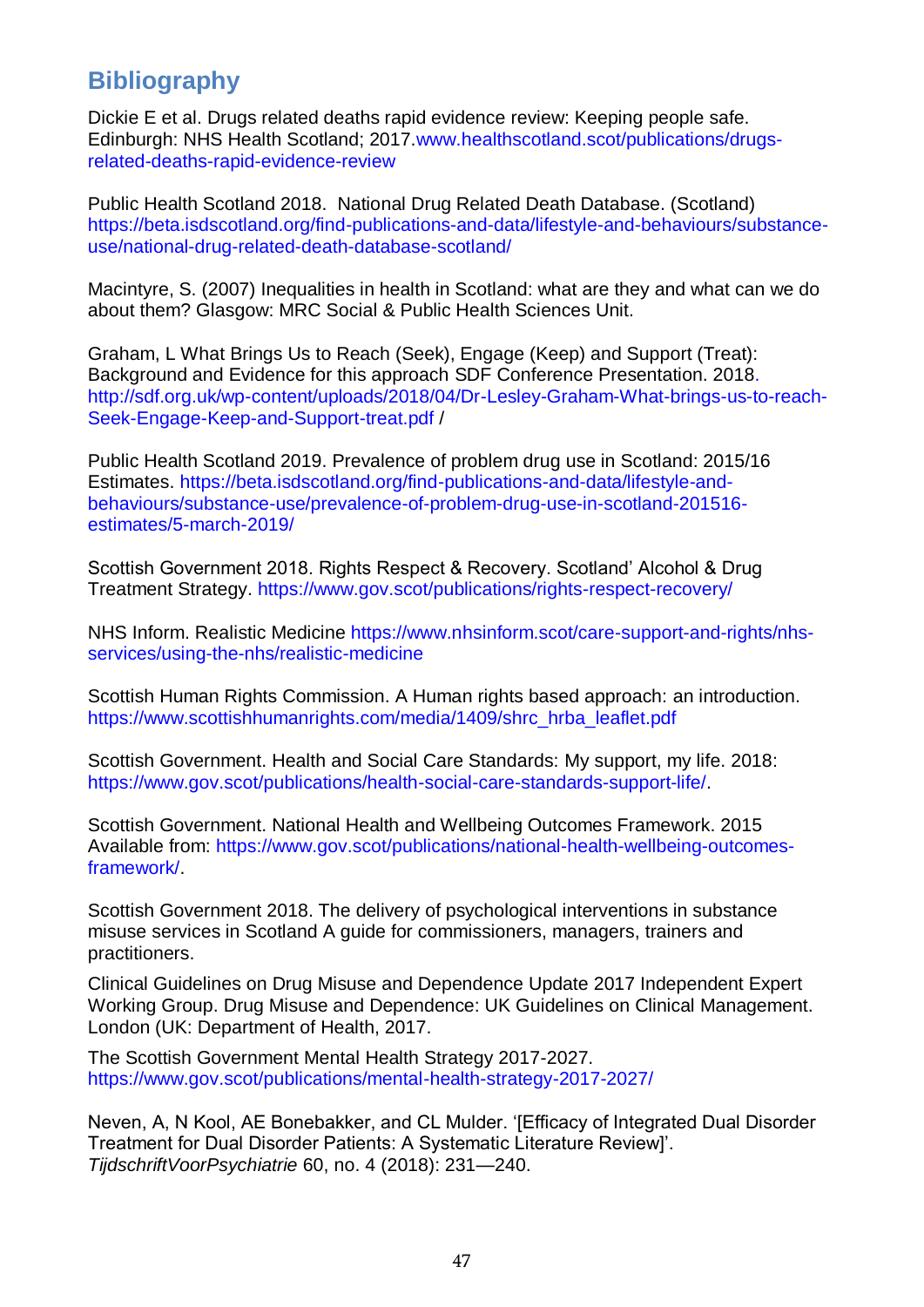Brooner RK, Kidorf MS, King VL, Peirce J, Neufeld K, Stoller K, Kolodner K. Managing psychiatric comorbidity within versus outside of methadone treatment settings: a randomized and controlled evaluation. Addiction. 2013 Nov;108(11):1942-51.

Kidorf M, Salazzo S, Brooner RK, Peirce J, Gandotra J, Leoutsakos JM. Impact of Personality Disorder on the Treatment of Psychiatric Disorders in People Receiving Methadone-Assisted Treatment. Journal of personality disorders. 2019 Mar 28:1-3.

Schulte, Sabrina J, Petra S Meier, and John Stirling. 'Dual Diagnosis Clients' Treatment Satisfaction - a Systematic Review'. *BMC Psychiatry* 11 (18 April 2011): 64. [https://doi.org/10.1186/1471-244X-11-64.](https://doi.org/10.1186/1471-244X-11-64)

NHS Education for Scotland (2017). Transforming Psychological Trauma: A Knowledge and Skills Framework for the Scottish Workforce transformingpsychologicaltrauma.scot

Sordo, L Barrio, G, Bravo, MJ, Indave,BI, Degenhardt,L Wiessing,L, Ferri,M, Pastor-Barriuso R, 2017 Mortality risk during and after opioid substitution treatment: systematic review and meta-analysis of cohort studies

Baxter, AJ, Tweed EJ, Katikireddi, SV Thomson H Effects of Housing First approaches on health and well-being of adults who are homeless or at risk of homelessness: systematic review and meta-analysis of randomised controlled trials J Epidemiol Community Health . 2019 May;73(5):379-387.

Trujols J, Campins MJ and Ribalta E (2019) Opioid agonist dosage adequacy from clinical and patient perspectives: further considerations CMAJ September 30, 2019 191 (39) E1084; DOI:<https://doi.org/10.1503/cmaj.73048>

Scottish Government (2020). Protecting Scotland, Renewing Scotland.

Scottish Government 2018. The delivery of psychological interventions in substance misuse services in Scotland A guide for commissioners, managers, trainers and practitioners[.https://www.gov.scot/publications/delivery-psychological-interventions](https://www.gov.scot/publications/delivery-psychological-interventions-substance-misuse-services-scotland-report/pages/4/)[substance-misuse-services-scotland-report/pages/4/](https://www.gov.scot/publications/delivery-psychological-interventions-substance-misuse-services-scotland-report/pages/4/)

SAMHSA (2014) SAMHSA's Concept of Trauma and Guidance for a Trauma-Informed Approach

Scottish Government (2020). Protecting Scotland, Renewing Scotland.

Scottish Government (2021). Trauma-Informed Practice: A Toolkit for Scotland.

Kourounis, Georgios, Brian David Wensley Richards, Evdokia Kyprianou, Eva Symeonidou, Minerva-Melpomeni Malliori, and Lampros Samartzis. 'Opioid Substitution Therapy: Lowering the Treatment Thresholds'. Drug and Alcohol Dependence 161 (2016): 1–8. [https://doi.org/10/f8gxpd.](https://doi.org/10/f8gxpd)

González-Saiz, Francisco, et al., 'Evidence of Validity and Reliability of the Opiate Dosage Adequacy Scale (ODAS) in a Sample of Heroin Addicted Patients in Buprenorphine/Naloxone Maintenance Treatment'. Drug and Alcohol Dependence 183 (2018) 127:133.

Scott, Christy K, Christine E Grella, Lisa Nicholson, and Michael L Dennis. 'Opioid Recovery Initiation: Pilot Test of a Peer Outreach and Modified Recovery Management Checkup Intervention for out-of-Treatment Opioid Users'. *Journal of Substance Abuse Treatment* 86 (2018): 30–35.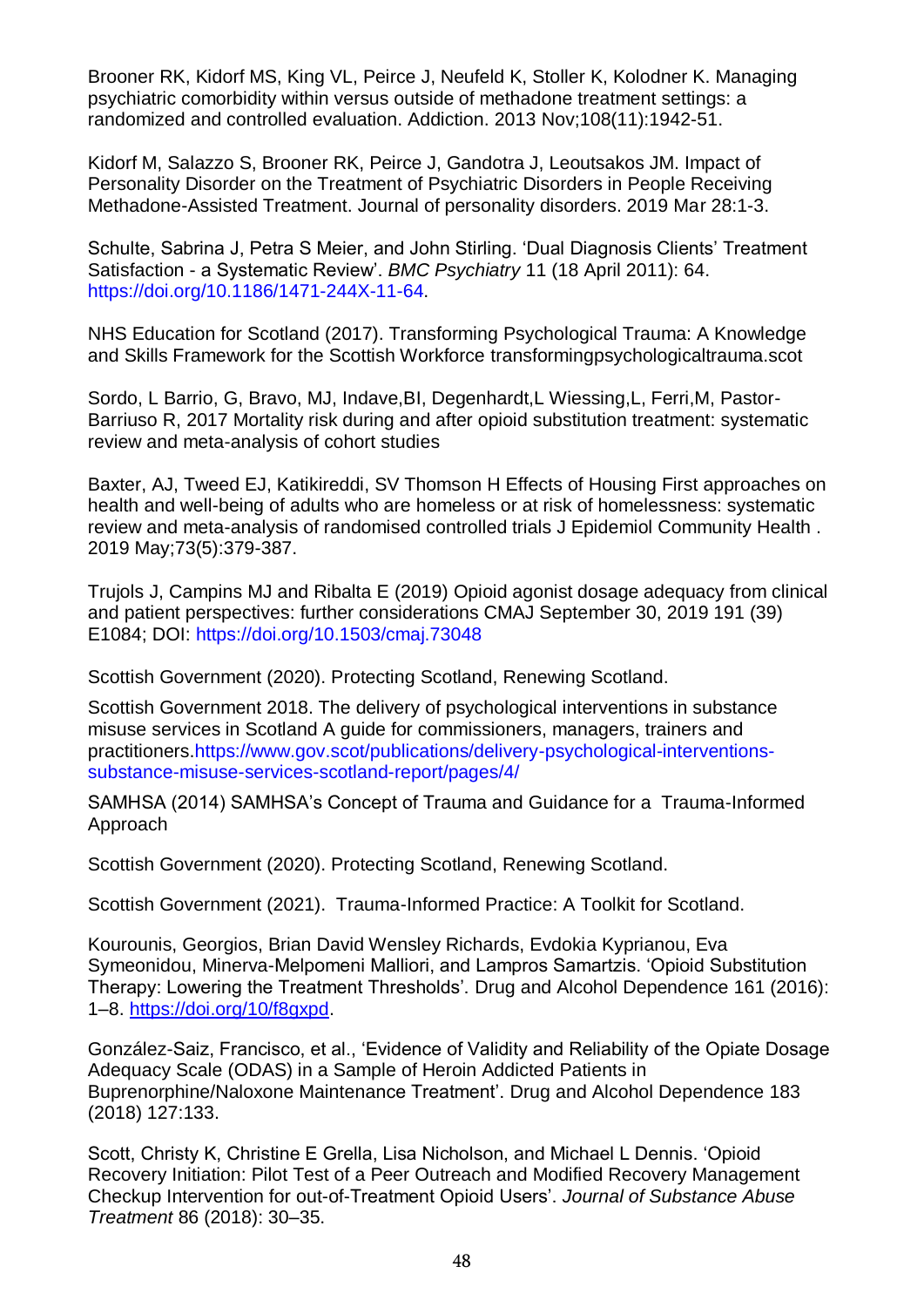Millson, Peggy, Laurel Challacombe, Paul J. Villeneuve, Carol J. Strike, Benedikt Fischer, Ted Myers, Ron Shore, and Shaun Hopkins. 'Reduction in Injection–Related HIV Risk After 6 Months in a Low-Threshold Methadone Treatment Program'. AIDS Education and Prevention 19, no. 2 (April 2007): 124–36. [https://doi.org/10.1521/aeap.2007.19.2.124.](https://doi.org/10.1521/aeap.2007.19.2.124)

Hickman, Matthew, Colin Steer, Kate Tilling, Aaron G Lim, John Marsden, Tim Millar, John Strang, Maggie Telfer, Peter Vickerman, and John Macleod. 'The Impact of Buprenorphine and Methadone on Mortality: A Primary Care Cohort Study in the United Kingdom'. *Addiction* 113, no. 8 (2018): 1461–1476.

Wood, Penelope, Cynthia Opie, Joseph Tucci, Richard Franklin, and Karen Anderson. '"A Lot of People Call It Liquid Handcuffs" – Barriers and Enablers to Opioid Replacement Therapy in a Rural Area'. *Journal of Substance Use* 24, no. 2 (2019): 150–55. [https://doi.org/10.1080/14659891.2018.1523968.](https://doi.org/10.1080/14659891.2018.1523968)

Drivers of problem drug use, Problem drug use in Scotland. The Scottish Affairs Committee. Parliamentary Copyright House of Commons 2019. [https://publications.parliament.uk/pa/cm201919/cmselect/cmscotaf/44/4405.htm#\\_idTextA](https://publications.parliament.uk/pa/cm201919/cmselect/cmscotaf/44/4405.htm#_idTextAnchor006) [nchor006](https://publications.parliament.uk/pa/cm201919/cmselect/cmscotaf/44/4405.htm#_idTextAnchor006)

Dwyer, Peter, Lisa Scullion, Katy Jones, Jenny McNeill, and Alasdair B. R. Stewart. 'Work, Welfare, and Wellbeing: The Impacts of Welfare Conditionality on People with Mental Health Impairments in the UK'. Social Policy & Administration n/a, no. n/a. Accessed 12 January 2020. [https://doi.org/10.1111/spol.12560.](https://doi.org/10.1111/spol.12560)

Loopstra R, Fledderjohann J, Reeves A, Stuckler D. Impact of welfare benefit sanctioning on food insecurity: a dynamic cross-area study of food bank usage in the UK. Journal of Social Policy. 2018 Jul;47(3):437-57

Adams J, White M, Moffatt S, Howel D, Mackintosh J. A systematic review of the health, social and financial impacts of welfare rights advice delivered in healthcare settings. BMC Public Health. 2006 Dec;6(1):81.